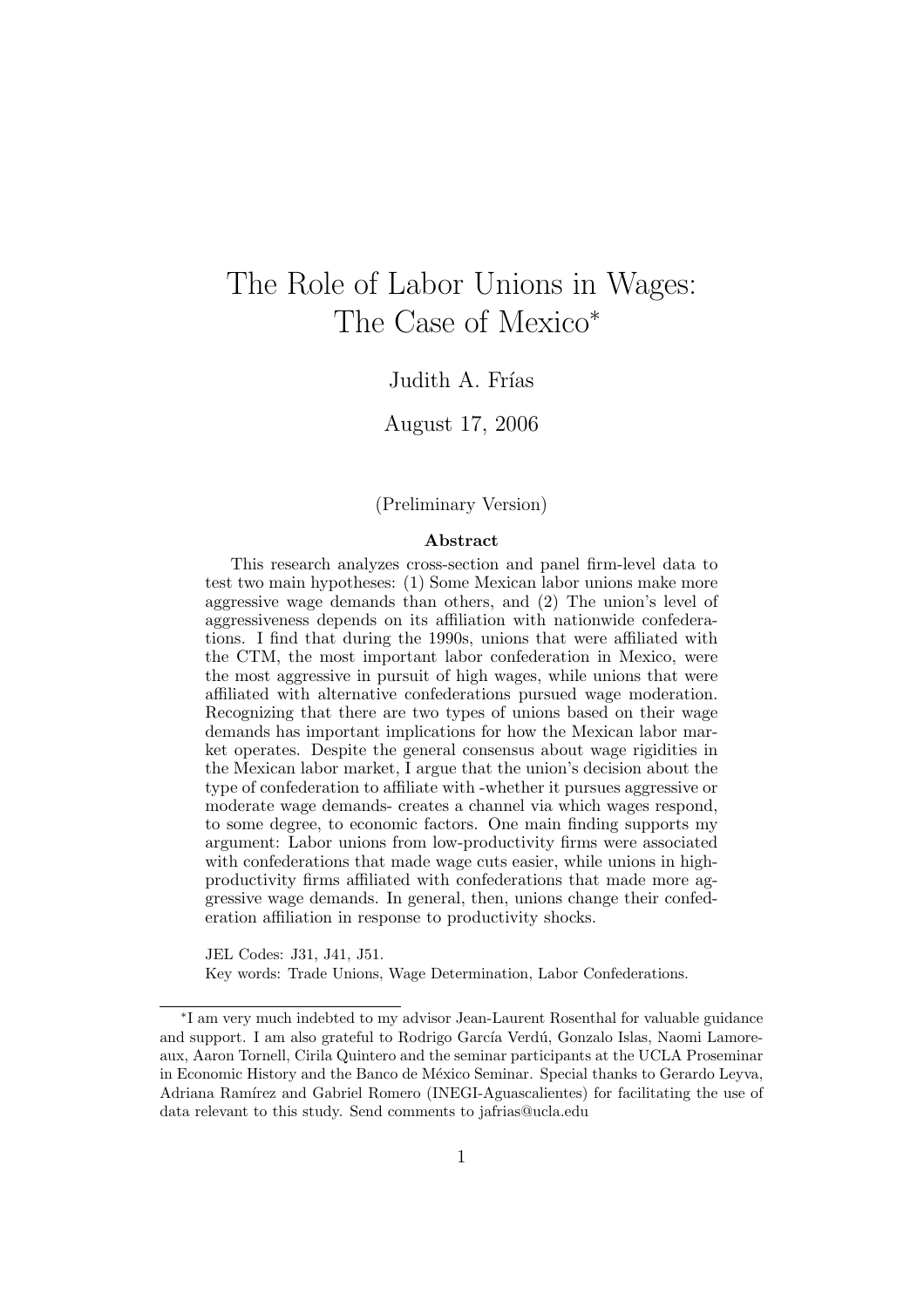# 1 Introduction

Questions about distortions in the labor market and wage rigidities have spurred considerable interest in the field of economics. Most research agrees that these rigidities or inefficiencies are created by unions and restrictive regulations that prevent the reallocation of labor and other resources to their most efficient uses.

Despite considerable effort to measure the magnitude and determinants of these labor market inefficiencies, as well as to estimate the causal effect of unions on wages, previous research has neglected the study of more particular union characteristics such as their affiliation to nationwide confederations.<sup>1</sup> This attachment to broader labor organizations might have an impact on the union's bargaining power to extract surplus, and thus on wage determination.

Labor confederations and their impact on wages are especially interesting in countries like Mexico where the labor movement has been strongly linked to the government since the  $1930s<sup>2</sup>$ . At that time, Mexican unions and the state (or more precisely the  $\text{PRI}$ )<sup>3</sup> came to an agreement where the state held a monopoly over politics and unions supported economic development by controlling workers and containing wages in exchange for preferential treatment from the government.<sup>4</sup> In addition, unions by their votes committed

<sup>1</sup>Some examples of labor confederations are: The American Federation of Labor and the Congress of Industrial Organizations (AFI-CIO), both in the United States, the General Italian Confederation (CGIL) in Italy, the General Labor Confederation (CGT) in Argentina, the United Workers Central Organization (CUT) in Colombia, the Unified Labor Confederation (CUT) in Brazil, the Mexican Workers' Confederation (CTM), etc.

<sup>2</sup>This agreement developed in Mexico during the 1930s has been referred to in the literature as "corporatisvismo". This corporatist structure provided the government with a powerful mechanism to control the two most important economic forces at that time -the peasants and the laborers. This government strategy stimulated the creation of laborer and peasant organizations, incorporating them into the political party in power (the PRI) and giving them some political and economic privileges such as the development of institutions (IMSS, ISSSTE, Fonacot, INFONAVIT) in charge of redistributing income in favor of workers. This labor movement on the government side was called "official".

<sup>3</sup>The Institutional Revolutionary Party (PRI) is a political party that ruled Mexico for more than 70 years. In 2000, for the first time in history, Mexico elected a president who was not a PRI candidate.

<sup>&</sup>lt;sup>4</sup>There has been a lot of work concerning the long term relationship between Mexican labor unions and the government. Haber et. al. [16] claim that political integration between Mexican firms, unions, and the state convinced firms to invest in the country during the Post-Revolutionary period. In this context, labor unions worked as a mechanism to make the government's stated commitment not to extract firm's rents credible. Zapata [34] focuses on the impact of Mexican economic and political events during the 1982-1994 period, such as privatization, devaluation, financial and trade liberalization, economic crisis, among other factors on the historical relationship between the labor movement and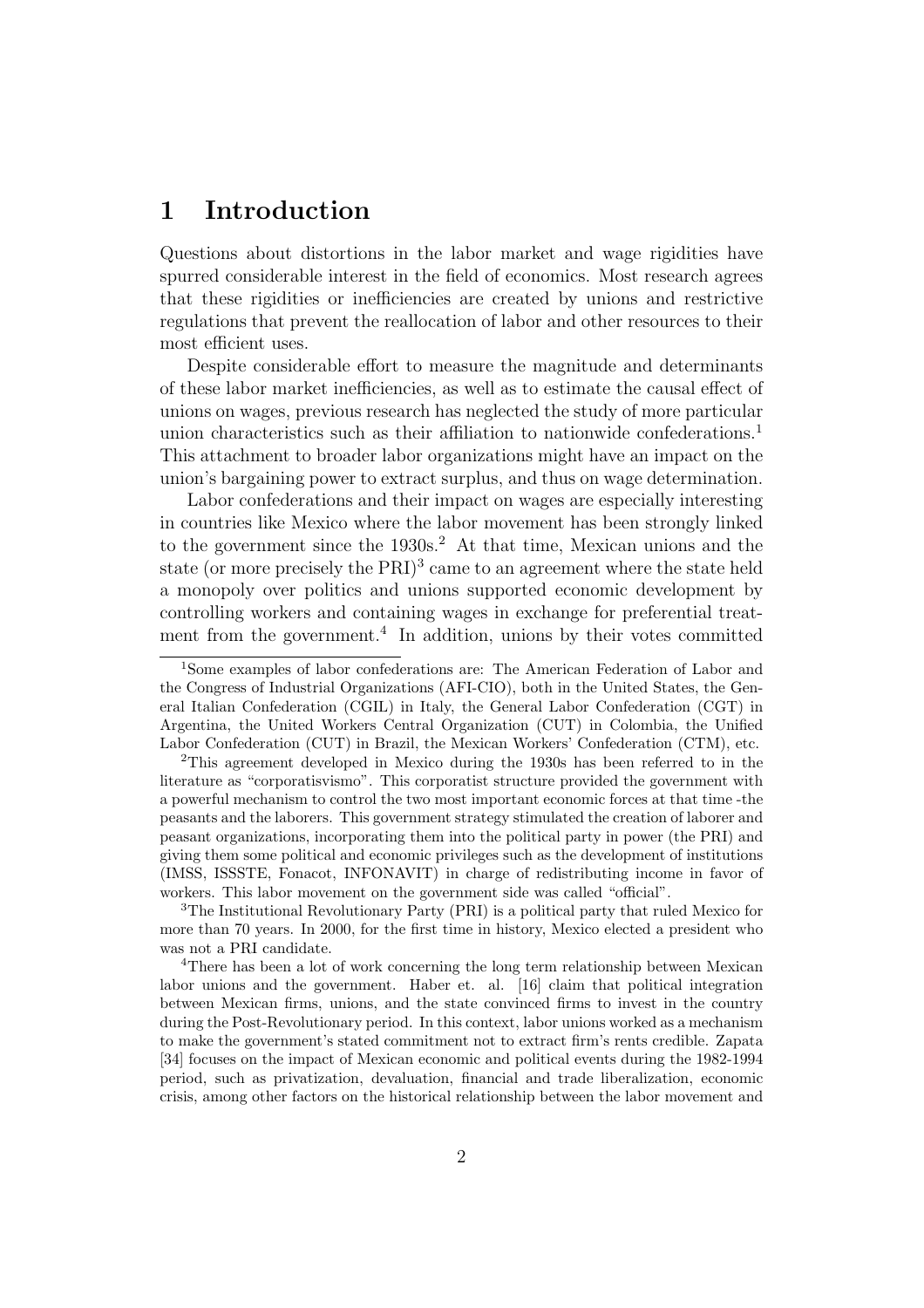to supporting the PRI.

This reciprocal relationship between unions and the state was made possible by the creation of nationwide labor organizations, called Centrals, that guided firm-level unions through wage bargaining. The guided wage policies were determined in negotiations between the Centrals' leaders and the government. Even today, it is argued that confederations are strongly linked to the government because of their affiliation with political parties.

The important connection between political matters and labor confederations, well documented by historians, suggests that wages have been linked to political considerations rather than determined freely in the labor market. Even so, there has been little attempt on the part of economists to measure the causal effect of labor confederations on wages. The present study is the first rigorous analysis of this matter, complementing previous historical research which was based primarily on limited evidence such as interviews and case studies.

This line of research on the case of Mexico is particularly interesting for at least three reasons. First, the Mexican economy has undergone economic and political transitions during the past two decades when the government moved to promote greater productivity and efficiency, when the government pursued trade liberalization and privatization. This transition has affected not only the bargaining power of unions, but also the relationship between the labor movement and the PRI. For instance, the role of nationwide confederations has become less clear as political democracy has opened the space for new alliances between confederations and alternative political parties to the PRI. Second, no matter what the connections were between the labor movement and the government during the twentieth century, labor unions have always had different alternatives in choosing their Central affiliation. There are more than thirty Centrals in Mexico from which unions can choose, but yet the determinants of the union's decision in choosing a specific Central remain unknown. Third, although there is some generalized perception, based on anecdotal evidence, that the role of Centrals on wage determination has diminished after liberalization, to the best of my knowledge rigorous empirical evidence is rare.

Even though available data do not allow me to study the role of labor Centrals on wages before and after liberalization policies, my research sheds new light on the importance of this plethora of confederations in Mexico. In particular, this work estimates the wage gap among Centrals, taking into

the political system. Middlebrook a[25] analyzes the factors behind both the origins and the durability of the alliance between the PRI and the labor movement. He also analyzes the impact of liberalization on this alliance.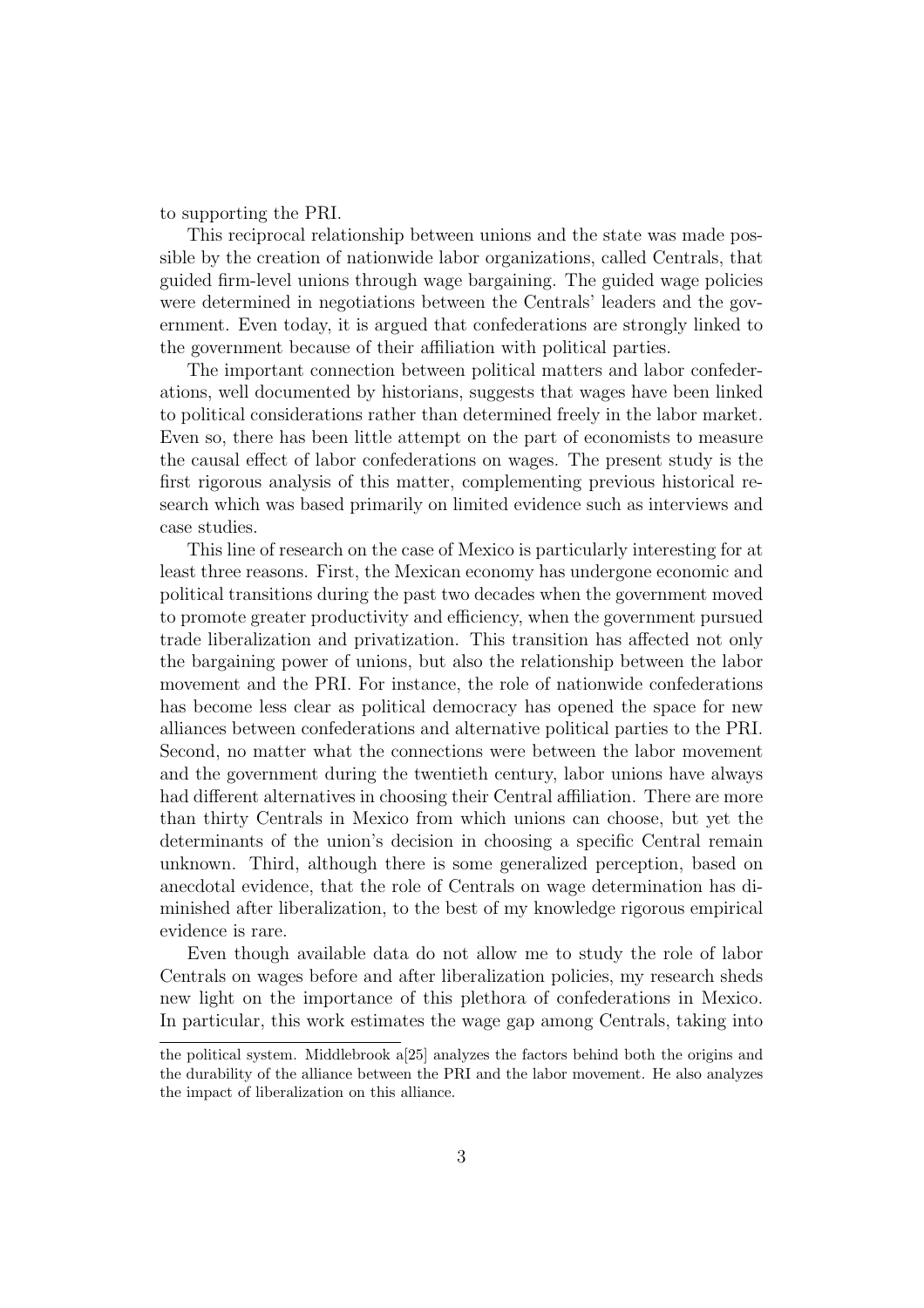account the dynamics of the unions' Central affiliation over time. I find that Mexican unions change Centrals relatively often, and more importantly, I show that despite the strong relationship between politics and the labor movement, wages react to changes in productivity as labor unions are allowed to switch Centrals when the circumstances of the firm change. For example, unions affiliated with Centrals that adopt wage moderation policies switch to Centrals that make more aggressive wage demands when facing increases in labor productivity. On the other hand, the likelihood of leaving a Central that follows pro-wage policies either does not change or slightly increases when productivity decreases.

To explain the above phenomena, I argue that Mexican confederations adopt different wage policies that labor unions recognize. Specifically, I argue that the CTM, the largest Central in Mexico, is associated with high wages, while the CROC, the second largest Central, can be distinguished by cutting wages to levels lower than the CTM's. Results from different identification strategies suggest that the wage gap between these two Centrals ranges between 3% and 11%. Therefore, when Mexican unions face negative productivity shocks, they may switch to the CROC with the hope of keeping their jobs. This specific scheme by which unions select themselves into Centrals over time allows me to make robust conclusions about the wage gap among Centrals and therefore, to generalize about the existence of different types of unions based on their wage demands. Recognizing types of Centrals based on their wage policies raises interesting questions for future research. For example, is one union type better than another for firms' economic performance?

The order of this paper is as follows: Section 2 presents both the main characteristics of labor unions and Centrals in Mexico and a short review of the Mexican economic and political transitions during the 1990s. Section 3 briefly highlights the theoretical framework and the sources of bias in estimates of the wage gap among confederations. Section 4 includes the identification strategies and empirical results. Finally, Section 5 concludes.

# 2 The Institutional Context

## 2.1 Mexican Labor Unions and Confederations

In this study I analyze the relationship between the Mexican labor movement and wages through nationwide confederations. It is important to first understand, therefore, how labor unions operates from a legal perspective and how their affiliation with Centrals works.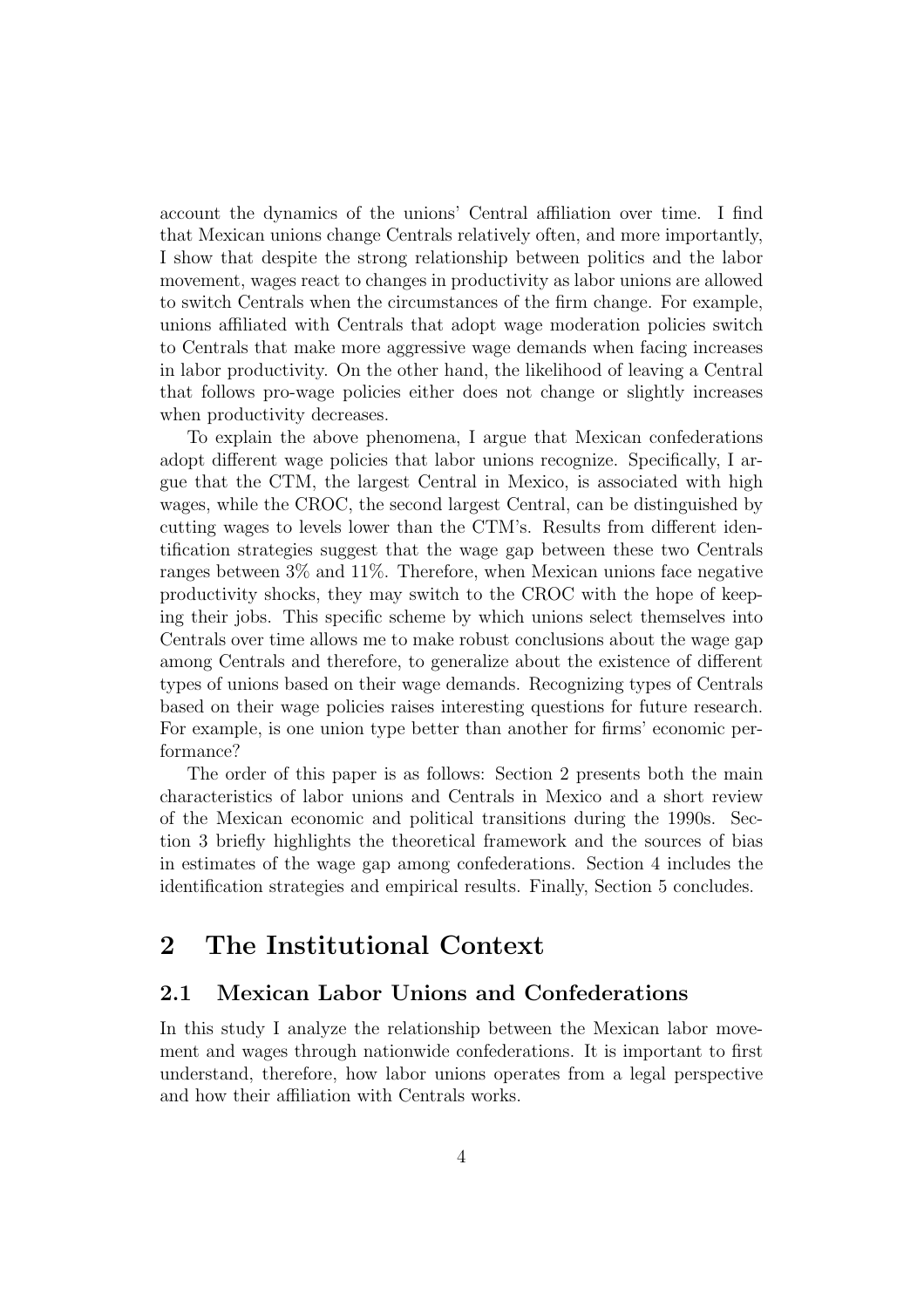In Mexico, labor unions can be formed in multiple ways. A union can cover employees in one or more firms, in one or more industries, in one or more states, and in one or more job categories.<sup>5</sup> Further, Mexican labor contracts have "closed shop" rules: the employers can only hire members of a specific labor union, and employees must remain members of that union to keep their jobs. $6$ 

A Mexican union must be registered before it may legally represent workers. The rules for union registration are set down in the Art. 365 of the Mexican Labor Law (MLL): unions must have a minimum of twenty members, all of whom must be at least fourteen years old, and the union must submit notarized copies of its statutes, as well as the name and address of each member, to the Ministry of Labor and to the Conciliation and Arbitration Boards.<sup>7</sup> If the above requirements are satisfied, registration should be automatic. It has been argued, however, that the process might favor a particular type of union because the government may interfere in the registration process. For example, the state can delay both union registration and the legalization of industrial disputes (see appendix A.2).

When a union already exists in a firm, an incoming union has to file a petition with the labor boards seeking an election in order to determine which union represents a majority of the workers. However, exclusion clauses have made entry difficult since the old union has the right to instruct the employer to fire disloyal organizers. This is possible because there is no secret ballot when workers vote on union affiliation. There are also rules regarding the union's dissolution. This must be approved by two-thirds of the membership or unions can be dissolved when reaching the expiration date set down in its own statutes (Art. 379, MLL).

Once a union has been settled down in a firm, it has the alternative to affiliate with broader labor organizations at regional or national levels. In this study, I restrict my attention to national attachment. In most cases when unions affiliate with regional federations, they are also affiliated with confederations. Therefore, focusing on the union's affiliation with nationwide confederations, although a broader definition of union's affiliation, is infor-

<sup>5</sup>Art. 360, Mexican Labor Law.

<sup>6</sup>Even though the Mexican Labor Law does not prohibit the existence of more than one union in a workplace, "closed shop" rules can be created through collective bargaining agreements. In fact, these exclusionary clauses are included in most of the collective bargaining agreements that are signed in Mexico (source: collective contracts from firms that are located in the Mexico-US border). "Closed shop" rules do not apply in jobcategory unions since these are known for unionizing groups of few employees.

<sup>7</sup>For information about the Mexican Conciliation and Arbitration Boards see appendix A.2.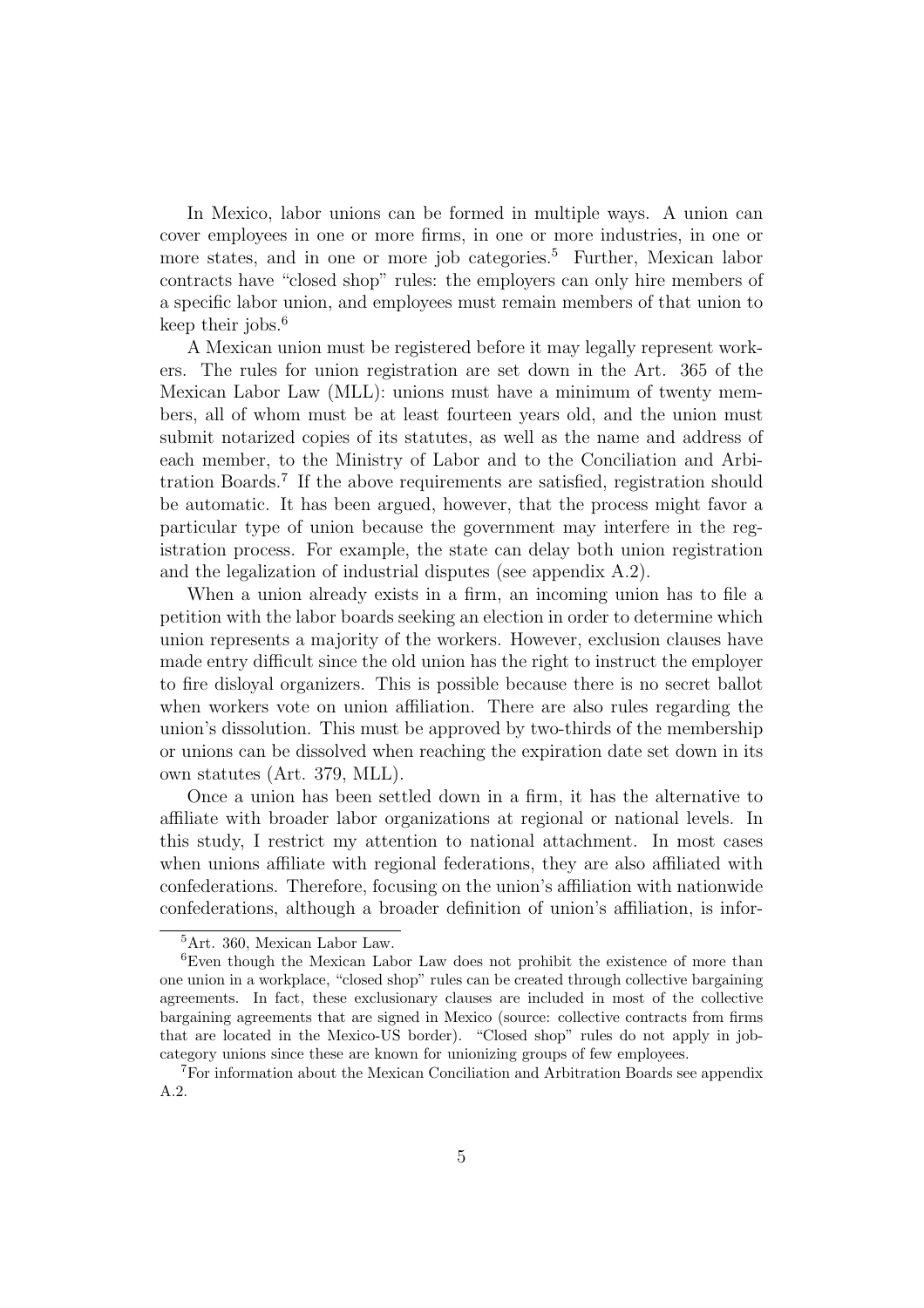mative enough. Examples of confederations, in Mexico known as "Centrals", are the Mexican Workers Confederation (CTM), the Regional Confederation of Workers and Peasants (CROC), the Regional Confederation of Mexican Workers (CROM), etc.<sup>8</sup> The Central of Centrals is the Mexican Labor Congress (LC) that combines more than thirty confederations encompassing around 75% of the unionized workforce.

How a union joins a confederation is regulated by each Central's statutes (CS): a union has to fill out an affiliation petition in which unionized employees agree to follow the Central's policies (Art. 86, CS). Also, these statutes are straightforward about dissolution: the union's separation from a confederation must be accepted by two-thirds of the union membership (Art. 87, CS). However, this two-thirds rule is contradicted by the Mexican Labor Law, which states that labor unions can leave a confederation at any time (Art. 382, MLL). What is important for this study is the fact that unions can easily change Centrals, at least from a legal perspective.

It is important to emphasize that a Mexican Central is not a union which bargains with employers over labor contracts, but a confederation of separate unions, each of which bargains individually.

The confederations' capital consists of the following: (1) they offer guidance on administration and expertise in formulating wage policies, (2) they centralize resources from members through union dues, (3) depending on their connection with political parties, they might have the ability to obtain concessions from the state, as well as to speed negotiations with the government, and (4) the unity of unions offered by nationwide confederations increases the credibility of strike threats.

Given the above skills, Centrals sell themselves as mediators more capable of appropriate rents than non affiliated firm-level unions. At the same time, these confederations differentiate themselves from each other in terms of goals, strategies, and ideologies. These differences among Centrals have become more tangible after the economic and political transitions that took place in Mexico during the 1990s. After this period some unions started securing employment rather than pursuing high wages and the union's ability to communicate with the government also started to depend less on their connections with the PRI, as other parties were gaining political territory. These broader differences in goals and strategies might explain the wage gap among Mexican confederations during the 1990s (table 1).

Among Centrals, the literature has distinguished between two main types: official and alternative Centrals. According to previous research, the former has helped the government to contain wage increases and to discourage in-

<sup>8</sup>For more information about these Centrals see appendix A.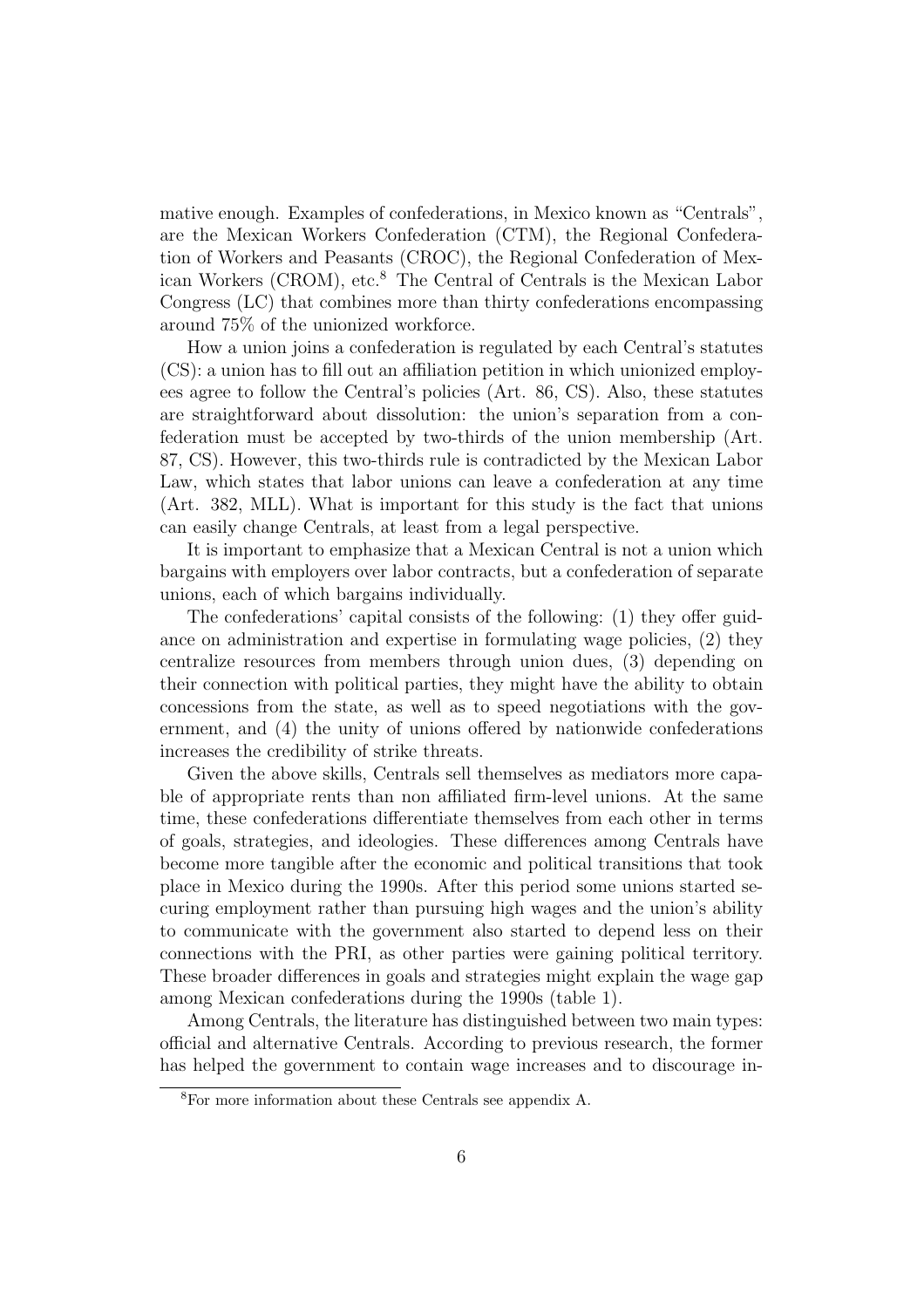dustrial conflict. Besides that, official confederations are incorporated into political parties while alternative Centrals do not affiliate to any political party.<sup>9</sup> The PRI is the only political party that has made explicit its relationship with labor Centrals, while the PAN has refrained from any association with them.<sup>10</sup>

Although all official unions have been affiliated with the Labor Congress, conflicts among them have not been rare. For example, there has been rivalry between the CROC (and its allies such as STERM, SME, and  $COR$ <sup> $11$ </sup> and the CTM since the former was created in 1952. In fact, Middlebrook claims that Mexican president Miguel Alemán (1946-1952) facilitated the formation of the CROC to undermine the CTM's capacity to pressure the state for economic concessions.

Among the more than thirty Mexican Centrals, the CTM has stood as the largest and most powerful confederation in Mexico since its creation in 1936. Even though there were periods of confrontation between the state and the CTM, over the long run, the CTM has been the most important supporter of Mexican presidents, especially before liberalization policies. For example, the state relied on the CTM for help in pushing through nationalization and agrarian reforms during the 1980s. By 2001, the CTM still remained as the largest Central in the country, as suggested by data from Mexican manufacturing firms. Despite the 14% drop in the number of unionized firms attached to the CTM during the economic crisis of 1995, by 2001 this Central had fully recovered (table 2).

While the CTM has retained its dominance in most industries, in certain activities, the CROC has gained remarkable importance. To illustrate, the CROC's participation in unionized employment in the wood industry increased 130% between 1992 and 2001, whereas the CTM's increased only 26%.<sup>12</sup> On average, unionized firms and workers attached to the CROC have increased by almost 50% and 35%, respectively (tables 2 and 3).

The increased presence of non-CTM unions might be explained by the

<sup>&</sup>lt;sup>9</sup>Alternative Centrals are the National Union of Workers (UNT) and independent federations such as the Federation of Independent Unions (FNSI) and the Proletarian Independent Movement (MPI).

<sup>10</sup>The incorporation of unions into political parties is asserted directly in the Central's statutes. For example, the CTM 2004-statutes state that the CTM is an official member of the PRI, then, any union affiliated with this Central must be incorporated to the PRI too. On the other hand, President Fox (from the National Action Party -PAN) has ratified his position against any corporatist relationship with labor unions.

<sup>11</sup>STERM: Mexican Electrical Workers' Union, and SME: Mexican Electricians' Union and COR: Confederation of Revolutionary Workers.

<sup>12</sup>Also, the CROC's participation in total employment in the wood industry increased 100% between 1992 and 2001, while the CTM's increased only 12%.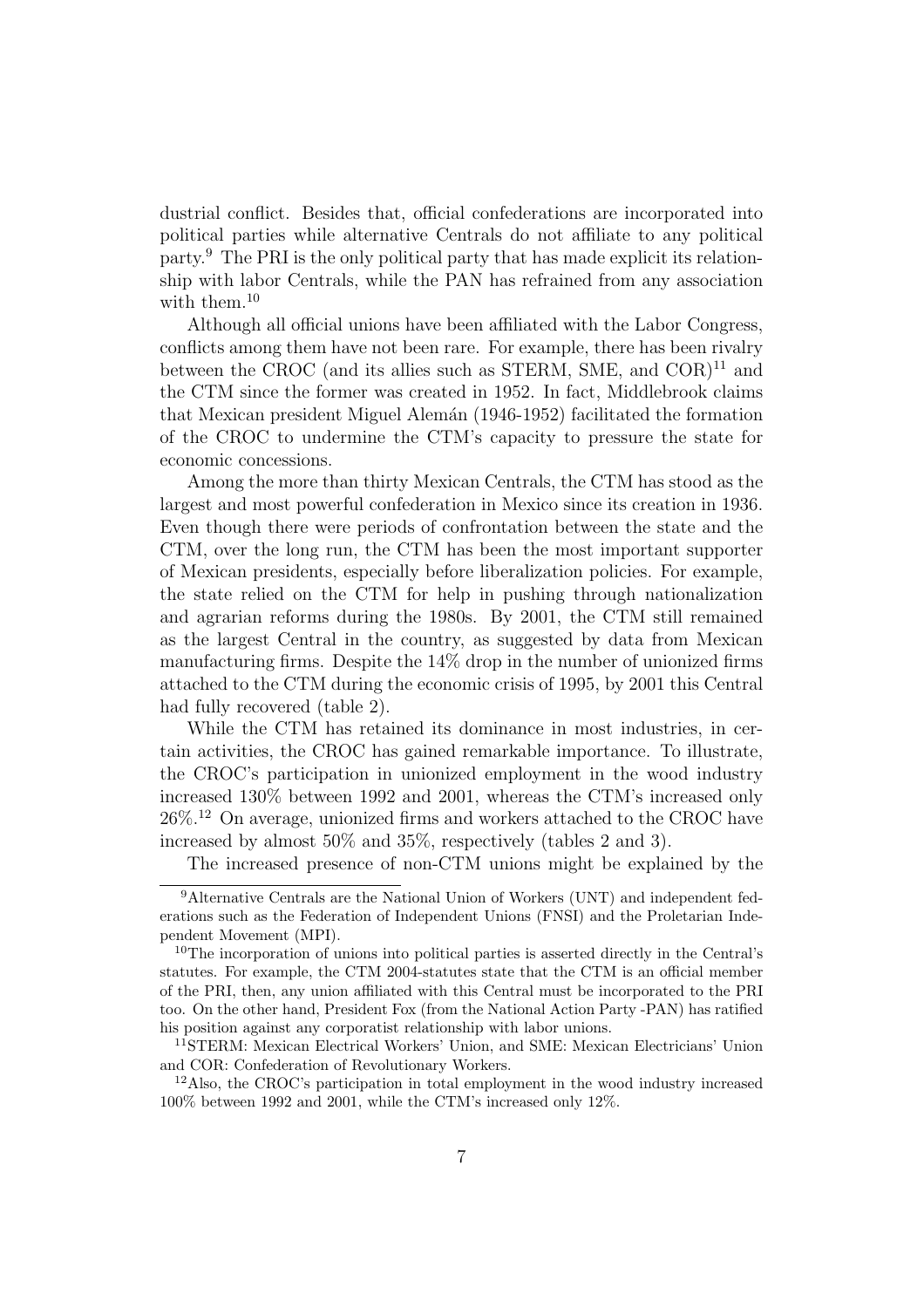entrance and exit of firms in the manufacturing sector over time. The lower panel of table 2 shows that by 1992 a large share of new firms (i.e., firms that have been in operation since any time after December 1984) were attached to the CROC. Other Centrals also increased their firm membership, but by 2001 they lost nearly 30% of their members.

The drop in the number of old firms affiliated with the CTM between 1992 and 1999 suggests that firms attached to this Central were more vulnerable to the economic crisis of 1995 than firms with other affiliation. However, how to interpret the increase in the number of old firms associated with the CTM when affiliation is assumed fixed over time. One concern of this study is, then, the analysis of the Central affiliation dynamics over time. If unions are moving, this should be taken into account when estimating the causal effect of Central status on wages.

### 2.2 Mexico's Economic and Political Restructuring

The role of unions in the labor market was importantly affected by the economic environment in Mexico during the 1990s. In fact, the 1990s have often been called the decade of the unionization crisis because membership severely dropped during this period. Data from household surveys show that unionization rates decreased by around 40% between 1989 and 1996, and increased by only  $10\%$  between 1996 and 2004.<sup>13</sup> Data from manufacturing firm surveys also show that unionization rates dropped around 20% between 1992 and 1994, and slightly recovered from 1994 to 2001, when unionization rates increased by about  $5\%$  (table 4).<sup>14</sup>

Many industries were particularly vulnerable to economic changes during the 1990s (food, drinks and tobacco, textiles and non-metal minerals) and yet, there were industries that slightly increased their number of unionized workers relative to total employment (basic metals, and metals, machinery and equipment). Also, some regions were severely affected during this period such as the South and the Bajio regions, where unionization rates decreased between 15% and 20%, respectively (table 5).

This shrinkage in unionization rates has been linked to the government's effort to promote greater productivity and efficiency in both the public and

<sup>13</sup>To calculate union rates, labor force was defined as every person above 14 years old who was working when the survey was taken. Union rates are higher when self-employed workers are excluded from the labor force as well as when employees between 14 and 16 years old and part-time workers are excluded.

<sup>14</sup>Sources: (1) Household surveys- ENIGH (available for the years of 1984, 1989, 1992, 1994, 1996, 1999, 2000, 2002 and 2004) and (2) Firm surveys- ENESTYC (available for the years of 1992, 1994, 1999 and 2001).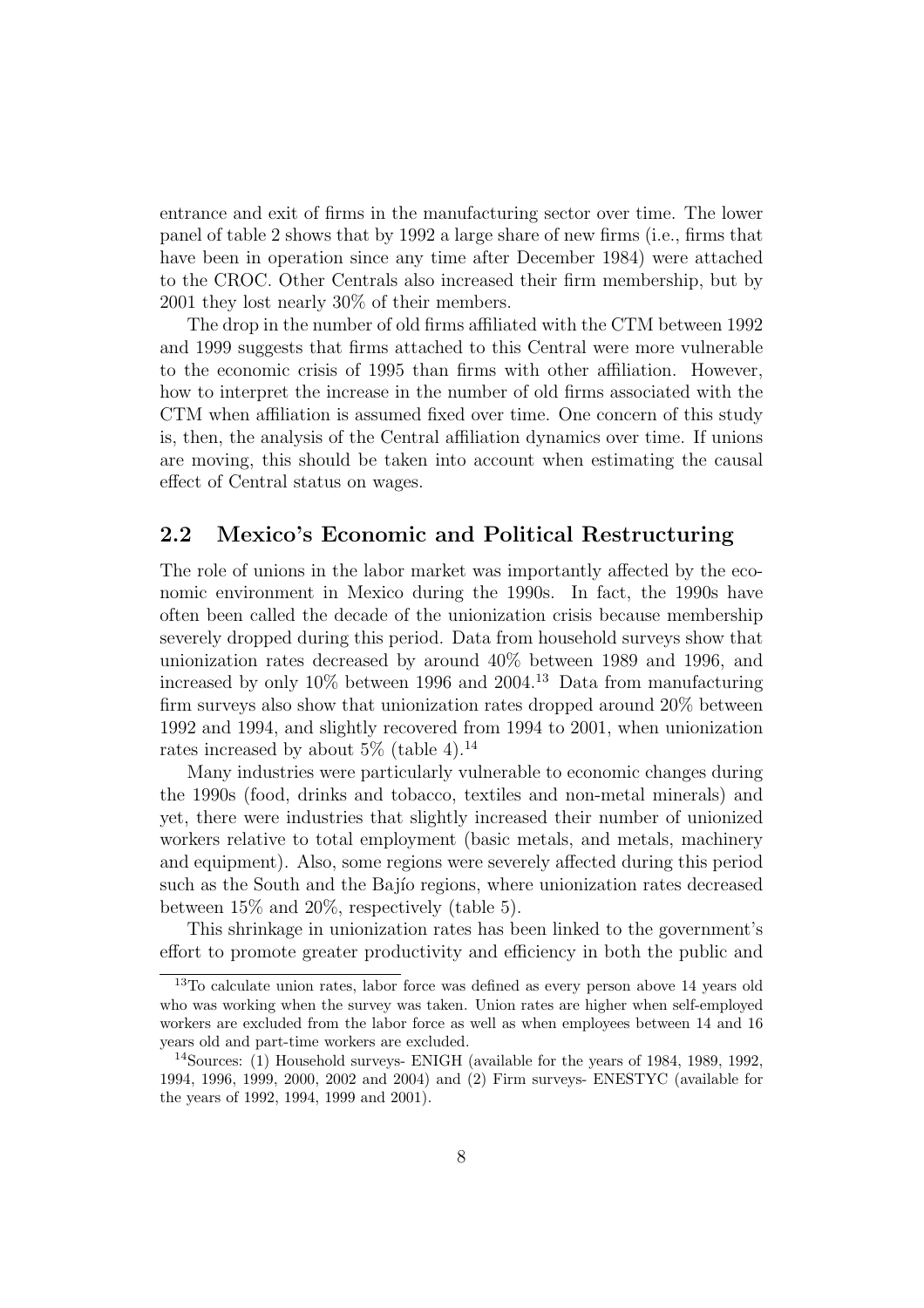private sectors through liberalization and privatization policies. This economic restructuring might have weaked Mexican unions because liberalization coincided with increases in unemployment, decentralization of production, high levels of turnover, and the government's effort to both decrease inflation and make employment more flexible.

On the political side, the 1990s were characterized by the growth of opposition parties to the PRI, as well as by the victory of the first non-PRI candidate in presidential elections (in 2000). This more heterogeneous political environment had an impact on the seven-decade relationship of the PRI and the labor sector as it opened space for new political alignments between non-PRI political parties and non-CTM confederations.

In fact, previous research has recognized both that the Central's wage policies have been strongly linked to political matters, and that this relationship was affected by liberalization policies. Some authors claim that after the late 1980s, there was a deep rupture between the government and Centrals when the old imported substitution model was replaced by open trade.<sup>15</sup> In contrast, others claim that official Centrals (the CTM, CROC, CROM, etc.) continued to support the established government through moderate wage demands, thus boosting investment and reducing inflation.

To sum up, the important economic and political transitions that Mexico experienced in the 1990s and its peculiar union history -extremely tied to politics- open a broad set of questions about labor unions and wage determination. In this study, I focus on the role of nationwide confederations in the Mexican labor market because of two main reasons. First, the changes in Centrals' participation in employment suggest that unions might be switching Centrals over time; and second, the plethora of confederations in the country raises questions about how unions decide which confederation to move to, and how this decision impacts wages.

## 3 Theoretical Framework

Most theoretical models analyzing the effect of labor unions on wages and employment are based on the Nash-bargaining model. This model shows that the outcome of a bargain between two players -in this case, a firm and a labor union- comes from maximizing the Nash formula  $(Z - \hat{Z})^{\hat{\theta}}(\Pi - \hat{\Pi})^{1-\theta}$ , where

<sup>15</sup>From the early 1930s, the Mexican government adopted a strategy of Import Substitution Industrialization (ISI). ISI supporters believed that economies of scale put nascent industries at a disadvantage when competing with more developed foreign rivals. To achieve economies of scale, industries would initially require economic assistance and exclusive access to markets which only the state could provide.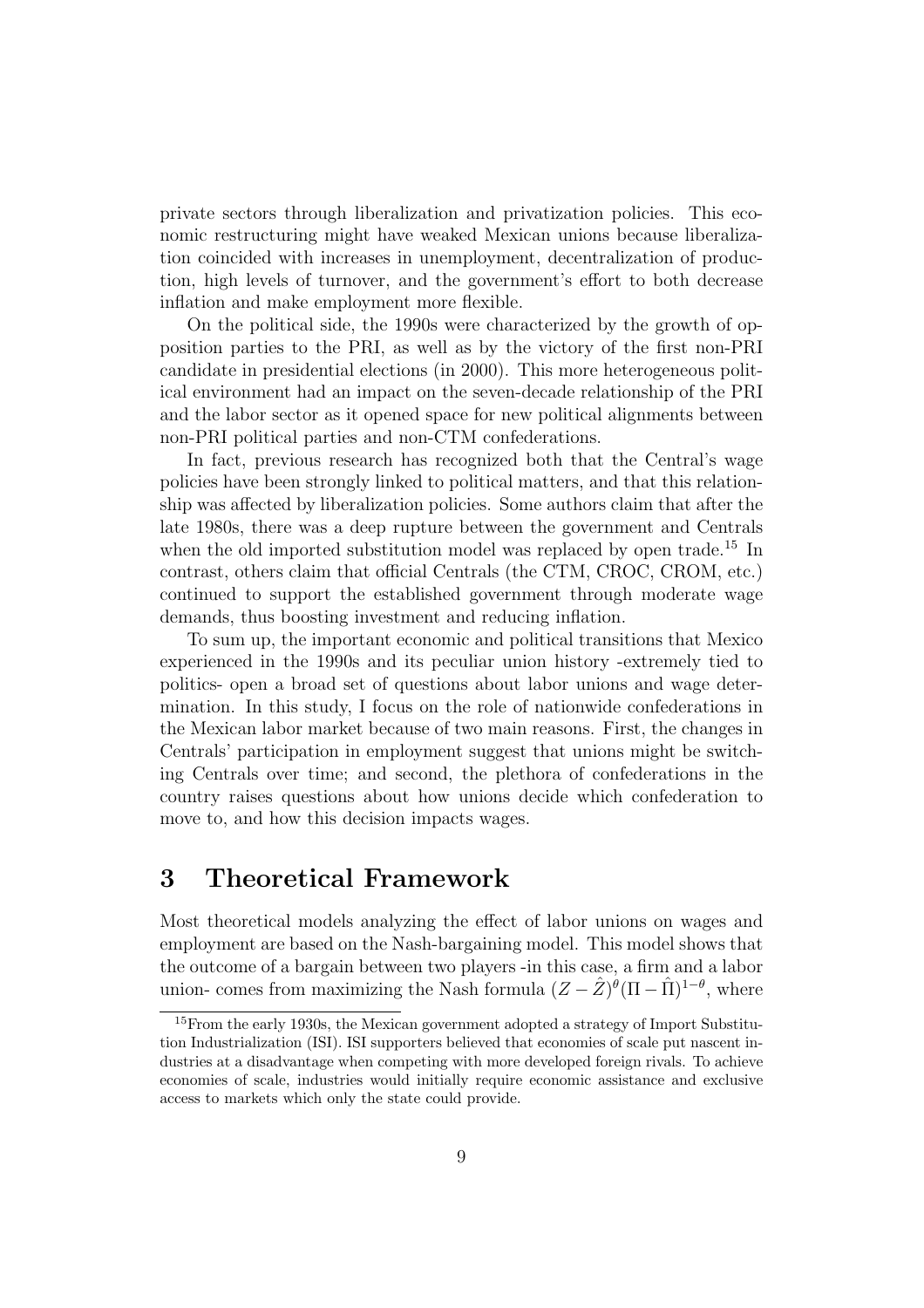Z refers to the union objective function and  $\Pi$  refers to the firm objective function. When there is no agreement between players, then the objective functions are  $\ddot{Z}$  and  $\ddot{\Pi}$ , respectively. The parameter  $\theta$  refers to the bargaining power of unions. The higher  $\theta$ , the greater the union bargaining power.

The union objective function,  $Z = L(W - \hat{W})$ , is derived from a median voter framework which assumes that unions maximize a surplus over an alternative salary,  $\hat{W}$ , that can be thought of as the competitive wage (i.e., equal to labor productivity). The profit function of the firm is  $\Pi = R(L) - WL - F$ , where  $R(L)$  is the firm's revenue, W refers to wages, L refers to employment and F refers to the firm fixed cost. Previous studies assume that  $\hat{\Pi}$  is equal to F, employment is unilaterally determined by the firm, and the wages are determined in bargaining between the firm and the union.

Although labor unions are usually assumed to bargain only for wages, in this study, labor unions are allowed to differ one from the other based on their preferences toward employment. To account for the weight unions put on employment relative to wages, an additional parameter  $(\phi)$  was included in the maximization problem. The higher  $\phi$ , the greater the union's preference toward employment.

Appendix C presents a detailed discussion about the different assumptions and implications behind different Nash-bargaining models: the monopoly model, the right to manage model and the efficient-bargaining model. In this section, I briefly set up the more general maximization problem and its solution.

The Nash maximization problem is:

$$
Max_W \quad [L^{\phi}(W - \hat{W})][R(L) - wL]^{\gamma} \tag{1}
$$

subject to:

$$
R_L = W
$$

where  $\gamma = \frac{1-\theta}{\theta}$ θ

substituting  $R_L = W$  in Eq. (1):

$$
Max_{L} \quad [L^{\phi}R_{L} - L^{\phi}\hat{W}][R(L) - R_{L}L]^{\gamma} \tag{2}
$$

solving the maximization problem in Eq. (2):

$$
(R_L - \hat{W}) = \left[\frac{\gamma L}{R - R_{LL}} - \frac{\phi}{LR_{LL}}\right]^{-1}
$$
(3)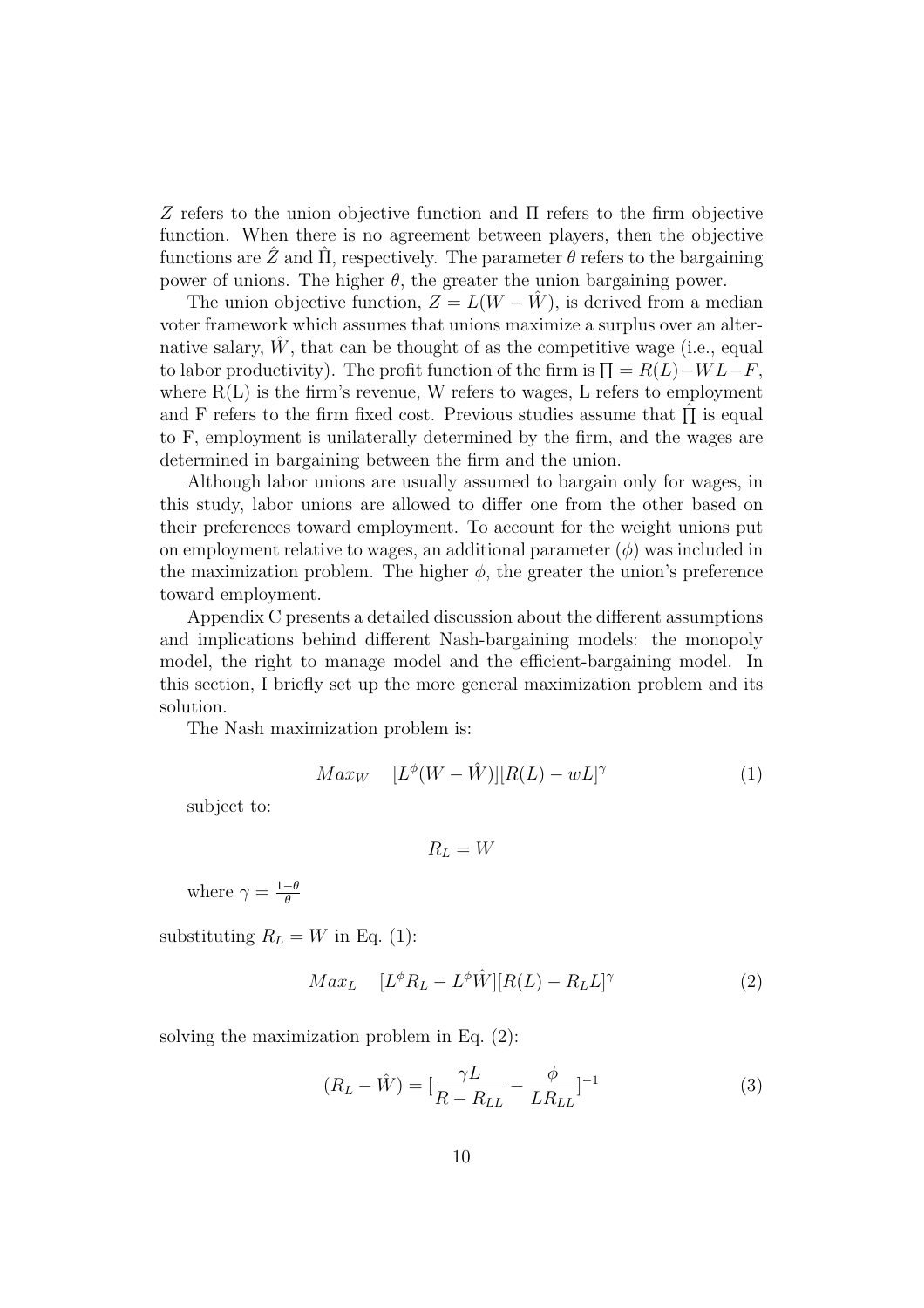therefore:

$$
(W^* - \hat{W}) = \left[\frac{\gamma L^*}{R - R_{LL}} - \frac{\phi}{L^* R_{LL}}\right]^{-1} \tag{4}
$$

where  $L^* = L^*(W, \phi, \gamma)$ 

According to Eq. 4, the wage in a particular firm is a function of both firm characteristics (such as the the firm's revenue and labor productivity) and union characteristics (bargaining power and union's preference over employment in relation to wages).

In this study, I am concerned with analyzing differences in wages derived from differences in unions characteristics, such as its Central affiliation. For example, I am interested in estimating the wage gap between a firm associated with the CTM and a firm associated with the CROC. It follows that:

$$
W_{CTM}^* = \hat{W} + [\gamma_{CTM} * x_1 - \phi_{CTM} * x_2]^{-1}
$$
\n(5)

$$
W_{CROC}^{*} = \hat{W} + [\gamma_{CROC} * x_1 - \phi_{CROC} * x_2]^{-1}
$$
 (6)

where  $x_1 = L^*/(R - R_{LL})$  and  $x_2 = 1/(L^* * R_{LL})$ 

Despite the fact that  $\gamma$  and  $\phi$  cannot be estimated separately, I assume that these parameters are determined by the type of Central each firm is associated with. The higher  $\phi$ , the lower the wages demanded by the union. The effect of  $\gamma$  on wages would depend on how employment changes as the union's bargaining power changes. The reduced form proposed here is:

$$
Ln(W_f) = a + b * C_f + c * Ln(\hat{W}) + d * Ln(X_f) + \eta_f
$$
 (7)

where C is equal to one if the firm  $f$  is associated with the CTM and zero otherwise, and X includes firm characteristics as proxies of  $L^*$ , R and  $R_{LL}$ . It can also be assumed that  $\hat{W}$  is the same for all firms regardless the affiliation of their union; or less restrictive,  $\hat{W}$  can be assumed the same over industries or regions. In the latter case, state and industry fixed-effects should be included in the reduced form as additional controls. Time fixed-effects should also be included when analyzing wage determination over time.

The coefficient b in Eq. 7 measures the wage gap between Centrals. If bestimated is statistically significantly different from zero, then the wage gap among Centrals is explained by union characteristics, such as its bargaining power  $(\gamma)$  or its preferences toward wages or employment  $(\phi)$ .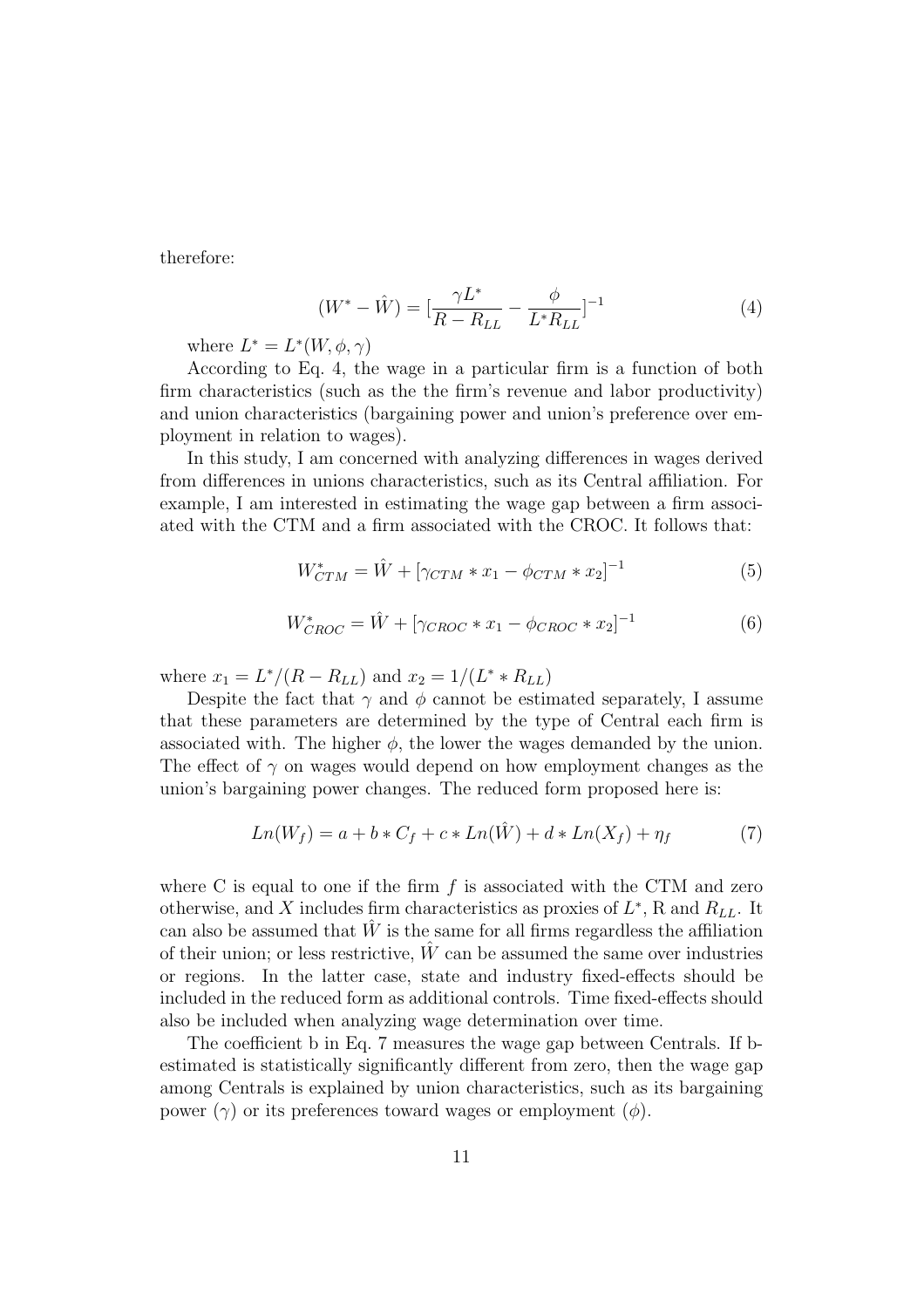However, if  $\gamma$  and  $\phi$  are associated with the firm's characteristics, then, some bias should be expected. For example, if unions in high-productivity firms choose a particular Central and labor productivity is omitted in Eq. 7, then the correlation between  $C_f$  and  $R_L$  will lead to bias in the estimated effect of Central affiliation on wages (i.e., in the estimated wage gap among confederations). The side of the bias is determined by:

$$
\frac{Cov(W, C)}{Var(C)} = b + \frac{Cov(C, \eta)}{Var(C)}
$$
(8)

where  $Cov(\cdot)$  refers to the covariance between two variables,  $Var(\cdot)$  refers to the variance of a particular variable, and  $\eta_f = \beta * R_{Lf} + \varepsilon_f$ . Therefore,

$$
\frac{Cov(W, C)}{Var(C)} = b + \Gamma'_{CR_L} \beta \tag{9}
$$

where  $\Gamma_{CR_L}$  refers to the correlation between Central affiliation and labor productivity. Since labor productivity is positively correlated with wages  $(\beta > 0)$ , then whether b-estimated is upward or downward biased depends on the sign of  $\Gamma_{CR_L}$ .

In the following sections, I estimate the causal relationship between Central affiliation and wages using available data in the Mexican manufacturing industry and challenging the exogeneity assumption of Central status. First, I assume that Central status is exogenous or at least stable over time. Given this assumption, I estimate the correlation between Central status and wages using a cross-section database at firm level. Second, I test the exogeneity assumption of Central affiliation analyzing the possible link between labor productivity and the union's Central choice. I also test the causality direction between Central status and wages. Finally, I use a panel database at firm level to explore the determinants of Central attachment and estimate the impact of Central status on wages using both instrumental variables (IV) and Fixed-effects (FE) approaches.

# 4 Empirical Estimation

### 4.1 Data

The theoretical discussion from section 3 stressed the importance of including controls for firm and union characteristics in estimating the effect of Central affiliation on wages. I use data from the National Employment, Salaries,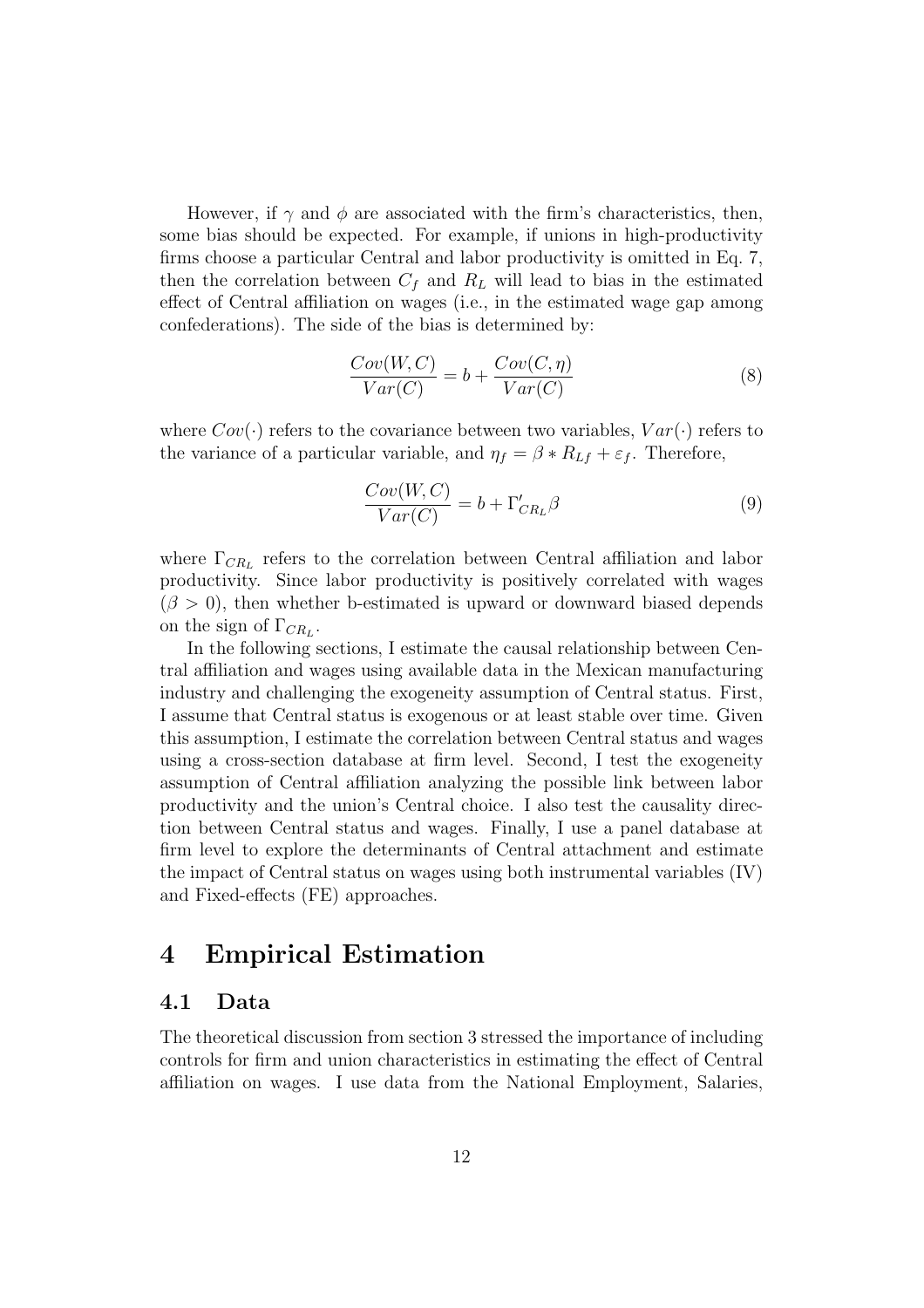Technology and Training Firms Survey (ENESTYC) that provides indicators of Central affiliation that are not generally available in labor market surveys.<sup>16</sup> In particular, firms from the ENESTYC reported to be associated with three main confederations that are: the CTM, the CROC and the CROM. Associations with other Centrals are categorized as Others.<sup>17</sup>

The ENESTYC consists of a nationally representative sample of Mexican manufacturing firms that has been fielded four times (1992, 1995, 1999 and  $2001$ <sup>18</sup> It is a large stratified survey with over representation of larger workplaces because firms are drawn from the Mexican industrial census following a specific sampling methodology: big and medium firms are all selected (i.e., plants with more than 101 employees), while small and micro firms are randomly chosen.<sup>19</sup> Therefore, sampling weights must be used to extrapolate from the analysis to the population from which firms were drawn. The sampling weights are calculated as the inverse of the probability of being drawn and all estimations in this work account for these weights.

In this study, I restrict attention to production workers since they are the population of interest. This job category usually is unionized compared to directors and management that never belong to a union.<sup>20</sup> In addition, I restrict attention to wages, rather than total earnings, paid to workers. I exclude benefits because results did not change when considering total payments at firm level. This suggests that unions affect wages and benefits similarly.

Another advantage of the ENESTYC data is that measures of firm output and employment are available; these variables play a major role in this analysis since they are used to calculate labor productivity. The indicator of labor productivity is measured as the ratio of real output and total hours worked. It is well known that a more precise measurement of productivity would consider value-added (VA) rather than output. Unlike the output measurements, the VA calculation does not overestimate the real value produced by the firm because the latter subtracts the value of intermediate goods from the market

<sup>16</sup>The ENESTYC contains detailed information on employment, wages, industry, size of firm, firm age, union status (whether a firm has a union or not) and Central affiliation. See appendix 4.1 for a detailed description of the available data on Mexican unions.

<sup>17</sup>Others category includes confederations such as FAO, FOR, FROT, FSTSE, SNT-MMSRM, CGT, CRT, COR, COCEM, and independent Centrals such as FAT, FNSI, FSI, CTC, COM and UNT.

<sup>18</sup>It would be interesting to estimate the wage gap among Centrals, before and after trade liberalization. Unfortunately, there is not comparable data from years before 1992.

<sup>&</sup>lt;sup>19</sup>Big -firms: more than 250 employees; Medium firms: between 100 and 250 employees; Small firms: between 15 and 100 workers and Micro firms: less than 15 employees.

 $^{20}$ All specifications in this study were estimated using both production workers and total workers. Results did not change.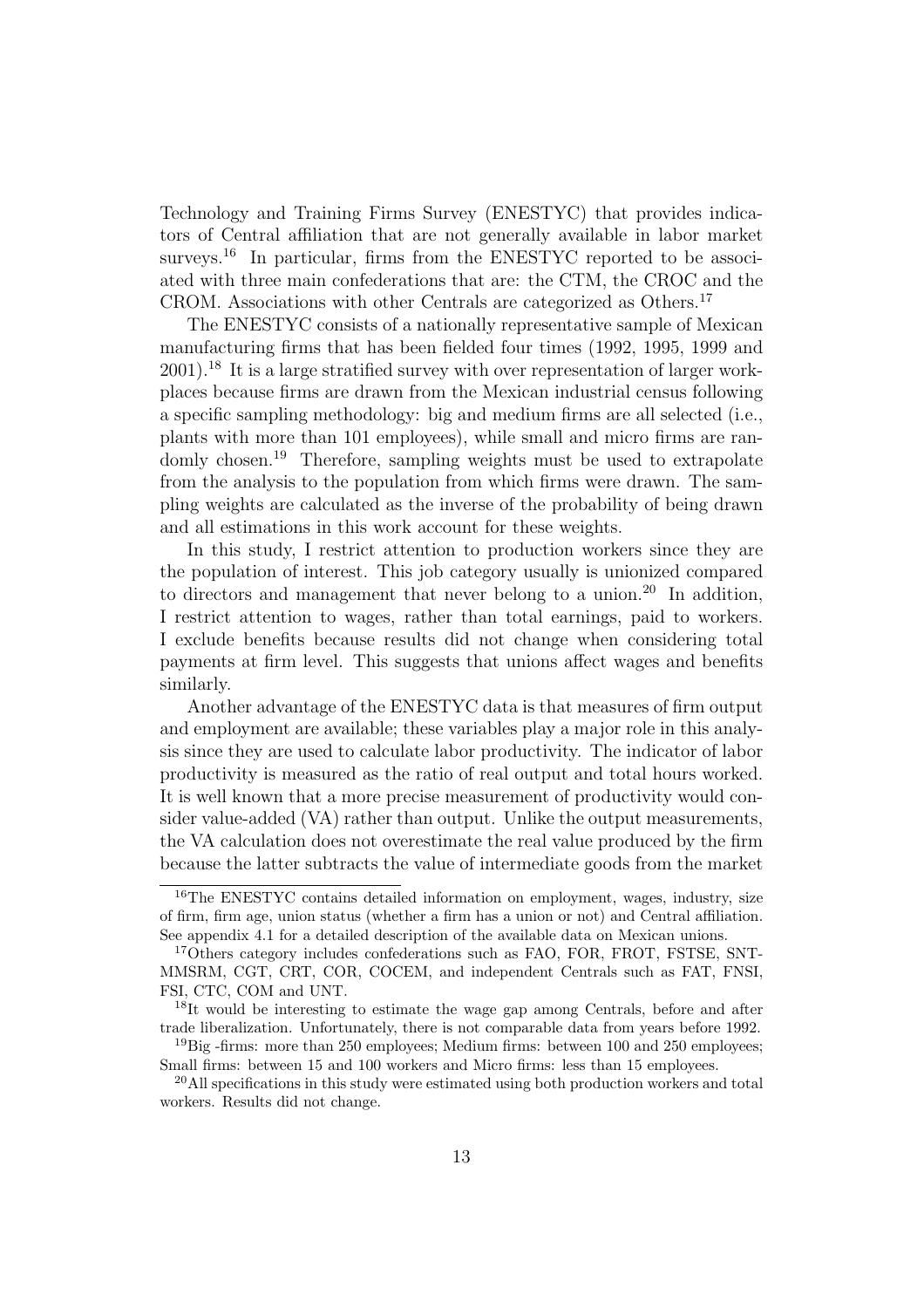value of final goods. However, the inclusion of industry fixed-effects in my estimations diminishes the bias resulting from using only output. Moreover, output per hour measures have been used extensively in previous literature.

Table 6 shows the basic characteristics of the ENESTYC survey. For example, the 1992 survey includes 5,071 firms that represent 138,774 firms in the population (i.e., number of firms when weights are used). The 1992 survey includes maquila plants in the sample, but these sweatshops, at least in this year, are not representative of the Maquila industry as a whole. In the ENESTYC survey, big and medium non-maquila firms (1,2) were chosen with  $100\%$  certainty, whereas only big maquila firms  $(1)$ , in specific year surveys, were chosen with  $100\%$  certainty.<sup>21</sup>

The lower panel of table 6 shows the date each survey was taken and the reference date of relevant information. For example, the 1992 questionnaires include monthly information from March, 1992 and yearly information from 1989, 1990 and 1991. Also, the 1992 sample includes firms from 52 industries.

### 4.2 Cross-Section Analysis

Since there is some evidence of labor unions not changing Central affiliation over time (e.g. the predominance of the CTM during the twentieth century, the practice of exclusion clauses in labor contracts and government interference in administrative procedures concerning union's registration), I first report estimates of a conventional log wage equation using a constantcoefficients regression model with Central status as a covariate. In other words, I estimate a naïve estimation of Eq. 7 using a cross-section database at firm level that contains information on wages and labor unions.

The cross-section specification based on the available data is then:

$$
Ln(W_f) = a + b * C_f + c * X_f + [\lambda_s + \delta_t + \phi_i] + \varepsilon_f \tag{10}
$$

where  $W_f$  refers to the average real wage level paid by the firm  $f^{22}X_f$  refers to firms' characteristics such as age and size. The term  $\lambda_s + \delta_t + \phi_i$  refers to fixed-effects by state, year of survey and industry (see table 7 for a full

<sup>21</sup>While the last two surveys (1999 and 2001) separate maquila and non-maquila plants to make these surveys representative of each of these industries, the 1995 survey does not include maquila firms. Also, the petrochemical and gas industry (Petroquímica Básica, code 3511), as well as oil refinery (Refinación de Petróleo, code 3530) were excluded from each sample.

<sup>22</sup>All quantities in this study are in real pesos, unless otherwise specified.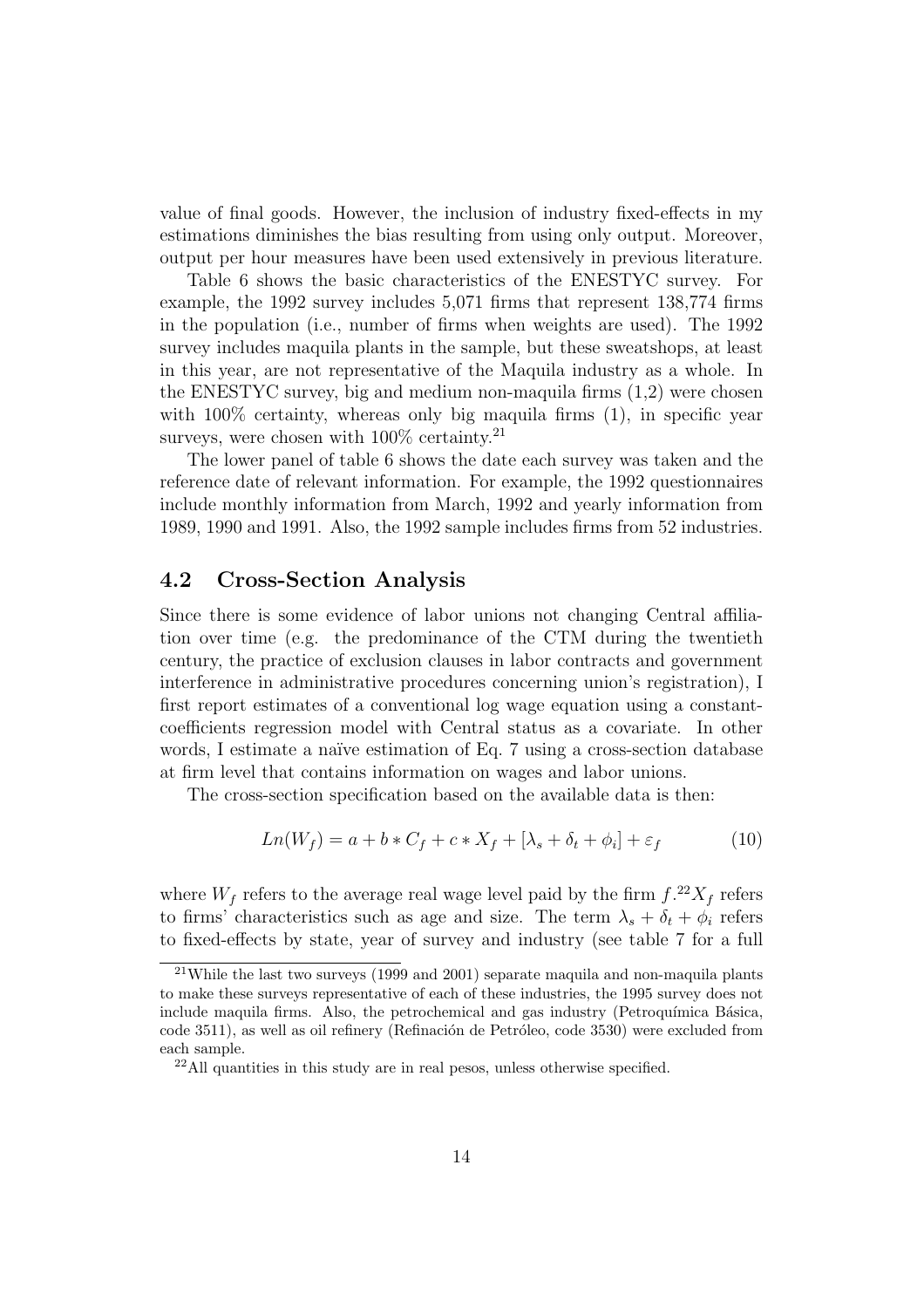description of variables).  $23$ 

The inclusion of fixed-effects by industry, state and year (as well as interaction terms) helps to overcome potential bias in the estimation of the coefficient on Central (b). For example, industry fixed-effect controls for differences in returns among industries. Economic activities with higher markups should be able to pay higher wages regardless of the firm's union characteristics. There may also exist state-specific institutional and cultural differences which result in wage differentials among confederations. Finally, including year dummies controls for exogenous shocks such as the 1995-economic crisis.

Results of Eq. 10 are shown in table 8. Central affiliation is correlated to wages. Firms with unions affiliated with the CROC show wages 8.2% below those in firms with CTM-unions. However, there are not important wage differences between CTM-unions and CROM/Other-unions.

#### 4.2.1 Endogeneity of Central Affiliation

The results from above strongly depend on the exogeneity assumption of the Central affiliation variable. In this section, I examine both the extent to which unions change affiliation over time and the determinants of Central choice at firm level. In particular, I am concerned with whether attachment is correlated to wages (i.e., Central affiliation is non-random).

A panel, heavily biased toward bigger firms, can be created to analyze the dynamics of Central affiliation. Although the ENESTYC does not follow the same firms over time, it is possible to match many firms across surveys because each of them includes all big and medium firms. In order to keep as many observations as possible, firm matching was carried out each pair of years. Firms from the 1992 survey were matched to the 1995 survey, as well as to those from the 1999 and 2001 surveys. Firms from the 1995-survey were matched to the 1999 and 2001 surveys. Finally. firms from the 1999 survey were matched to the 2001 survey. Table 9 shows the number of observations in each panel and compares them with observations in each original year survey.

The panel shows that firms change Centrals relatively often and more often than their union status (i.e., whether a firm is unionized or not): around 6% of unionized firms change Central affiliation per year (table 10), and 2% of total firms change union status per year (table 11). This changing Central phenomenon was particularly important between 1999 and 2001 when more than 10% of unionized firms changed Central affiliation per year. Not surprisingly, these results are robust to include only medium and big firms.

<sup>23</sup>Interactions between year and state fixed effects or between year and industry fixed effects are other potential controls.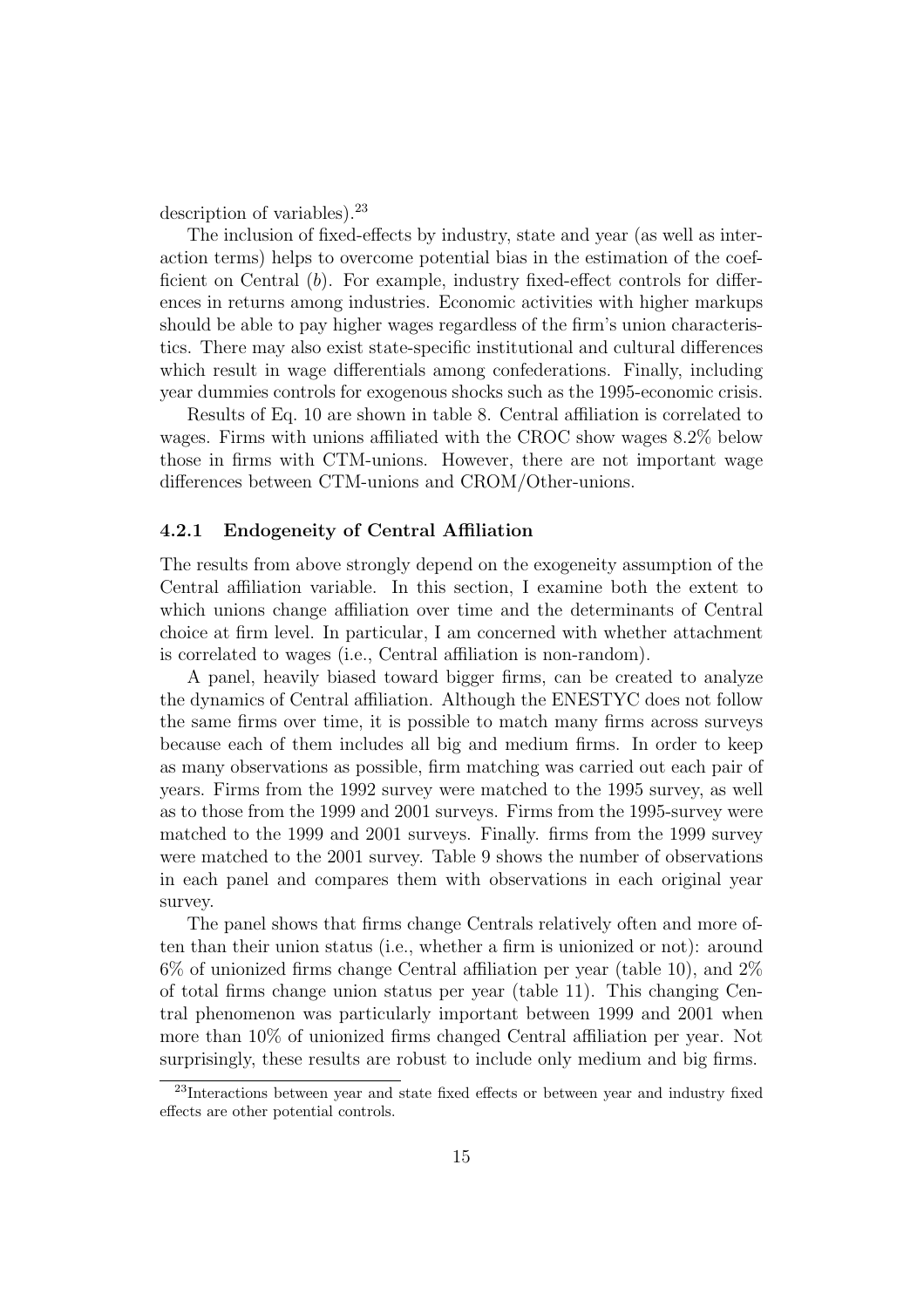In order to verify the importance of unions switching Centrals, I also analyze a four-year panel that includes firms from all the ENESTYC surveys. Table 12 shows that 37% of unionized firms change Centrals at least once during the period from 1992-2001, and 37% of those unions switch back to their initial Central. The year-by-year results of Central changes are similar to table 10.

As mentioned in previous sections, there are two main sources of endogeneity relevant to this work: (1) Labor unions may switch Centrals depending on firm's labor productivity and (2) Centrals may adopt different wage policies over time. The next sections deal with the first case of endogeneity, but it is still assumed that Centrals do not change their policies over time. The fact that the Centrals' leaders remain in their position for long periods and that the Central's statutes also have not changed much over time make the latter assumption reasonable.<sup>24</sup> However, it can still be argue that Centrals' policies change according to economic conditions.

One example is the year of 1989 when there was an important agreement between official unions<sup>25</sup> and the government to contain wages ("Pacto de Solidaridad") and thereby, reduce the high levels of inflation at that time. The important drop in national wages at this time indicates that, in fact, most unions followed the Pacto, thus changing their wage policies. I argue that aggressive Centrals were more resistant to following the Pacto than moderate Centrals. Thus, the wage demands of the former were still higher during the 1990s.

A second example of the possible association between economic conditions and the Central's wage policies is the 1995 Mexican economic crisis. In table 13, it is interesting to notice that during this period, most official unions switched to Other Centrals, and the opposite happened during economic stability, when the CTM and CROC received unions that were leaving the Other Centrals. The latter switching-pattern suggests that official Centrals followed wage moderation policies in 1995 that made their members look for apolitical Centrals at that time.

The connection between economic conditions and the Central's wage policies remains an interesting matter to analyze in future research. That being said, what is important for this study is the fact that unions have changed their Central affiliation over time, and that the CROC stood as the main winner over the long run (1992-2001).

<sup>&</sup>lt;sup>24</sup>Fidel Velázquez, Rodríguez Alcaine, Blas Chumacero are examples of CTM members who have leaded the organization for more than thirty years.

<sup>25</sup>From here on, an official Central refers to a confederation that is affiliated with the Labor Congress which is the main channel of unions to communicate with the government.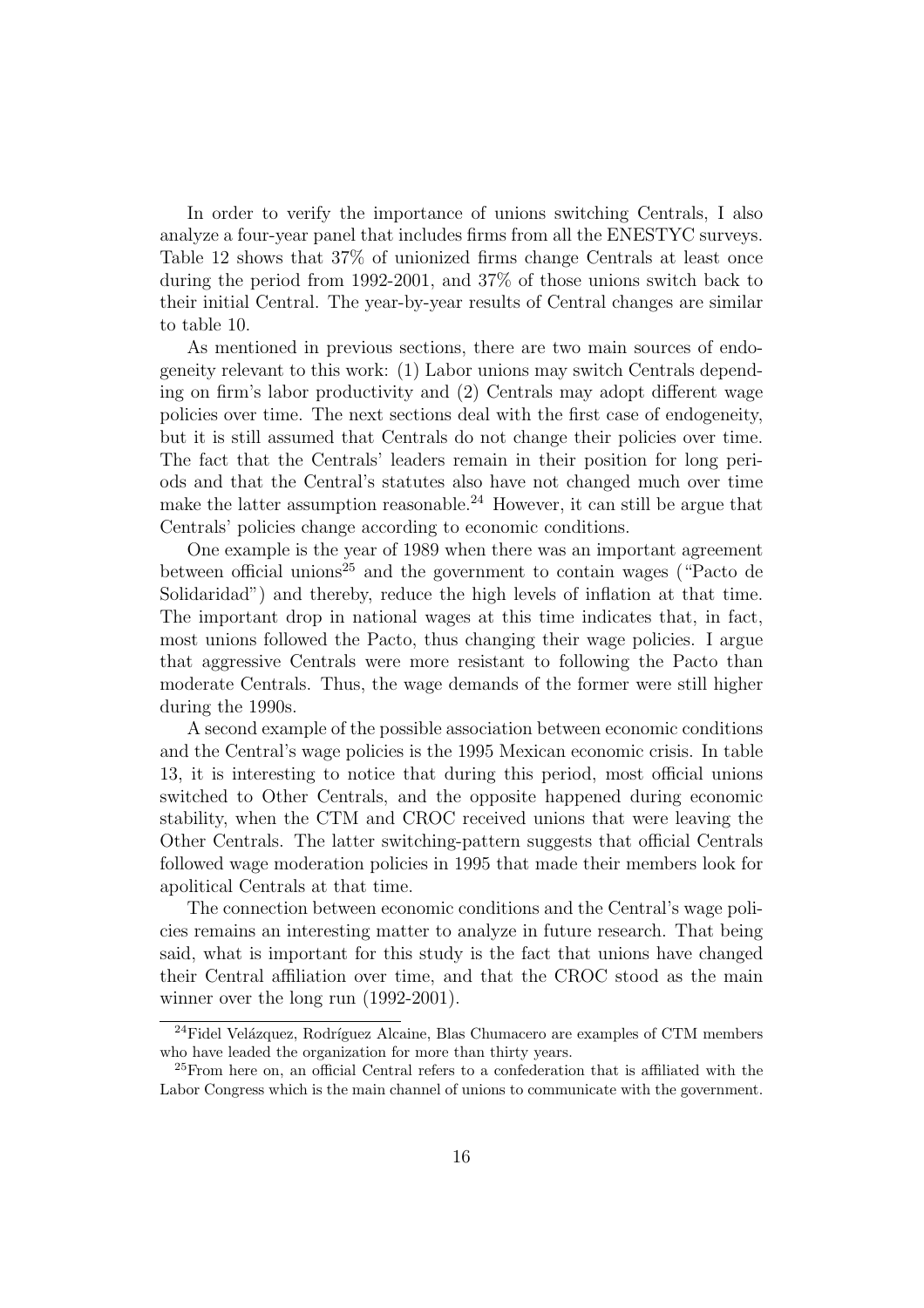#### 4.2.2 Omitted Variable Correction

The first estimation problem that arises because Central affiliation changes over time is that variables correlated with both Central attachment and wages might be omitted. The most obvious omitted variable, as mentioned in section 3, is labor productivity which might well affect wages and Central status. For example, it might be that CTM-unions are associated with highproductivity firms and thus with high wages. This seems, in fact, to be the case. As suggested by table 14, the estimation of the wage gap between the CTM and the CROC might be upward biased ( $\Gamma_{CR_L} > 0$ ).

A straightforward strategy to reduce the bias in naive comparisons is to include as controls the variables that are related to the covariate of interest (i.e., labor productivity should be included in the econometric specification of Eq. 10). However, if CTM-unions are associated with high-productivity firms, while other unions are associated with low-productivity firms, then the coefficient regarding Central affiliation would be downward biased because part of the effect of Central status on wages would be attributed to labor productivity. In the extreme case of perfect collinearity, the coefficient on Central would not be identified. On the other hand, if the Central affiliation coefficient remains statistically significant and with the same sign as before (table 8), I can conclude that Central affiliation matters and that CTMunions can be categorized as pro-wage type.

Table 15 shows the results if Eq. 10 is estimated including labor productivity as a covariate. First, the significance and magnitude of the coefficient regarding Central affiliation do not change much. Second, allowing productivity's impact on wages to vary among Centrals shows that productivity has almost no effect on wages in firms with CROM and Other-unions, and that the effect of productivity on wages in firms with CTM and CROC-unions is similar: increasing productivity by  $1\%$  increases wages by 0.11%. Finally, columns (C) and (D), show that the CROM, Other and CTM-unions can be categorized as pro-wage type, while the CROC-unions show the lowest wages regardless of labor productivity: 6% lower than the CTM's wages.

An alternative strategy to measure the impact of Central status on wages, and thus reduce the omitted variable bias, is to reduce my original sample to keep only firms with similar productivity. This reduction in firms sampled may serve to isolate the effect of productivity on wages, thus allowing a comparison between alike firms that differentiate themselves from each other only by their Central attachment. This is possible because an important number of firms in the cross-section sample have similar labor productivity regardless of their affiliation (more than 50% of original observations).

Table 16 shows the results of estimating Eq. 10 including labor productiv-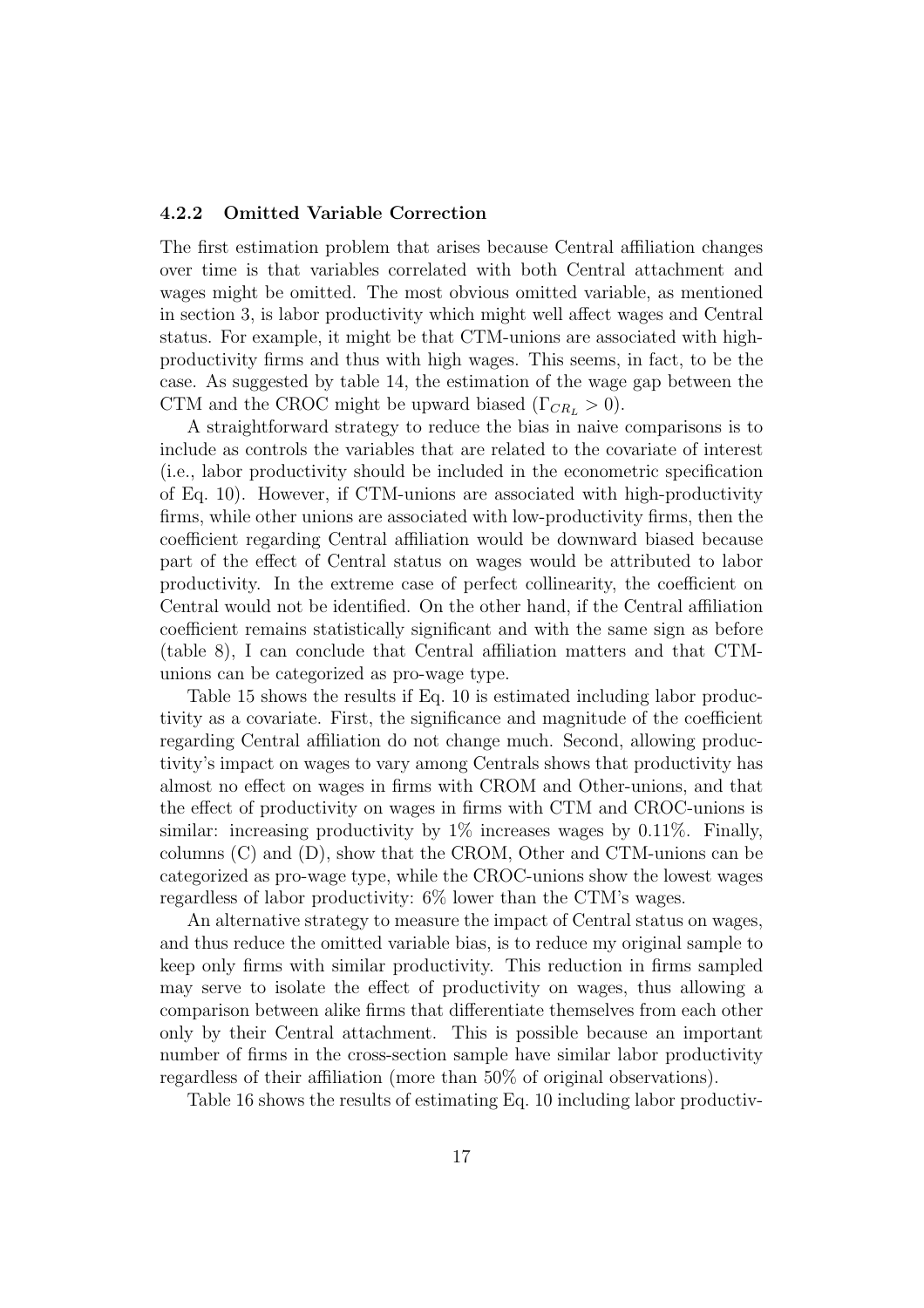ity as a covariate and reducing the firms to only those with productivity one standard deviation from the average.<sup>26</sup> Columns (A) and (B) confirm that there is some association between CTM-unions and high-productivity firms as the coefficient of Central affiliation decreases by 0.06 percentage points when labor productivity is included in the estimation.

As before, allowing productivity's impact on wages to vary among Centrals shows that productivity has almost no effect on wages in firms with Other-unions. The effect of productivity on wages in firms with CROC and CROM-unions is half the one observed in CTM-unions: increasing productivity by 1% increases wages by 0.08%. Also, the CROM, Other and CTMunions can be categorized as pro-wage type based on both the constant and the interaction term from table 16, column (C).

Although most constant terms are not statistically significant in the censored specification<sup>27</sup> with productivity interactions, it can be concluded that union's Central affiliation matters because of two main findings: (1) Among Centrals, the elasticity between wages and productivity considerably differs and (2) The CROM, Other and CTM-unions show wages above the CROCunions' at almost every level of productivity. Specifically, results from this section suggest that not only do CTM-unions obtain higher wages than other unions, but they extract more rents than other unions as productivity increases.

To further inspect the relationship between Central attachment and productivity, I estimate a multinomial logit model with Central status as the dependent variable and labor productivity as one of the covariates. Table 17 shows that the correlation between the CROM/Other Centrals and labor productivity is close to zero. The CTM and the CROC, in contrast, are significantly associated with labor productivity: increasing productivity by 1% increases the probability of being affiliated with the CTM by 1.3%, and decreases the probability of being affiliated with the CROC by 1.1%.

Besides the omitted variable bias, a less obvious concern is the endogeneity of labor productivity. In terms of the reduced model in section 3:  $R_L = \varphi_0 + \varphi_1 * C_f + \nu_f$  and  $E[\nu_f, \varepsilon_f] \neq 0$ . In other words, if wages and productivity are both outcomes affected by Central status, then productivity cannot play the role of an exogenous, pre-determined control variable in a wage equation. However, it is reasonable to assume that unobservable variables from a regression of Central status on labor productivity are positively correlated to the unobservable variables in the wage equation  $(E[\nu_f, \varepsilon_f] > 0)$ . For ex-

<sup>&</sup>lt;sup>26</sup>Average productivity for the sample of study is equal to 234.06 real pesos ( $LnR_L$  = 4.81), and the standard deviation is equal to 1,029.74  $\left(sd(LnR_L) = 0.90\right)$ .

<sup>&</sup>lt;sup>27</sup>Censored specification refers to the cross-section estimation using only firms with similar labor productivity (i.e., sample with 50,421 observations).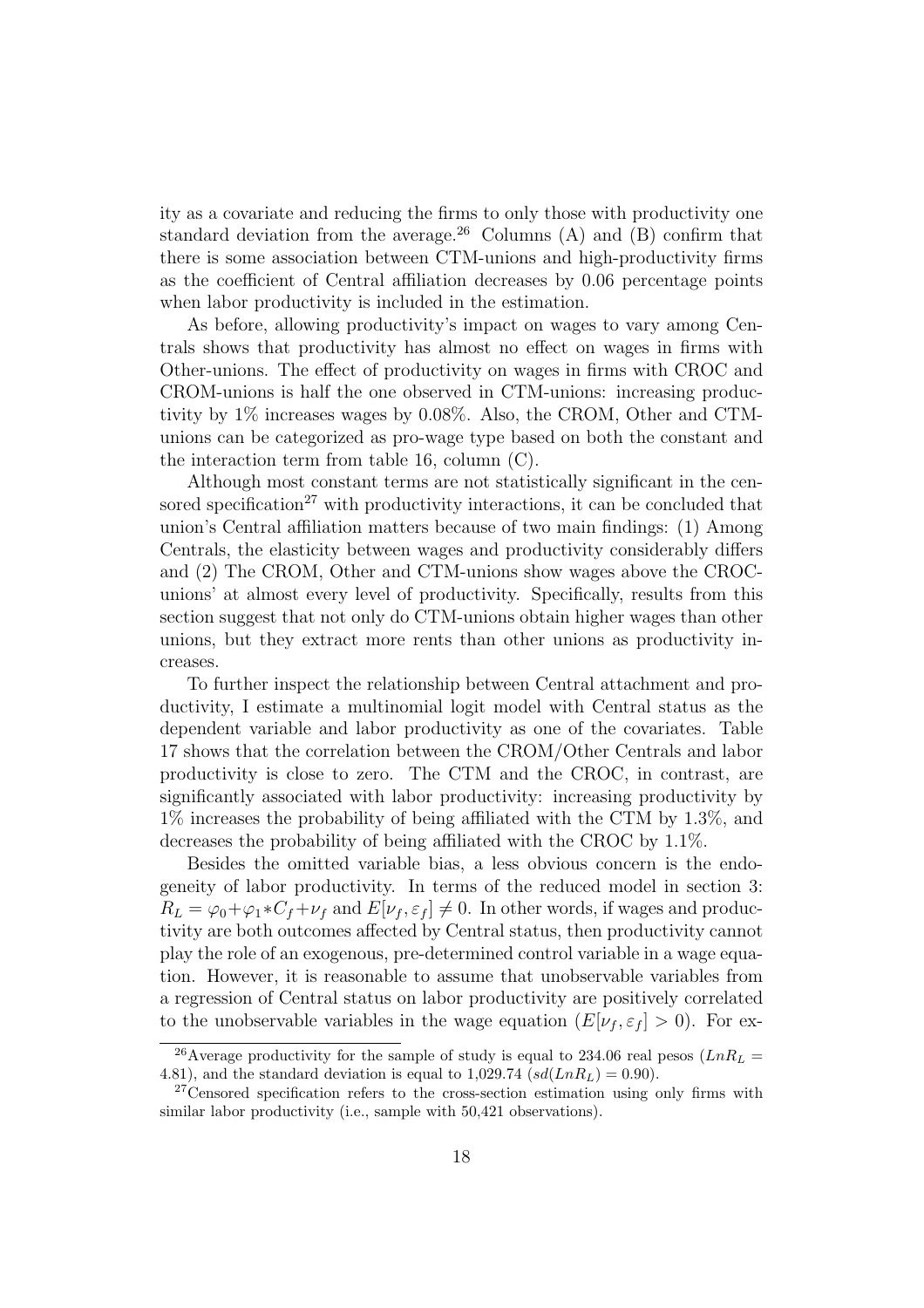ample, adoption of technology, unobservable information in both equations, should positively affect both  $R<sub>L</sub>$  and W. If this is the case, the estimate of Central status obtained in this section would be downward biased. However, in this section, I showed that estimates of the wage gap between Centrals, so far, were not sensitive to the inclusion of additional control variables. The next sections show additional robustness tests.

#### 4.2.3 Instrumental Variables Approach

One problem the cross-section regression leaves aside is that wages may affect Central affiliation directly. For example, if unions look at the wage differences among confederations to measure the Centrals ability to extract surplus, then wage gaps should affect the unions' Central choice.

An alternative story behind the possible reverse causality between wages and Central status is that firms, rather than unions themselves, may chose Central affiliation. If this is the case, then the employer's incentives to resist high wages would lower the likelihood that any given union facing high markups would affiliate with a pro-wage Central.<sup>28</sup>

One strategy to account for joint determination of wages and Central status is to estimate a simultaneous equation model.<sup>29</sup> What is key for identification in any of these models is having a good set of instruments. In particular, in this study, what it is needed are variables that affect Central affiliation but have no effect on wages, as well as variables that affect wages but do not affect Central affiliation.

There are two sets of potential instruments: current instruments based on variables at time t, and lagged instruments based on variables at time  $t - 1$ . Instruments in the first category are both limited and controversial. For example, history indicates that there has been a strong relationship between the PRI and the CTM and in this way, political affiliation at state level should have an effect on Central affiliation. At the same time, however, the PRI has been also associated with poor-rural states where democracy has taken longer to arrive.<sup>30</sup>

<sup>28</sup>Previous literature has argued that Maquiladoras (assembly/sweatshops plants) in some regions in Mexico are characterized by protected labor contracts signed between a "ghost" union and the employer. These "ghost" or "white" unions work to the employer rather than to the workers (Carrillo [6] and Quintero [29]).

<sup>29</sup>In this study, the simultaneous equation model consists of four wage equations (one for each Central) and a multinomial logit equation for the probability of joining to a particular Central. See appendix D

<sup>&</sup>lt;sup>30</sup>In the appendix D of this research, I show the results of estimating a simultaneous equation model using current instruments. As previously, I find a positive correlation between productivity and wages in CTM-unions, while the opposite is observed in CROC-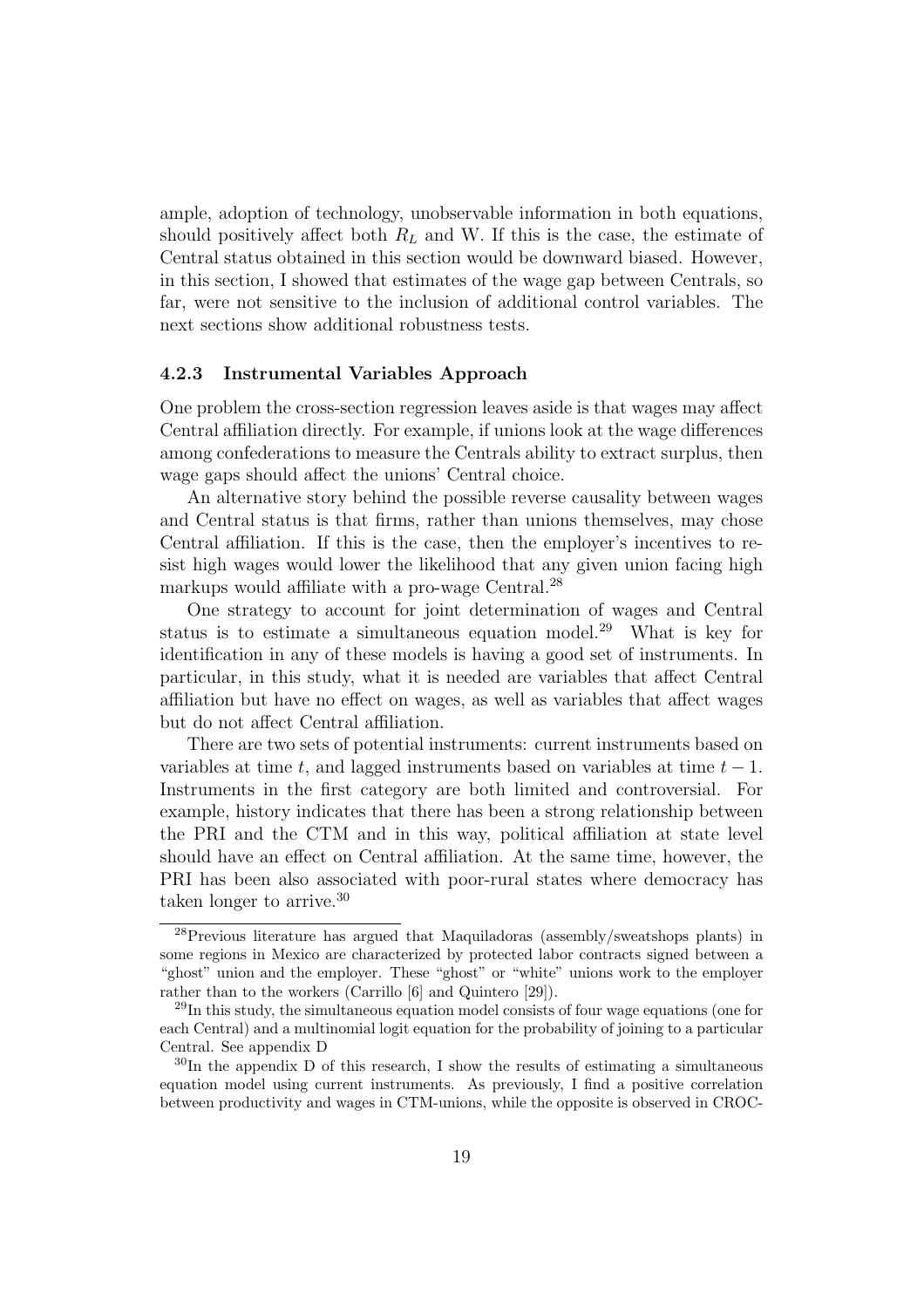A better set of instruments comes from using a panel. This panel database allows me to include lagged variables as instruments, thus correcting the selectivity bias due to the possible joint determination of wages and Central status. The panel matches six pair of surveys (1992-95, 1995-99, 1999-01, 1992-99, 1992-01, and 1995-01) creating more than 12,000 manufacturing firms observed twice. Most of these firms are medium and big establishments.

I argue that initial Central affiliation is a good instrument for current Central affiliation since  $C_{f(t-1)}$  affects  $C_{ft}$  and then  $W_t$ , but  $W_t$  should not affect  $C_{f(t-1)}$  directly.<sup>31</sup> Table 18 shows that around 90% of unionized firms remained in the same Central over time. This low mobility in attachment suggests that there is a strong persistence of union's initial affiliation, therefore current and initial affiliation can be used interchangeably to explain current wages.

If  $W_{ft}$  is highly determined by its lag and, as I argue,  $C_{f(t-1)}$  is correlated to  $W_{f(t-1)}$ , then it could not be convenient to use  $C_{f(t-1)}$  as an instrument for  $C_{ft}$ . However, the coefficient from a regression of initial wages on wages is equal to 0.18 -statistically significant at  $1\%$ .<sup>32</sup> Although this last result is surprising, it is known that Mexico has experienced important economic shocks, during the nineties, that has indistinctly affected wages across firms. For example, the 1995 currency crisis in Mexico (December, 1994) can be thought as a firm specific shock that impacted domestic and export-oriented firms differently. In fact, export-oriented plants even took advantage of the country's economic collapse since they employed Mexican labor but did not rely on Mexican purchasing power.

Given both the low correlation between  $W_{ft}$  and  $W_{f(t-1)}$ , and the strong dependence of  $C_{ft}$  on  $C_{f(t-1)}$ , it is possible to estimate:

<sup>32</sup>The econometric specifications to estimate the correlation of wages over time were:

$$
Ln(W_{f,t}) = a + b * Ln(W_{f,t-1}) + c * X_{f,t} + [\lambda_s * \delta_t + \phi_i] + \varepsilon_f
$$
\n(11)

and

$$
Ln(W_{f,t}) = a + b * (Ln(W_{f,t-1}) * \delta_t) + c * X_{f,t} + [\lambda_s * \phi_i] + \varepsilon_f
$$
\n(12)

From Eq. 11,  $b = 0.18$  and from Eq. 12 (equation with an interaction term between initial wage and time), b ranges from 0.20 to 0.45. In the case of maquila plants, b=-0.033. All these coefficient are statistically significant at 1%.

unions. Wages in CROM and Other-unions are also positively correlated to productivity but not strongly as in the case of the CTM unions. Also, CTM-unions show higher wages than non-CTM-unions. However, it is difficult to be confident of these results because the instruments used are controversial.

<sup>&</sup>lt;sup>31</sup>Initial Central affiliation refers to the union's Central status in the first year of each panel.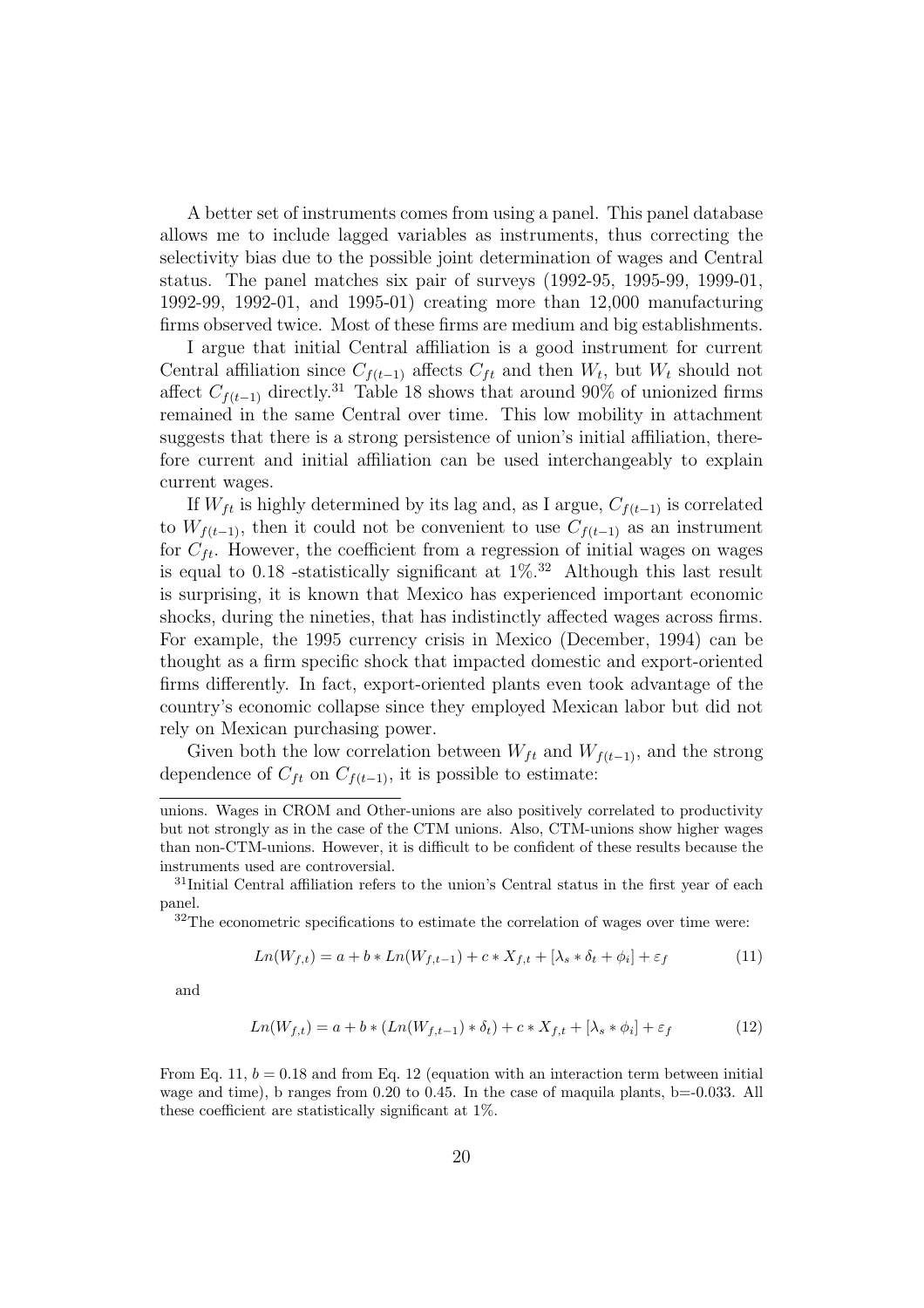$$
Ln(W_{ft}) = a + b * X_{ft} + c * C_{f(t-1)} + [\lambda_s + \phi_i + \delta_p] + \varepsilon_{ft}
$$
 (13)

where  $X_{ft}$  includes firm's age and size, labor productivity, as well as political variables.<sup>33</sup> As before  $\lambda_s + \phi_i + \delta_p$  refers to state, industry and panel fixedeffects.

Table 19, from columns (C) to (E), show that using "Initial Central" (IC) rather than "Current Central" (CC) affiliation does not change results much. This is not surprising because Central attachment is highly persistent over time (i.e., IC is equal to CC for must of the sampled firms). In particular, it is observed that CTM-unions have in average wages 7% higher than CROCunions, regardless labor productivity. When Central-productivity interactions are included, the wag gap between the CTM and the CROC narrows as firms' productivity increases (column E). Surprisingly and contrary to previous sections, CROC-unions are extracting more surplus as productivity increases.

Using initial Central affiliation as an instrument of current affiliation solves the problem of the simultaneous determination of wages and Central attachment. Nevertheless, the estimated wage gap between the CTM and the CROC, using this initial attachment as a covariate, can be read only as an upper bound estimate because unions may change Central in response to changes in productivity. If CTM-unions switch to the CROC as productivity decreases, then low wages would be wrongly associated with the CROC rather than with productivity. In contrast, if increases in productivity make unions switch from the CROC to the CTM, then high wages would be wrongly associated with the CTM.

Table 20 shows that most of the unionized firms that changed Central affiliation had lower productivity relative to those that stayed with the same Central. The exception are unionized firms affiliated with the CROC. Even more, firms with unions that switched to the CROC can be characterized as low-productivity. The latter hints that CROC does attract low-productivity firms while high-productivity firms leave the Central.

Despite the fact that it seems reasonable to argue that unions look for aggressive mediators when productivity is high, unions cutting wages at any circumstance is less compelling as workers usually resist to nominal pay cuts. However, in an environment of increasing international competition, employees tend to be more concerned about job cuts as they are aware of the impact that aggressive wage demands have on the likelihood of shutting down a firm.

<sup>33</sup>Gender composition, average employees' seniority and schooling level were also included as covariates in specification of Eq. 13 and results did not change.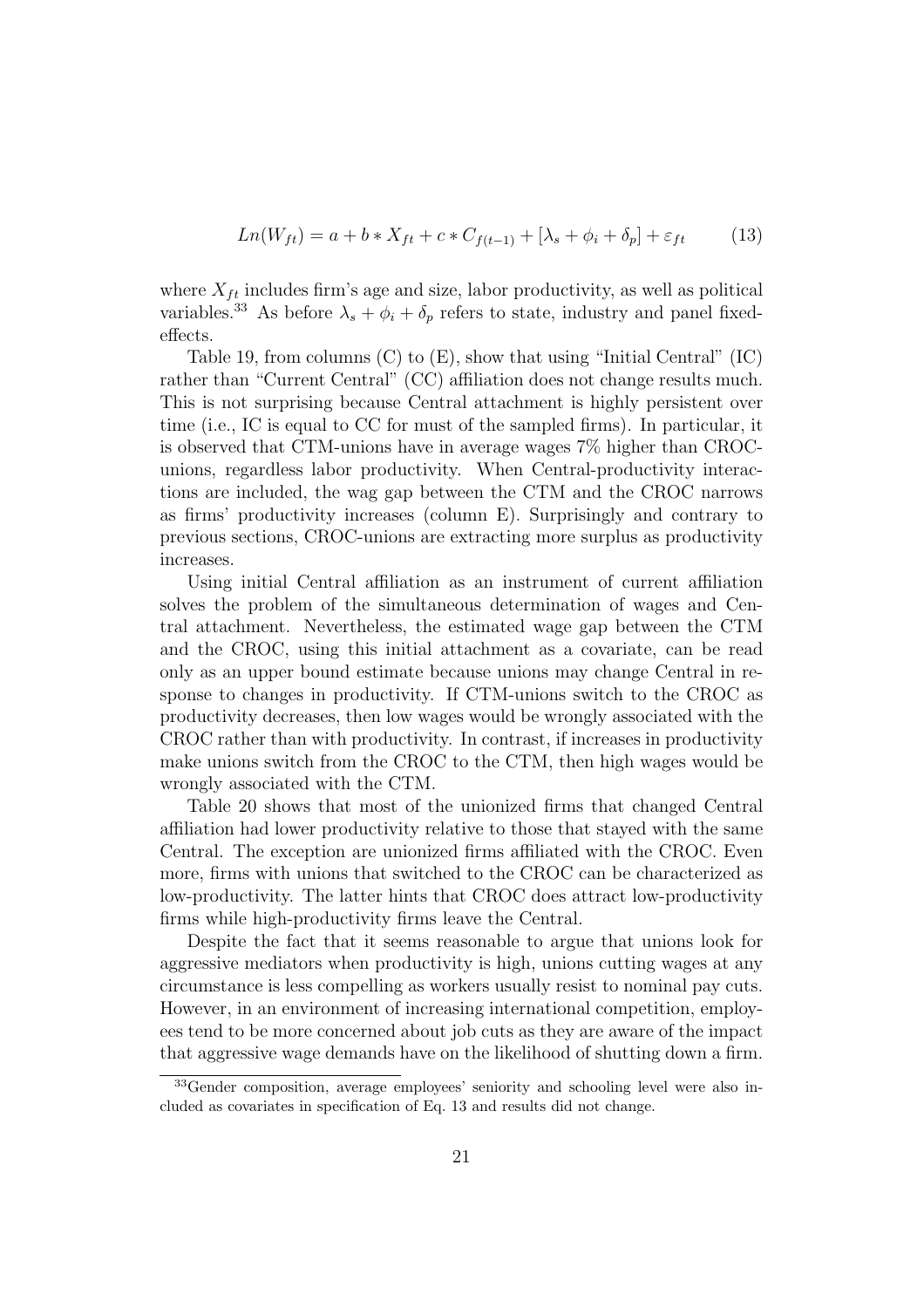In order to analyze further the dynamics of Central affiliation at different levels of firm's productivity, I estimate:

$$
\Delta C_{ft} = a + b * C_{f(t-1)} + c * Ln(Prod L_{f(t-1)}) + d * X_{ft} + [\lambda_s + \phi_i + \delta_p] + \varepsilon_{ft} (14)
$$

where  $\Delta C_{ft}$  refers to a dummy variable equal to one if the union in firm f changes Central attachment from  $t-1$  to t and equal to zero if the union remains affiliated with the same Central.  $C_{f(t-1)}$  refers to the union's Central affiliation in the first year of the panel.  $ProdL_{f(t-1)}$  refers to initial productivity. Interactions between initial affiliation and initial labor productivity are also alternatively included in the estimation. Just as in previous sections,  $X_{ft}$  are firm characteristics.

Table 21 shows the results of estimating Eq. 14. In the first two columns, it is observed that labor productivity does not affect the likelihood of switching Centrals when controlling for initial Central attachment. However, when analyzing the impact of initial productivity separately Central by Central, I find that the probability of leaving the CROC is higher when productivity increases, and the opposite result is observed when the CROM is considered. Results for the CTM and Other Centrals are not statistically significant in most of the specifications.

To sum up, figure 1 shows changes in the predicted probability of switching Central at different levels of initial labor productivity by Central and using the estimated coefficients from table 21, column (D). CROC-unions attract low-productivity firms, while repelling high-productivity firms. Moreover, most of the unions leaving the CROC affiliate with the CTM and Other Centrals (tables 13 and 20).

In this section, it was shown that the wage gap among Centrals is determined by two factors: (1) Selection of unions into Centrals depending on firms' labor productivity, and (2) Centrals' characteristics such as its bargaining power to extract rents or its preferences over employment in relation to wages.

#### 4.3 Panel Analysis

#### 4.3.1 Lower and Upper Estimates

The above results show that changes in productivity affect Central affiliation, thus, part of the wage gap among Centrals found in previous sections can be explained by the former. A panel database allows me to estimate the effect of Central status on wages using first differences and in this way controlling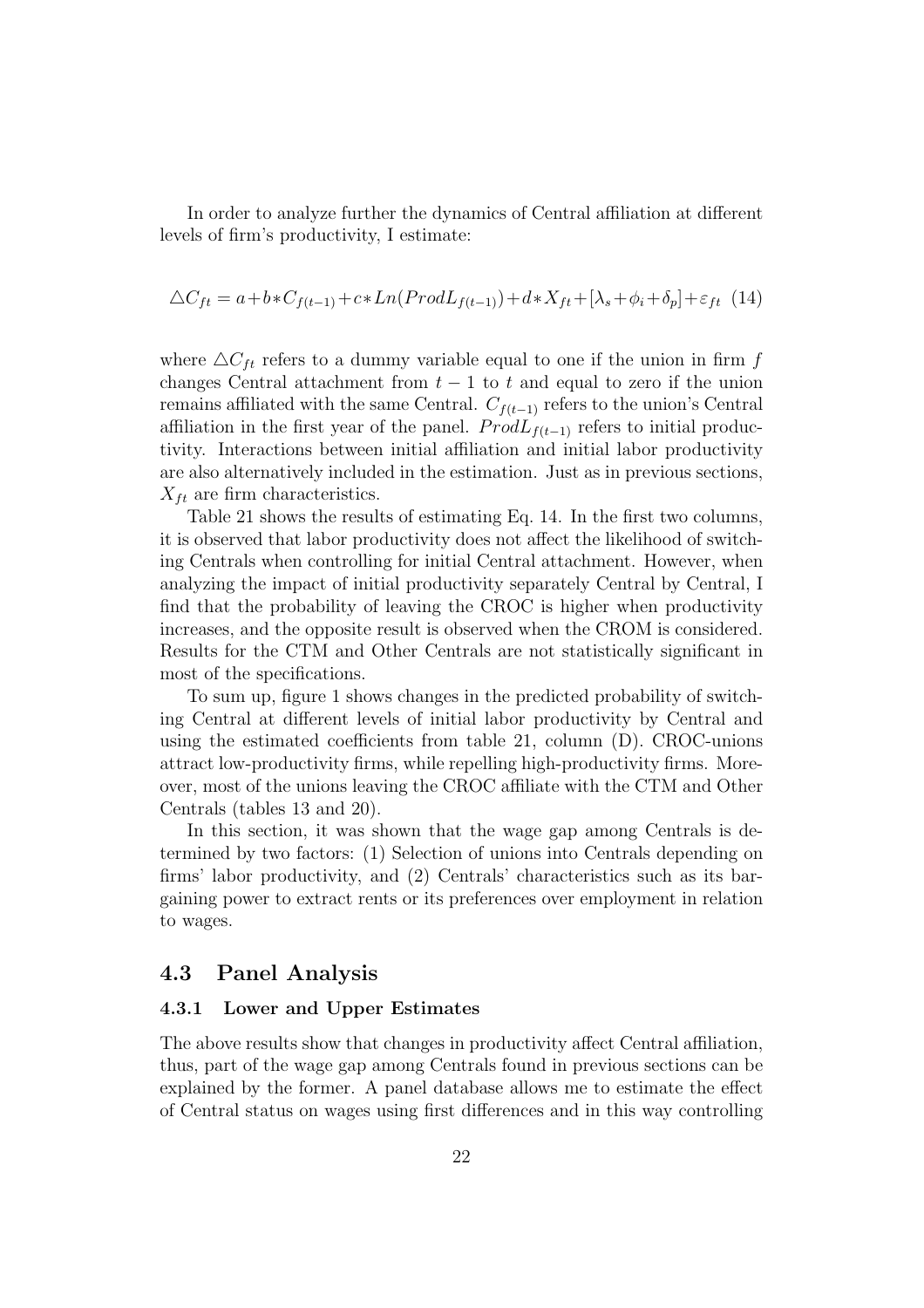for changes in labor productivity. At the same time, the specific scheme by which unions select themselves into Centrals allows me to estimate lower and upper bounds of the wage gap among confederations.  $34$ 

The panel specification is:

$$
\Delta W_{ft} = a + b * C_{f(t-1)} + c * \Delta \text{Prod} L_{ft} + d * X_{ft} + [\lambda_s + \phi_i + \delta_p] + \varepsilon_{ft} (15)
$$

where  $\triangle W_{ft}$  refers to changes in firms average wages,  $\triangle \text{Prod}L_{ft}$  refers to changes in productivity.<sup>35</sup> Interactions between initial affiliation and changes in labor productivity are also alternatively included in the estimation. Just as in previous sections,  $X_{ft}$  are firm characteristics.

The specification in Eq. 15 allows me to obtain a lower bound estimate of the wage gap between CTM and CROC-unions. It is biased because as it was shown before, labor unions leave the CROC for Centrals that are wage aggressive mediators as productivity increases. Thereby, higher wage changes might be wrongly associated with CROC-unions that switch to the CTM. Table 22 shows results of estimating Eq. 15. Although the CROC still appears as moderate-wage type in all specifications, the wage gap among confederations' is not as wide as in previous sections. Firms with unions affiliated with the CROC obtain wages 3% below those in firms with CTMunions.

In order to obtain an upper bound estimate of the wage gap between CTM and CROC-unions, I estimate Eq. 15 including only firms that did not change Central affiliation during the nineties.

Table 23 shows that the CROC and Other Centrals can be considered as moderate-wage confederations: the average increase in wages is 9% lower in unions affiliated with the CROC/Other than in CTM-unions. Differences between CTM and CROM-unions are close to zero and not statistically significant in most of the specifications.

Results from estimating Eq. 15, including all firms and only those that did not switch Central, suggest that the wage gap between CTM and CROCunions ranges between 3% and 9%. The elasticity between wages and labor productivity is higher in CROC-unions relative to CTM-unions, indicating that the former have a greater bargaining power over wages. However, less than 1% of the firms with CROC-unions have wages above those obtained by CTM-unions.

 $34$ As mentioned in section 4.2.1, six two-year panels were created. Also, see table 9.

 $^{35}\triangle Y_{ft} = Ln(\frac{Y_{ft}}{Y_{t/t}})$  $\frac{Y_{ft}}{Y_{f(t-1)}}$ ) where  $Y_{ft}$  refers to either wages or labor productivity.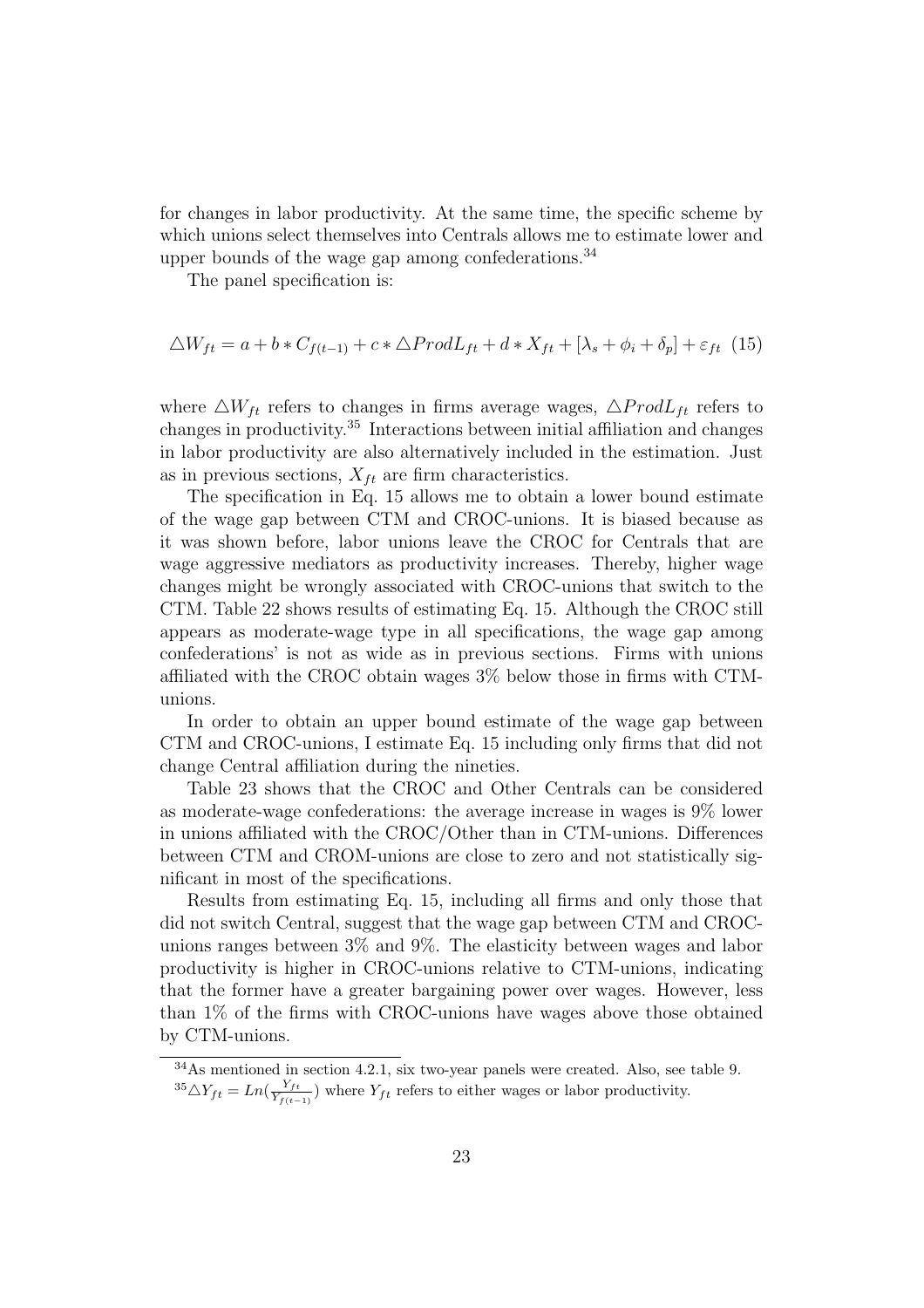On the other hand, table 24 shows the estimation of Eq. 15, including only firms with unions that change Central affiliation. It is observed that unions leaving the CTM obtain on average wages 10% lower than those that switched to the CTM, columns  $(A)$ - $(C)$ . Allowing changes in productivity to vary among Centrals, it is observed that unions that switched to the CROC were the ones that cut wages the most. In contrast, unions that switched to the CTM and Others obtained higher wages.

Although previous results are mixed when Other Centrals are considered, it is interesting to notice that these Centrals appear as a pro-wage type: the unions that move to Others gain the most in wages, 10% more than unions switching to the CTM (Column D, table 24).

#### 4.3.2 Fixed-Effects Approach

Panel data are particularly useful in answering questions about the dynamics of change but also, this type of database allows me to control for firm characteristics that do not change over time. If there is any time-fixed variable omitted in the cross-section analysis, the use of a panel will reduce any bias resulting from this omission. Next, I use the fixed-effects approach to estimate the impact of Central status on wages, controlling for firm specific characteristics that do not change over time  $(\mu_f)$ . I would like to estimate:

$$
Ln(W_{ft}) = a + b * C_{ft} + c * Ln(ProdL_{ft}) + d * X_{ft} + [\lambda_s + \phi_i + \delta_t + \mu_f] + \varepsilon_{ft} (16)
$$

Therefore, the fixed-effects estimation is:<sup>36</sup>

$$
\Delta W_f = a + b * \Delta C_f * C_{f(t-1)} + c * \Delta P {rod L_f} + d * \Delta L_f + \Delta \delta_t + \Delta \varepsilon_f
$$
 (17)

where terms that do not change over time are differentiated out.  $\Delta X_f$  includes changes in firm size (measured as the change in the number of total employees). The interaction term between an indicator equal to one when a union switches Central  $(\Delta C_f)$  and the union's initial Central affiliation  $(C_{f(t-1)})$  accounts for the different combinations of switching confederation: from CTM to CROC, from CROC to CTM, from the CTM to Others, etc.

Table 25 summarizes my findings: CROC-unions that did not switch Central obtained on average wage increases 11% lower than loyal CTM-unions. Also, Other-unions obtained lower wage increases than CTM-unions. CROC and Other-unions that switched Central increased wages 20% and 10% more

 $36$ Each firm in my sample is observed twice (t=2).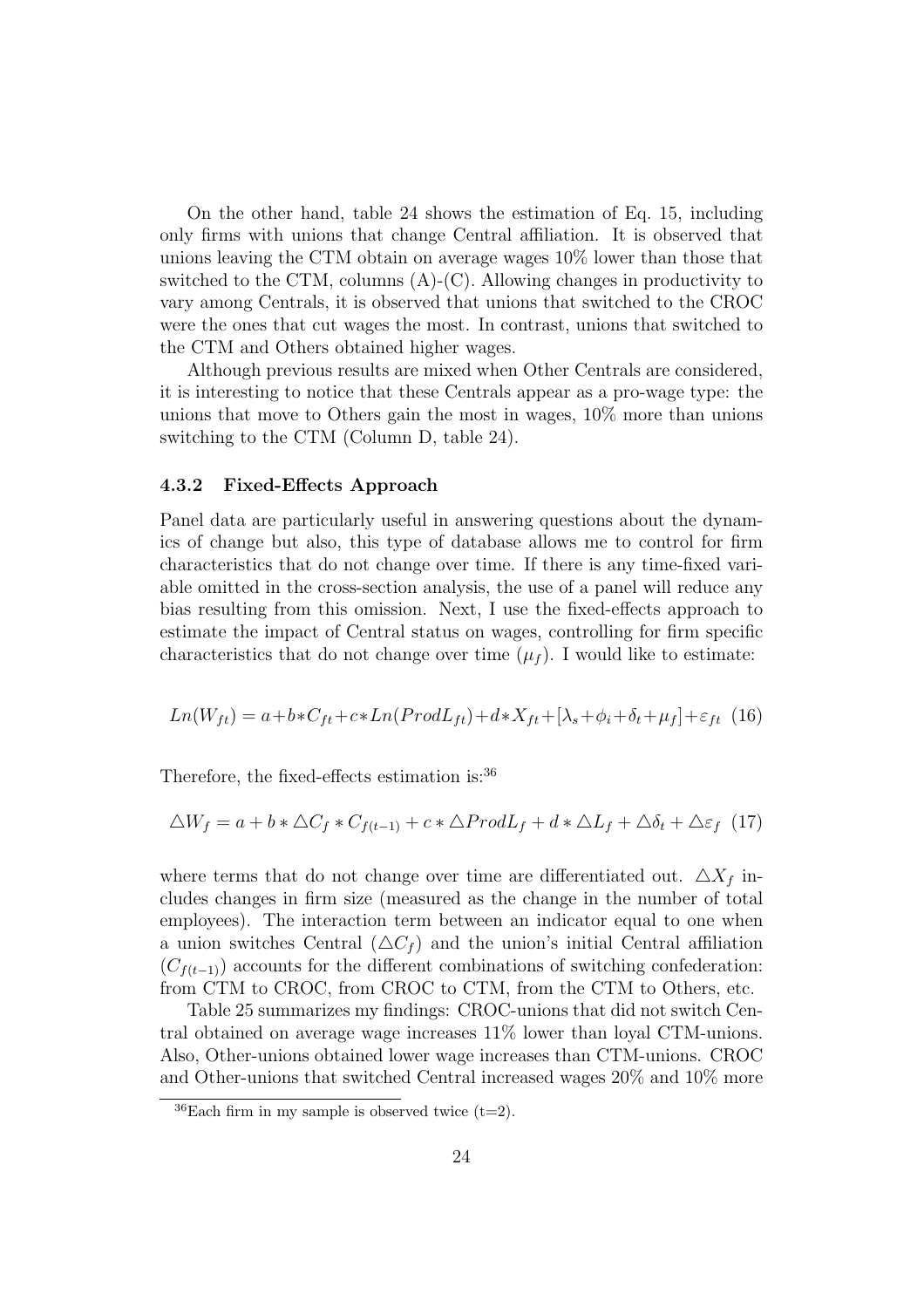than CTM-unions that also changed confederation, respectively. In fact, the unions that left the CTM decreased their wages by 6%. This result is not surprising as it was shown before that CROC-unions switch to alternative Centrals as productivity increases.

Table 25 also suggests that unions that changed Central increased wages 5% more that unions in similar firms that did not change Central, column (E). Therefore, since there is a gain in wages coming from changing Central, it is important to analyze whether all changes involve a gain or it depends on which Central the union switches to.

Table 26 shows that all mover unions gained in wages, but especially the unions that switched to the CTM (column A). These unions obtained on average wage increases 20% higher than loyal unions. On the other hand, unions that changed to the CROC make only a 8% wage gain.

In addition, I would like to distinguish between the increase in wages that due to changes in productivity and the increase due to changing Central affiliation. A term, capturing both whether a union changes Central and which Central the union switches to, interacted with changes in productivity, shows that unions that switched to Others Central made the highest wageprofit relative to non-mover unions that faced similar productivity changes. As before, unions that switched to the CROC were the ones that cut wages the most (columns from (B) to (C), table 26). In particular, it is observed that unions that changed to the CROC cut wages in approximately 8%. The same pattern is observed in unions that switched to the CROM, but it is not as strong. On the other hand, unions that switch to the CTM and Other Centrals make a 2% (not statistically significant) and 15% wage gain, respectively.

Although the model of Eq. 17 may yield to imprecise estimators since it might be subject to biases which render the results difficult to interpret (e.g. different unobserved variables may cause unions to join and exit a particular Central), the causal story argued in this research about recognizing two types of unions once again is strengthened. In other words, results from looking separately at firms with unions that move from one Central to another are consistent with the argument of this study.

## 5 Conclusion

Previous research has neglected the study of the union's affiliation with nationwide confederations, perhaps because there is an apparent low mobility of unions switching confederation over time or perhaps because, in some countries, unions have few alternatives to choose from. However, this study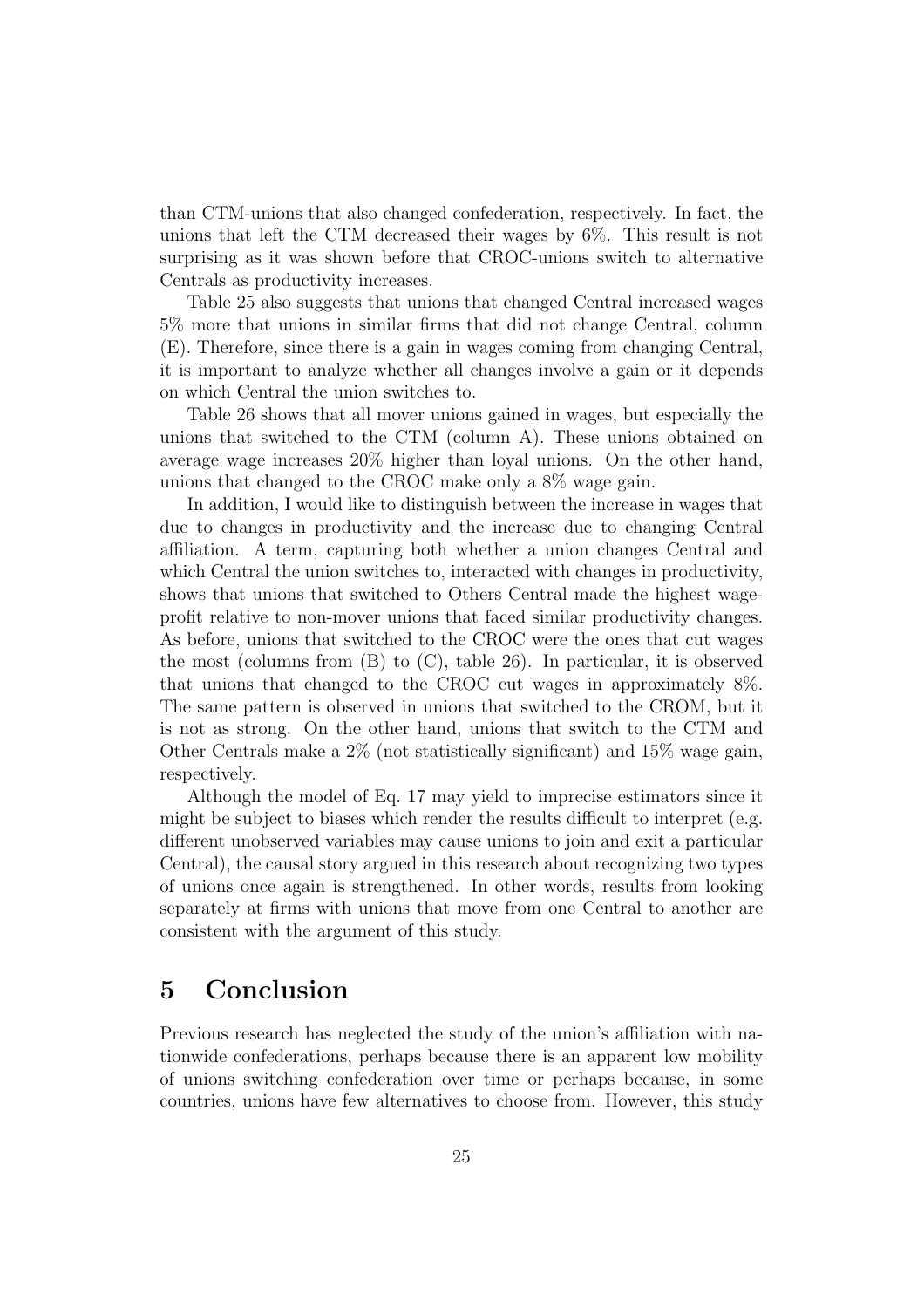indicates that labor unions in Mexico change their Central attachment relatively often and in response to economic factors. Also, these Mexican unions have had plenty of options when choosing a Central, especially during the 1990s when democracy and liberalization created new opportunities for Centrals other than the CTM to increase their membership.

Using data from manufacturing firms in Mexico, this research sheds new light on the importance of this plethora of confederations and their impact on wage determination during the 1990s. Despite difficulties in accounting for how unions select themselves into Centrals, this research shows that CTMunions make more aggressive wage demands than other confederations, especially compared to those made by the CROC. Recognizing different types of unions based on wage demands has important implications in understanding the performance of the Mexican labor market.

A key implication is that wages respond to productivity shocks: Labor unions switch Centrals as a firm's labor productivity changes, thus changing their wage demands. Specifically, I find that the likelihood of choosing a Central is highly determined by the firm's labor productivity and also importantly correlated with wages. For example, CROC-unions that face higher productivity are likely to switch Centrals, whereas the likelihood of joining the CTM or Others is not associated with productivity. In addition, unions make important wage gains as they switch to the CTM or Others Centrals, while unions that move to the CROC cut wages more than non-mover unions when facing similar changes in productivity.

This finding -that a union tended to choose to affiliate with a Central that cut wages- raises an interesting question that is, unfortunately, beyond the scope of this study: Is it really the union itself that decides its Central affiliation? Evidence from the maquila industry (Carrillo [6] and Quintero [29]) suggests that it is the employer who makes this decision as he has the option to sign a protected labor contract with a "ghost" union hired by him. It is called "ghost" union because employees from this type of firm are not aware that they belong to the union. This is obviously an interesting area where more work is needed.

Overall, the particular scheme by which unions select themselves into Centrals yields greater assurance about the argument of this study. Accordingly, I conclude that the CTM is a pro-wage confederation, while the CROC is characterized by cutting wages to levels lower than other Centrals. Despite the mixture of confederations included in Other Centrals, this group appears to be a pro-wage type Central. Results about the CROM are somewhat contradictory, and statistically insignificant in most econometric specifications. Besides that, I conclude that wages react, to some degree, to labor productivity shocks because unions recognize this disparity in wage policies among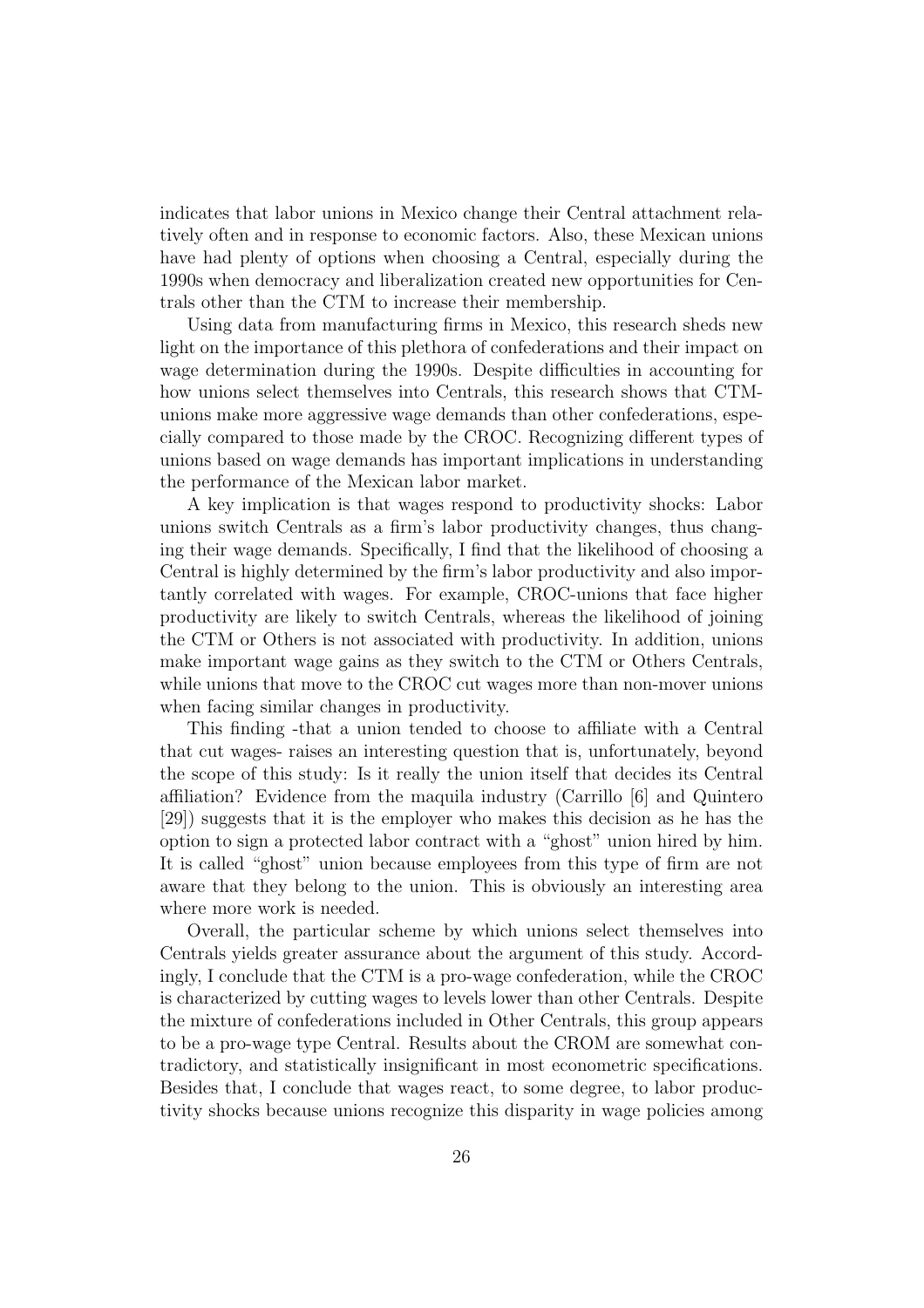Centrals. This finding has important implications in how the Mexican labor market operates.

By general consensus the Mexican labor market has been characterized as inflexible for several reasons: the poor response of wages to productivity changes, the existence of minimum wages, and the workers' resistance to nominal pay cuts. According to various authors, these wage rigidities are partly explained by the highly restrictive Mexican labor legislation and/or by the mutually dependent relationship between the labor movement and the state.

My results call this argument into question and show that the umbrella of labor confederations at the union's disposal brings some level of flexibility to the Mexican labor market. For example, labor unions may affiliate with Centrals that make a wage cut easier when facing negative productivity shocks. This was true for medium and big manufacturing firms observed in Mexico during the 1990s -a period not only when the economic and political transitions affected the bargaining power of unions, but when the distinction between official and non official Centrals became vague.

Although this work does not focus on wage rigidities, it opens a debate about the flexibility of the Mexican labor market and its connection to political matters. My findings suggest that wages react to productivity as labor unions are allowed to switch Centrals. Yet this conjecture is tempered by the fact that I use both very aggregate information to measure political matters (e.g. political affiliation at state level) and a short period of time for my analysis. It is also important to mention that this channel, from which wages respond to labor productivity, is limited as most unions (around 90%) did not switch Central during the period of analysis. Therefore, future investigation will help to enrich this topic.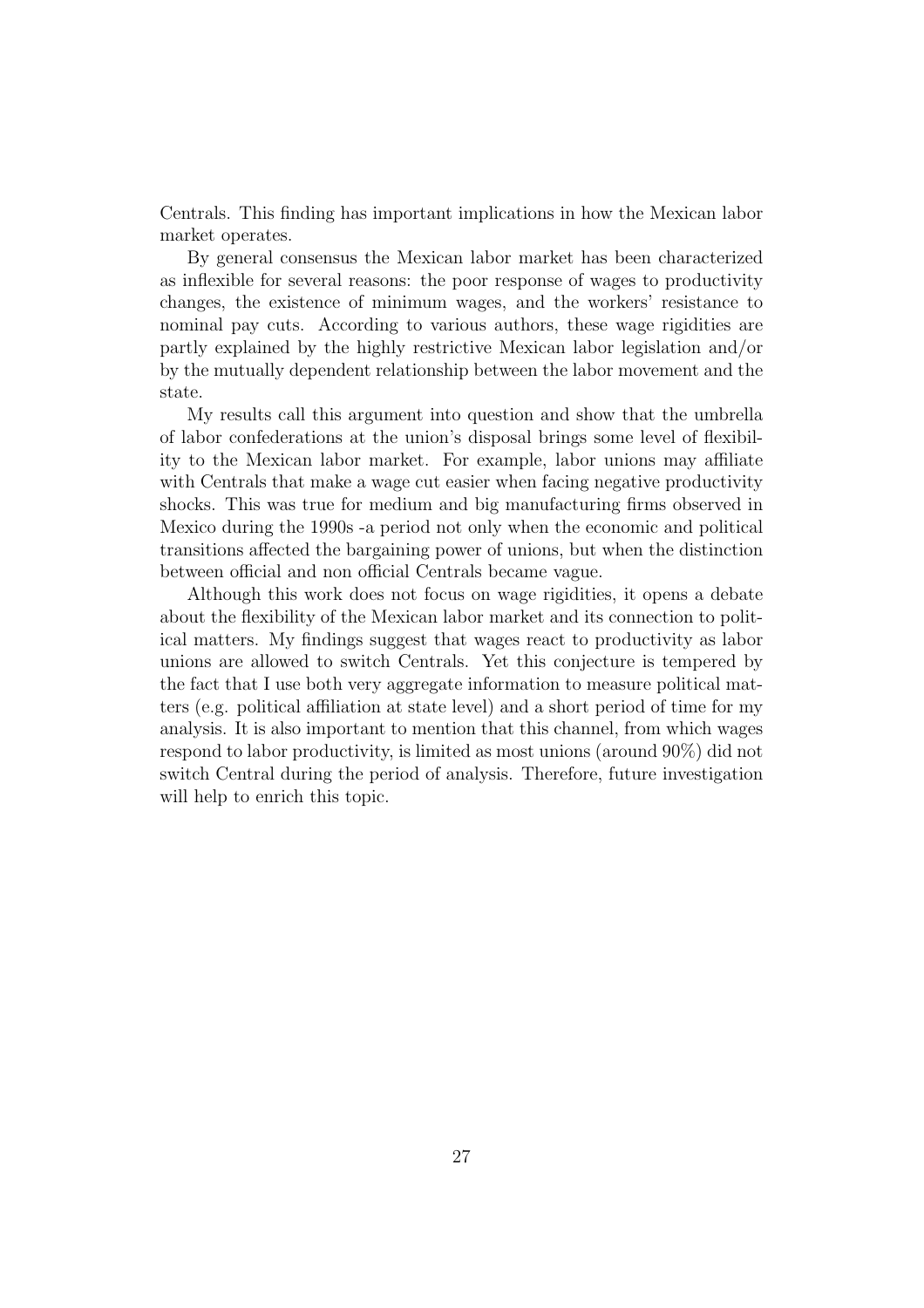# A Union's Structure in Mexico

## A.1 Mexican Labor Confederations<sup>37</sup>

The largest Mexican labor confederation is the Mexican Workers Confederation (CTM). This Central claims to have 5.5 million members. Members include the federal district federation (around two million workers) and its branches operated in other states, state federations, national unions, and about 10,000 smaller unions.

The Revolutionary Workers and Peasants Confederation (CROC) is the major private sector rival of the CTM. The CROC claims to have between 2 and 4 million members. The CROC has a stalwart hotel and a restaurant union, as well as relatively strong unions in the construction, transport, textile and beverage industries. Its strength is concentrated in certain regions, such as Guadalajara, Cancun, Mexico City, Manzanillo, Puebla, Veracruz and Tlaxcala.

The Regional Mexican Workers Confederation (CROM) is a third significant private sector Central. The CROM claims to have one million members. The CROM unions tend to be in older industries, such as textiles and construction, and are strong in many local areas.

The Mexican Labor Congress (LC) is a coordinating and research body of 33 labor union confederations, federations, and national unions, which represents around 75% of organized workers. The LC includes seventeen members traditionally linked to the PRI (official Centrals such as CTM, the CROC and the CROM), and sixteen national unions, of which the largest and the strongest is the teacher's union (SNTE). Other unions participating in the LC include the State and Municipal Government Employee Federation (short above 100,000 members), the National Mine and Metal Workers Union (around 80,000 members), and the National Railroad Workers Union (around 100,000 members).

The National Union of Workers (UNT) was created in November 1997 as an alternative to the Labor Congress. The UNT does not seek affiliation with any political party. This labor Central is composed of 160 independent labor federations and unions that represents 1.5 million members. Members include FESEBS, the Union of Telephone Workers of Mexico (STRM), and the Union of Metal, Steel, Iron, and Allied Workers (STIHMACS). The Authentic Labor Front (FAT) also belongs to the UNT, and claims to have around 50,000 members.

There is an additional group of federations and unions, not affiliated with either the LC or the UNT. The strongest of these federations is the National Federation of Independent Unions (FNSI) with about 300,000 workers. Another group is the left Proletarian Independent Movement (MPI), which claims about 200,000 workers. The MPI is centered of the former Mexico City "Route 100" public bus company union, which turned itself into a cooperative to operate privatized bus enterprisers.

<sup>37</sup>This section summarizes the Foreign Labor Trend Report of the U.S. Department of Labor, the Bureau of International Labor Affairs and the U.S. Embassy in Mexico City, 2001.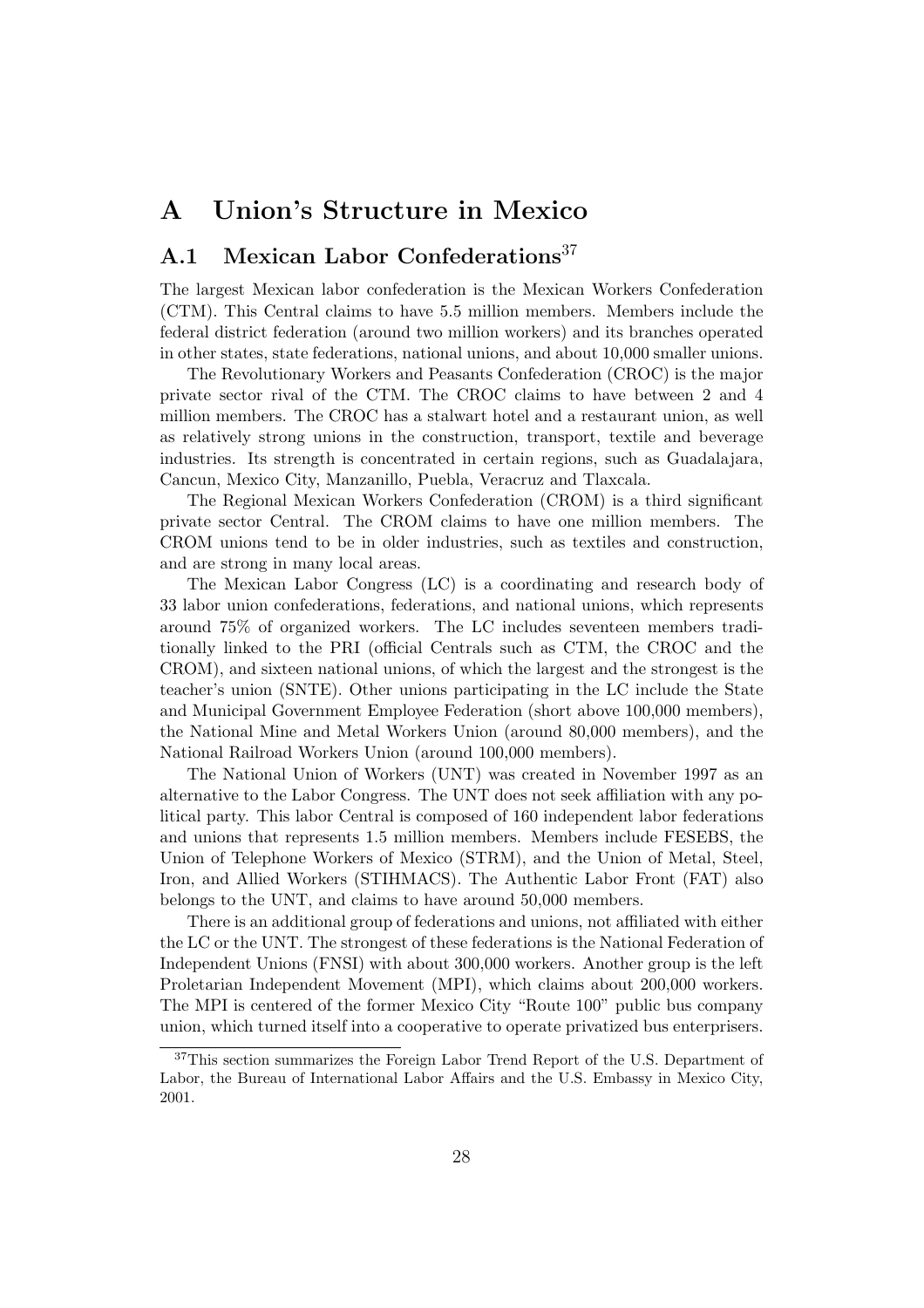## A.2 Mexican Labor Legislation

The Mexican Labor Law is derived directly from Art. 123 of the 1917 Federal Constitution. This article provided three essential distinctions: (1) Divides workers in two different jurisdictional levels, (2) Gives the state the right to interfere when there is a conflict between firm and workers, gives the state the power to lead the Conciliation and Arbitration Boards (CAB), as well as a deciding vote in labor matters,  $38$  and (3) Sets down the union's limits of action. They are limited because, by law, the CABs have the power of deciding whether a strike is legal or not.

The Art. 123 from the Mexican Federal Constitution establishes two jurisdictional levels to classify workers: Section A and Section B. The first group covers workers in the private sector, while the second group covers employees working to the state. Following, labor unions are classified in two groups: unions affiliated with the Federation of Union of in the Service of the State (FSTSE) (Section B), and unions affiliated with the CTM, CROM, CROC, etc (Section A).<sup>39</sup>

The most powerful Central from Section A is the CTM, a Central that still have a great presence in most of the Mexican states and in most of the industries. The FSTE, in contrast, has lost around one third of its members (around one million and 600 thousands of workers) such as the teachers' union (SNTE), the DF-Government union, the subway's union. By 2001, most unions were affiliated with Centrals from Section A. Around 70% of the unionized workers in Mexico were affiliated with three Centrals: the CTM, the CROC and the CROM.<sup>40</sup>

The next relevant point from the Art. 123 is the authority the government entails over the labor market. This government's control is possible because of his lead over the CABs, because of his ability to declare whether a strike is legal or not, because of his voting power in collective contracts and minimum wages. In particular, the state has the power to ratify or reject petitions related to labor contracts, wages and employment demands, the authority to control the process of union registration, a condition a union need to become legal.

Registration procedures are in principle relatively straightforward, but in prac-

<sup>38</sup>The Conciliation and Arbitration Boards (CABs) were established in the end of the Mexican Revolution to provide a mean to implement the labor legislation in the country. These boards are represented by members from the business sector, government and union leaders. Besides union's registration and labor contract's filing, the CABs also deals with strike's procedures. The tripartite composition of the CABs is determined by the article 123, section A, Fracc. XX from the Mexican Constitution. This article establishes that CABs have to be represented by one member from the government and equal number of members representing the capital side and the workers. Workers and employers are the ones who decide their CAB's members, following articles 652 and 653 from the Mexican Labor Code.

<sup>39</sup>According to the Art. 123, Fracc. XIII bis from the Mexican Constitution, banking workers belong to a separate jurisdictional level and are affiliated with the FENASIB (National Federation of Banking Unions).

<sup>40</sup>Source: ENESTYC (National Employment, Wages, Technology and Training Survey) - 2001.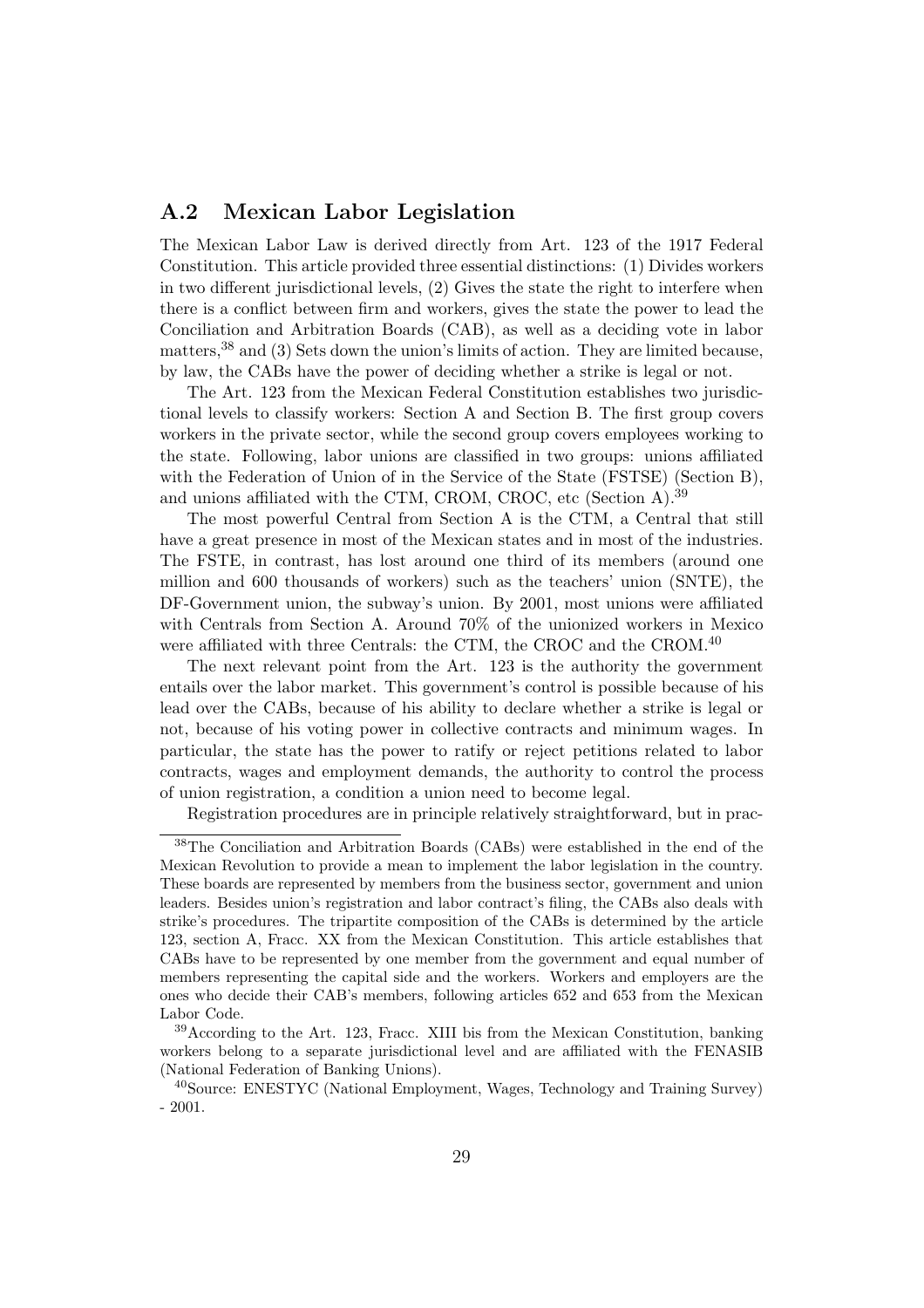tice they are sometimes subject to political influence and purposeful delay. The criteria for union registration, originally set in the 1931 federal labor code, have not significantly changed since then: unions must have a minimum of twenty members, all of whom must be at least fourteen years of age, unions must submit to the appropriate authorities notarized copies of the minutes from its organizational assembly and the meeting at which the union leadership was elected, a list of members' names and addresses (as well as the name and address of the employer); finally, unions must summit their own statutes. Registration petitions may be rejected if any of these requirements is not met, and the registering agency may cancel a union's registration at any time if it ceases to fulfill these various conditions (similar requirements govern the registration of labor federations and confederations).

Finally, Art. 123 determines the operational levels of the CABs. These boards must operate in two levels: in industries at federal jurisdiction (i.e., activities that, because of their economic importance, are controlled by the federal government), and in industries at local jurisdiction (i.e., activities that are controlled by authorities at state level). The distinction between local and federal jurisdiction among CABs is determined by Articles 123 and 124 from the Mexican Constitution. These articles specify the industries which must be regulated by federal authorities: textiles, electronics, cinematography, rubber, sugar, mining, metals, petrochemicals, chemistry, paper, oil, as well as firms controlled directly or in decentralized way by the federal government. The rest of the industries must be regulated by local authorities.

## B Data on Labor Unions in Mexico

There are four main sources of data on labor unions in Mexico: (1) The National Income-Earnings Households Survey (ENIGH) published by the National Institute of Statistics (INEGI), (2) The National Employment, Salaries, Technology and Training Firms Survey (ENESTYC) also published by the national statistical Mexican agency (INEGI), (3) The Mexican Labor Ministry  $(STPS)^{41}$  that publishes information drawn from the Federal Conciliation and Arbitration Boards (FCABs), and (4) The Local Conciliation and Arbitration Boards (LCABs).

The ENIGH survey asks household members about their unions status (i.e., whether they belong to a union or not). Therefore, unionization rates can be measured, at least, at national level and over time (1984-2004). However, the ENIGH questionnaire misses in asking the respondent about their Central affiliation. The ENESTYC survey, in contrast, includes information about both union and Central status (i.e., firms are asked about their union's Central name).

The ENESTYC is a large stratified (by employment size) random sample of manufacturing firms, national and foreign, in Mexico. The ENESTYC survey has

<sup>&</sup>lt;sup>41</sup>STPS stands for "Secretaria de Trabajo y Previsión Social".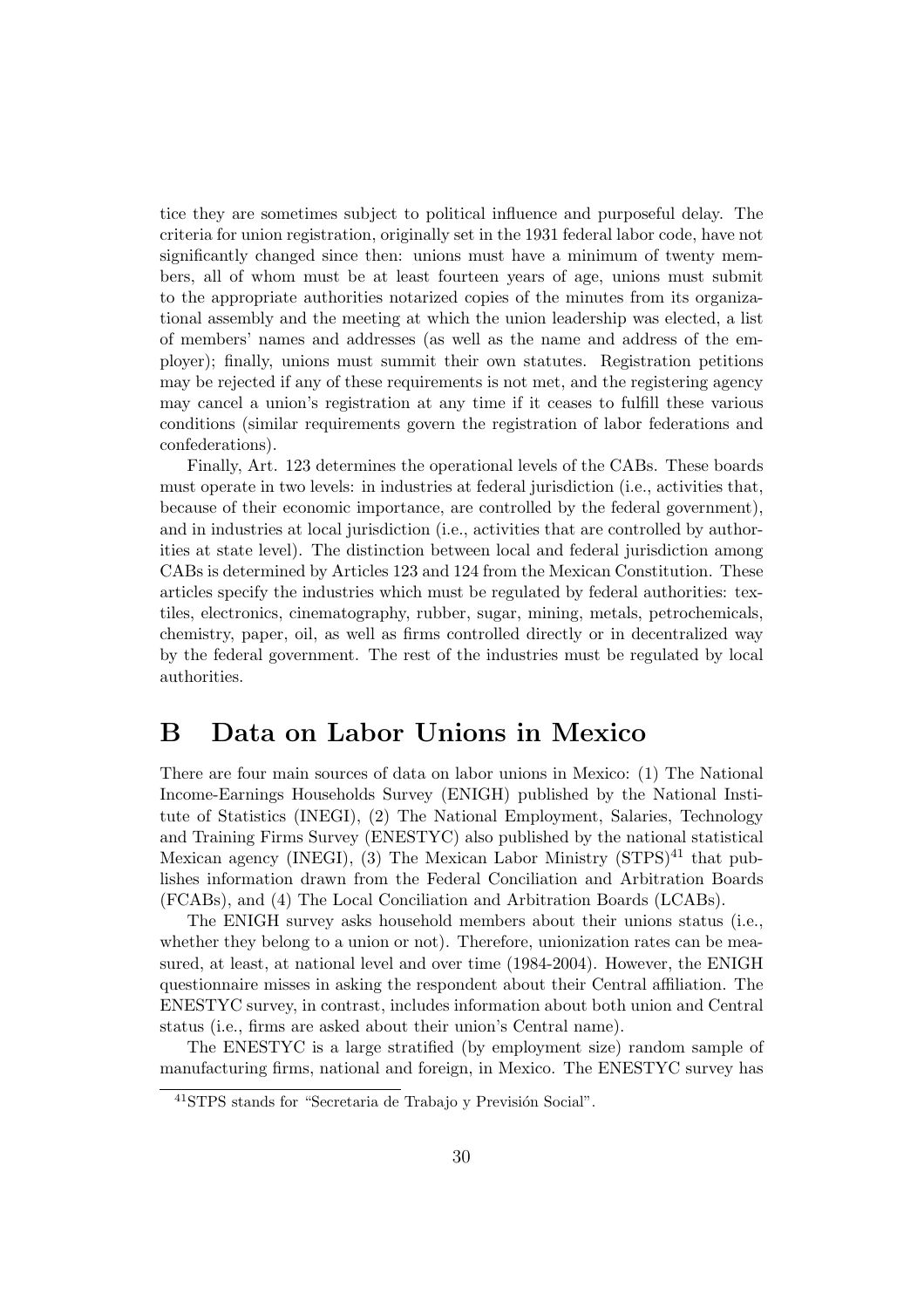been fielded five times- 1992, 1995, 1999, 2001 and most recently 2004 -though only data from the first four surveys are available. The ENESTYC contains detailed qualitative and quantitative information on employment structure, wages, technology, adoption and use, worker training, as well as union status, Central affiliation, and participation of unions on collective contracts.

The Mexican Ministry of Labor (STPS) publishes information drawn from collective contracts signed by firms and unions at federal jurisdiction. The STPS database contains information at firm level such as unionized employment, union's Central affiliation, annual wage increments, industry and firm location at state level. While the STPS is the ministry responsible to collect information from firms at federal jurisdiction, through FCABs, there is not institution alike to collect information from firms at local jurisdiction.<sup>42</sup>

The LCABs are state institutions that collect information from collective contracts signed by firms and labor unions at state level. LCABs collect data about summons, strikes, union registration, as well as wage and employment levels. Even though the later information is available at firm level and for all municipalities in Mexico, this information has to be collected by hand from the reading of each collective contract registered at each of the 200 LCABs over the country.<sup>43</sup>

# C Theoretical Framework

Most theoretical models analyzing the effect of labor unions on wages and employment levels are based on the "Nash Bargaining Model". This model shows that the outcome of a bargain between two players -in this case a firm and a labor union- comes from maximizing the Nash formula  $(Z - \hat{Z})^{\theta}(\Pi - \hat{\Pi})^{1-\theta}$ , where Z refers to the union objective function and Π refers to the firm objective function. When there is no agreement between players, then the objective functions are  $\hat{Z}$ and  $\hat{\Pi}$ , respectively. The parameter  $\theta$  refers to the bargaining power of unions. The higher  $\theta$ , the greater the union bargaining power.

<sup>42</sup>The absence of data from firms at local jurisdiction is explained by the autonomy of the local CABs with respect to the federal state. However, the INEGI has a department of administrative registration that deals with the collection of some LCABs information over the country. This information is published in the book "Statistics of Labor Relationships at Local Jurisdiction". Unfortunately, this publication does not offer information about wages and employment at firm level, it focusses on information about labor disagreements and strikes.

<sup>43</sup>In the next step of this research, I explore a database containing information from firms at local jurisdiction and with detailed union's information such as name of the labor union, union age, among others. In order to compile such a panel data, three LCABs from three different municipalities in the Mexican-US border were visited (Tijuana, Victoria and Ciudad Juarez). For each visited municipality, around 10% and 20% of the yearly collective contracts were revised. The final database includes unionized employment and wages, name of the firm, name of the labor union, Central affiliation, industry and firm location at municipal level.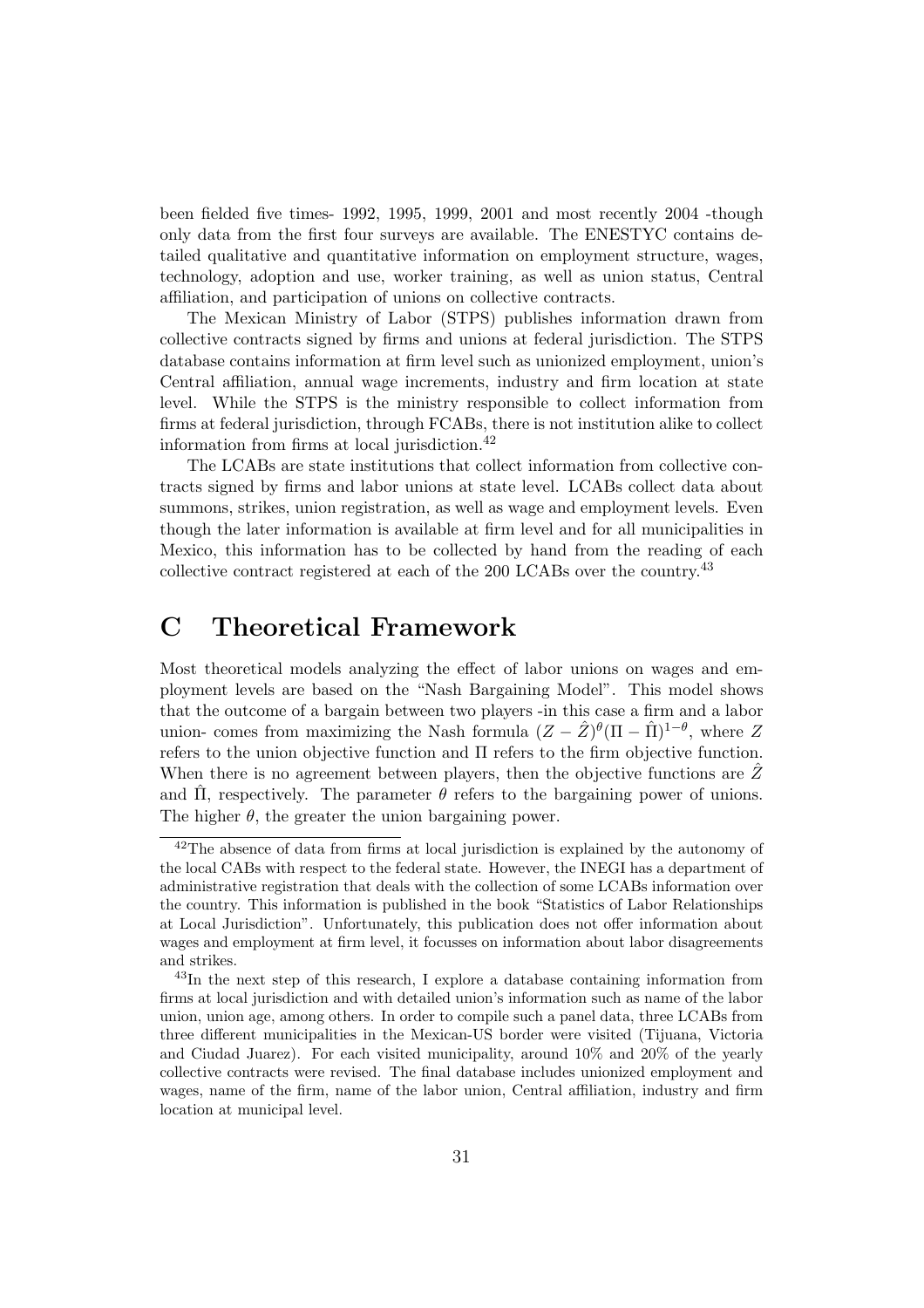Theoretical Nash models of wage and employment determination with the presence of labor unions defers among each other in both the union and firm's objective functions and in the choice variables of each player. For example, while Layard and Nickell [19] assume that labor unions maximize the level of wages and employment, Lancaster [18] and Gout [15] assume that unions maximize their participation in the total output considering the effect of high wages on investment rates.

Another key difference among bargaining models refers to the sequence of choosing the wage and employment level through bargaining. For example, labor unions and firms can bargain on wage and employment in just one stage, or the bargaining process can be completed in two stages: in the first stage the wage level is chosen and in the second stage both players bargain on employment levels.

Following previous literature, the labor union objective function is derived from a median voter framework, assuming that unions maximize a surplus over an alternative salary  $(W)$ . The utility function of unions is, thus:

$$
Z = L(W - \hat{W})
$$

The profit function for the firm is:

$$
\Pi = R(L) - WL - F
$$

where  $\prod$  is the income function of the firm and F refers to the firm fixed cost. If it is assumed, as in previous studies, that  $\overline{\Pi}$  is equal to F, then the objective function of the firm in the Nash maximization problem is:

$$
\Pi - \bar{\Pi} = R(L) - WL
$$

Finally, assuming  $\hat{Z}$  and  $\hat{\Pi}$  are equal to zero, the Nash maximization problem is reduced as:

Case A

$$
Max_W \quad [L(W - \hat{W})]^{\theta} [R(L) - WL]^{1-\theta} \tag{18}
$$

subject to:

$$
R_L - W = 0 \tag{19}
$$

Case B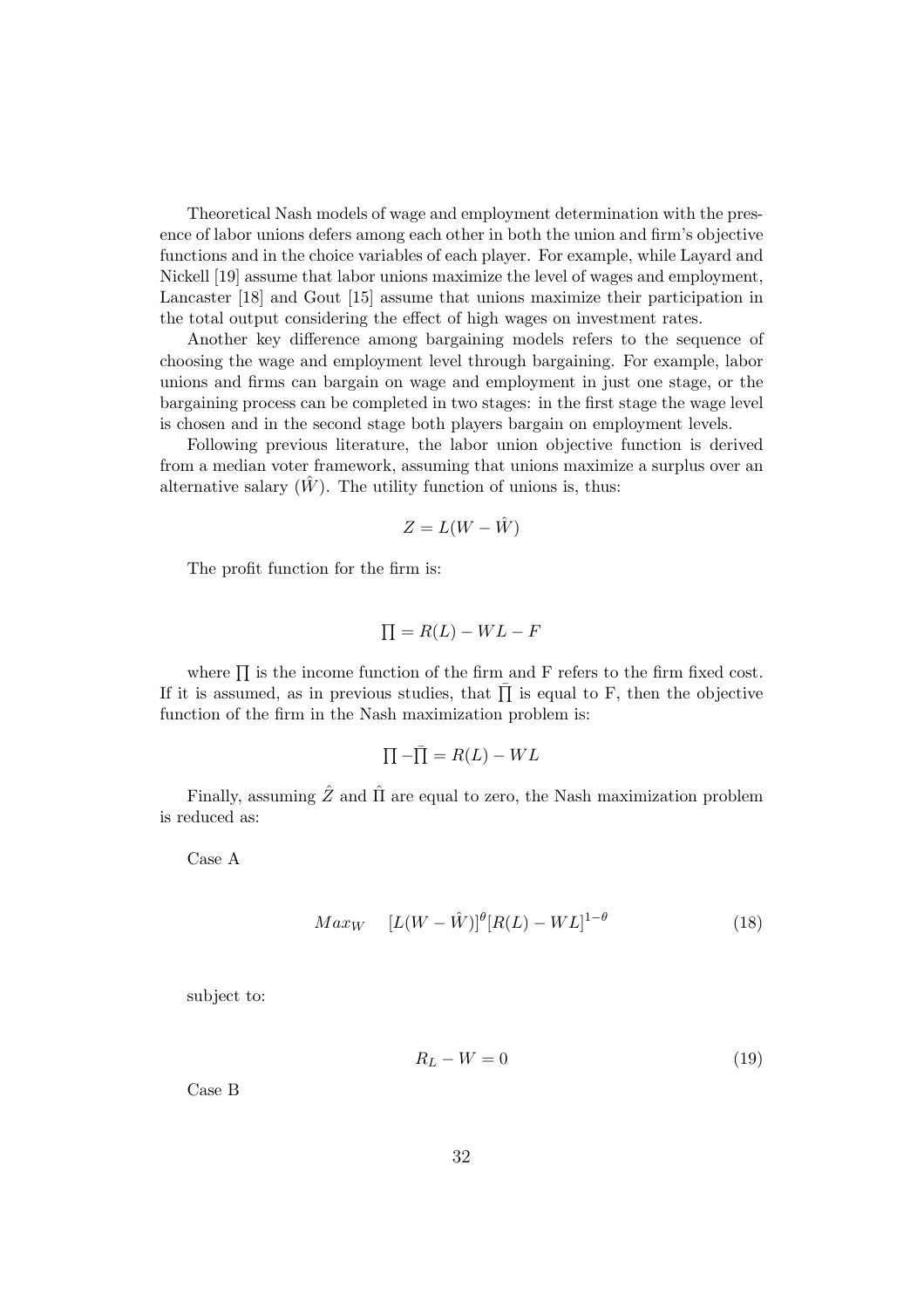$$
Max_{W,L} \quad [L(W - \hat{W})]^{\theta} [R(L) - WL]^{1-\theta} \tag{20}
$$

Cases A and B summarize the most popular bargaining models. For example, case A and  $\theta$  equal to one refers to the "Monopoly Model" (Dunlop [11] and Oswald [27]); in this case the level of employment is unilaterally determined by the firm, while the wage is unilaterally determined by the union taking into account the effect of wages on employment. The case A and  $\theta$  between zero and one refers to the "Right to Manage Model" (Nickell [19]); in this case employment is also unilaterally determined by the firm, but wage is determined in bargaining between the firm and the union. Finally, case B and  $\theta$  between zero and one refers to the "Efficient Bargaining Model" (McDonald and Solow [22]); in this model the union bargain with the firm on both wage and employment. The latter type of model assumes that even though labor unions might not be able to impose employment levels; they can interfere in labor flexibility issues through clauses in the contract, clauses about temporal and sub-contracted labor, worked hours, etc.

Manning [21] extents previous models including different bargaining powers for each decision variable. In other words, while equations 18 and 20 assumed that the bargaining power of the labor union on wage and employment is the same, Manning allows for differences. In particular, this author includes and additional parameter,  $\pi$ , that refers to the bargaining power of the union on employment  $(\theta \neq \pi)$ . The higher the value of these two parameters  $(\theta$  and  $\pi)$ , the more powerful the labor union. The maximization problem proposes by Manning is solved in two stages; in the first stage wage is bargained and in the second stage employment is bargained. In each bargaining stage, the union's influence on W and L is different. The Manning model shows that the wage and employment levels are determined by the difference between the bargaining power on wages and employment  $(\theta - \pi)$ . In particular, if  $\theta$  is equal to  $\pi$ , then  $R_L = \tilde{W}$ .

Following, I present the solution of a Nash maximization problem that includes an additional parameter that account for the union's preferences toward employment and wages. In this particular case, employment is unilaterally determined by the firm, but wage is determined in bargaining between the firm and the union. Even though labor unions do not bargain for employment levels, unions put some weight on it  $(\phi)$ .

$$
Max_w \t[L^{\phi}(w - \hat{w})]^{\theta}[R(L) - wL]^{1-\theta}]. \t(21)
$$

subject to:

 $R_L = w$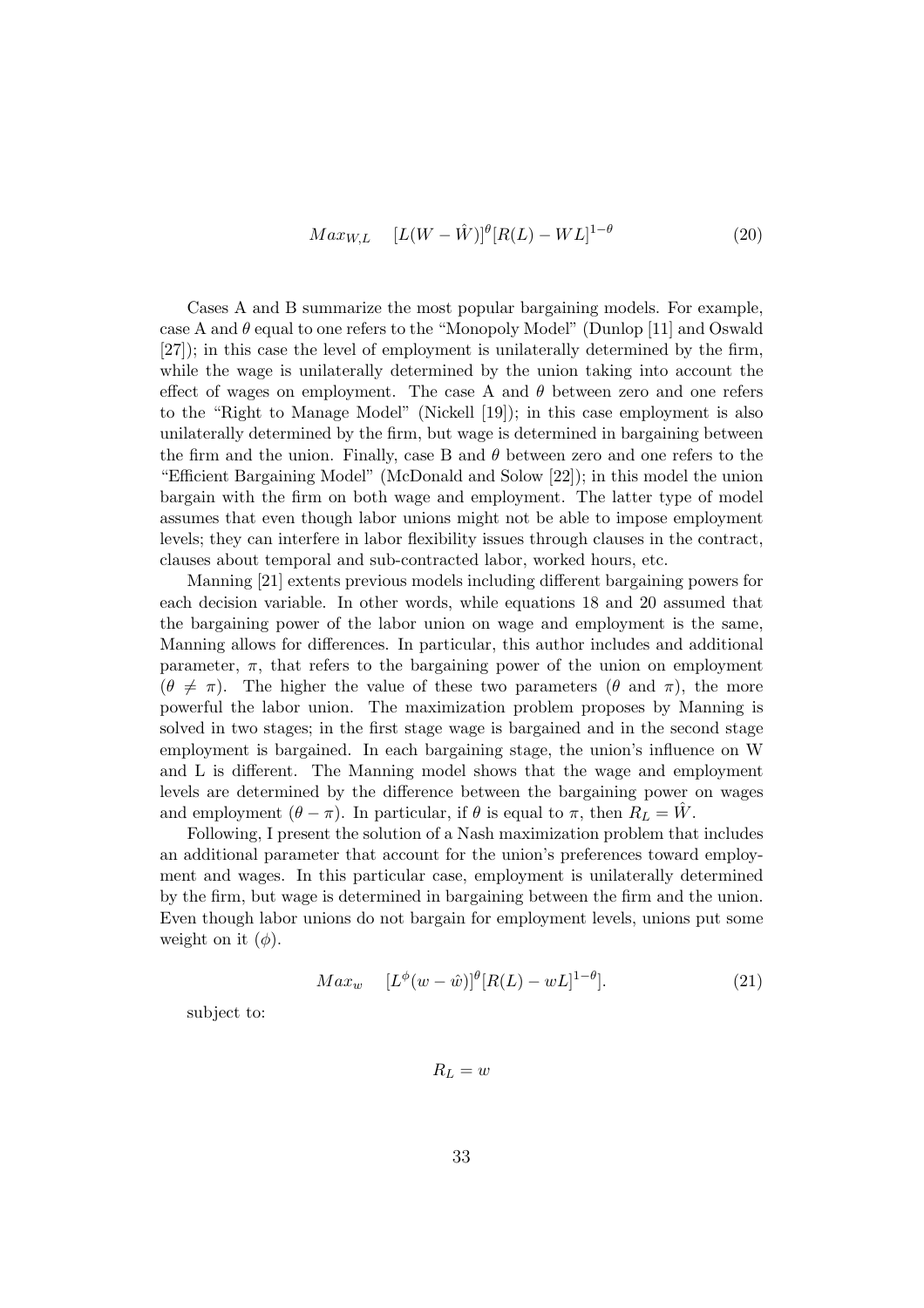that can be reduced to:

$$
Max_w \quad [L^{\phi}(w - \hat{w})][R(L) - wL]^{\gamma} \tag{22}
$$

subject to:

 $R_L = w$ 

where  $\gamma = \frac{1-\theta}{\theta}$ θ

substituting  $R_L = w$  in Eq. (22), we have:

$$
Max_{L} \quad [L^{\phi}R_{L} - L^{\phi}\hat{w}][R(L) - R_{L}L]^{\gamma} \tag{23}
$$

solving the maximization problem in Eq. (23), we have:

$$
(R_L - \hat{w}) = \left[\frac{\gamma L}{R - R_{LL}} - \frac{\phi}{LR_{LL}}\right]^{-1}
$$
\n(24)

therefore:

$$
(w^* - \hat{w}) = \left[\frac{\gamma L^*}{R - R_{LL}} - \frac{\phi}{L^* R_{LL}}\right]^{-1} \tag{25}
$$

where  $L^* = L^*(w, \phi, \gamma)$ 

It can be shown that  $\frac{\partial w}{\partial \phi} \leq 0$ , while  $\frac{\partial w}{\partial \gamma}$  is a function of  $L_{\gamma}$ .

# D Simultaneous Equation Model Estimation

In order to adjust estimations for reverse causality between wages and Central attachment, I estimate a simultaneous equation model. The system consists on four separate wage equations (one for each Central) and one multinomial logit equation to estimate the probability of joining to a particular Central. I have:

$$
Ln(W_{jf}) = a_j + b_j \cdot X_f + c_j \cdot Z_f^w + [\lambda_s + \phi_i + \delta_t] + \varepsilon_f \tag{26}
$$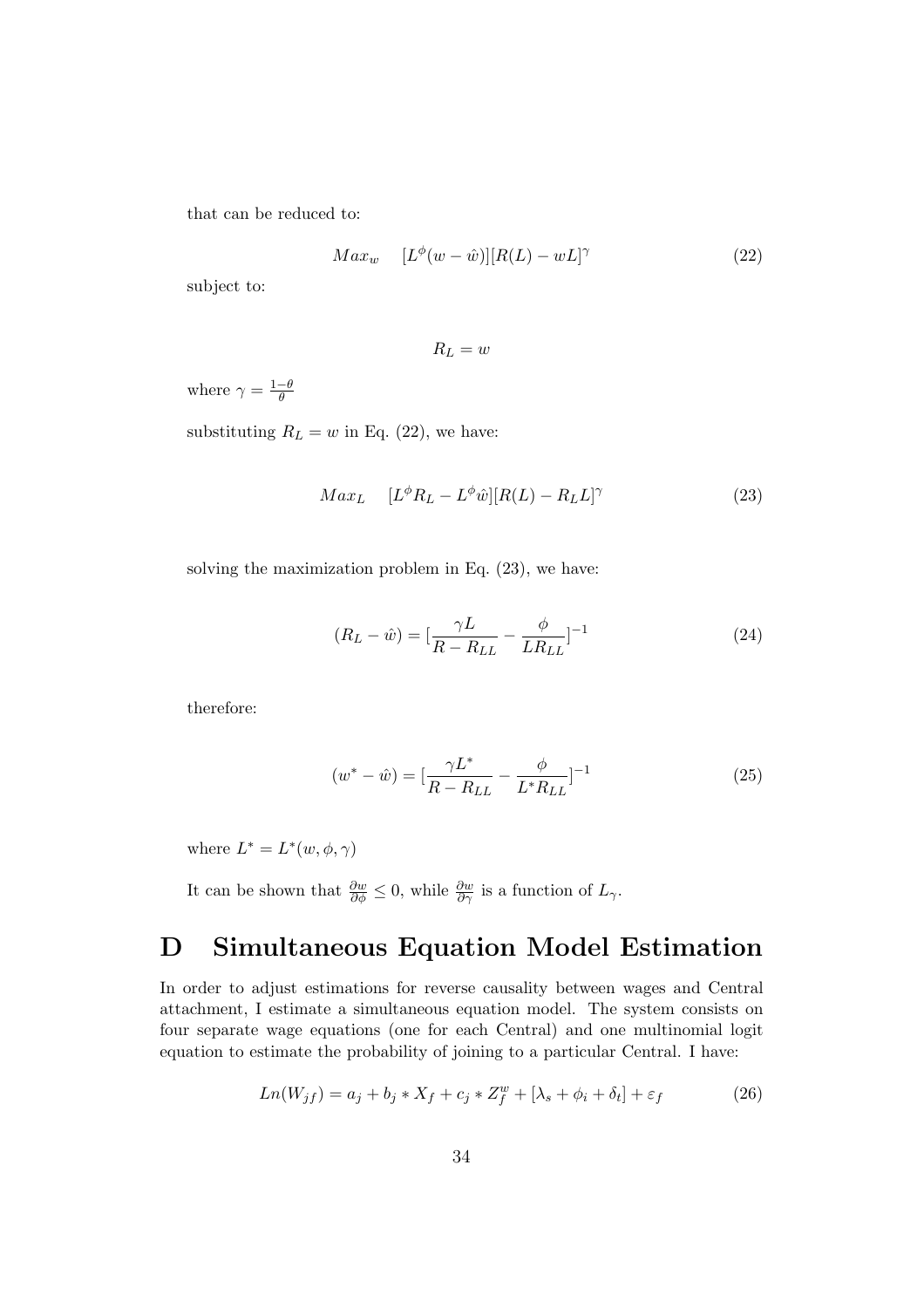$$
C_f = a + b \cdot X_f + c \cdot Z_f^c + \sum_{g=1}^4 d_g \cdot [ln(W_{jf}) - ln(W_{gf})] + [\lambda_s + \phi_i + \delta_t] + \nu_f \tag{27}
$$

where  $W_{jf}$  refers to the average wage paid in firm f with a union affiliated with Central j.  $X_f$  refers to the firm's characteristics including labor productivity and other characteristics that affect both Central status and wages. The  $j$  subscript in Eq. 26 refers to Central and this equation is estimated separately for each four Centrals (CTM, CROC, CROM and Other).

 $Z_f^w$  in Eq. 26 refers to exogenous firm's characteristics that affect wages but do not affect union's decision to affiliate to certain Central, such as firm's gender composition, job categories (white and blue collar categories), seniority and employees' average level of education.  $Z_t^c$  in Eq. 27 refers to exogenous firm's characteristics that affect Central status but do not affect wages, such as political variables and a firm's export-oriented category.

 $ln(W_{if}) - ln(W_{gf})$  in Eq. 27 refers to the wage gap between Centrals j and g. The g subscript takes values from 1 to 4 (1: CTM, 2: CROC, 3:CROM and 4:Others) and j refers to the Central in firm f. Finally,  $\lambda_s + \phi_i + \delta_t$  in all equations refer to state, industry and year fixed effect.

Although  $ln(W_{if}) - ln(W_{gf})$  is not observed for a particular firm, each wage gap from Eq. 26 can be substitute in Eq. 27, resulting in:

$$
C_f = \gamma_0 + \gamma_1 \ast X_f + \gamma_2 \ast Z_f + +[\lambda_s + \phi_i + \delta_t] - \varepsilon_f^* \tag{28}
$$

where  $Z_f$  includes both  $Z_f^w$  and  $Z_f^c$ . The outcome  $ln(W_{CTM}f)$  is observed if and only if Central CTM is chosen by the union. Further, the probability of choosing the CTM can be estimated from Eq. 28. In particular, I can estimate  $\gamma_0, \gamma_1$  and  $\gamma_2$ by a multinomial logit model and obtain consistent estimators, then it is possible to estimate:

$$
P_k = Prob(C_f = k)
$$
\n(29)

and,

$$
E[\varepsilon_{jf}|C_{jf} > 0, X, Z] = \mu(P_k)
$$
\n(30)

Since Central status' selection in Eq. 28 is specified as a multinomial logit model, I follow François Bourguignon, et. al. to correct selection bias. In particular, I use the Dubin and MacFadden (1984) method to calculate  $\mu(P_k)$  and therefore estimate the following equation: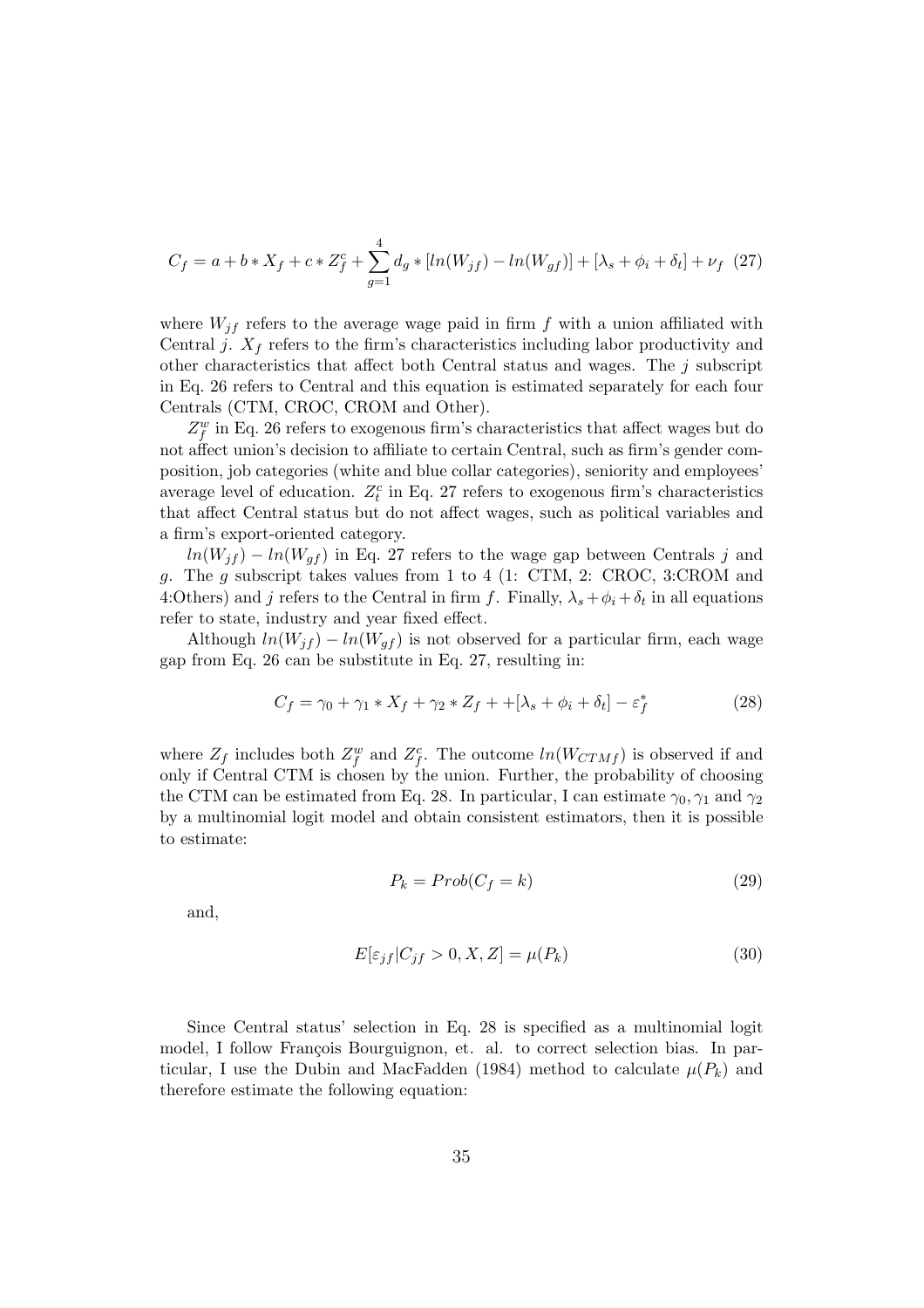$$
Ln(W_{jf}) = a + b_j * X_{jf} + c_j * Z_{jf}^w + [\lambda_s + \phi_i + \delta_t] + \sum_{k \neq j} \mu(P_k) + \omega_{jf}
$$
 (31)

where  $\omega_{if}$  is a residual mean-independent of the regressors. Restrictions over  $\mu(P_k)$ are required, and the bias corrections proposed in the literature differ precisely in these imposed restrictions (see Bourguignon, et. al. [4]).

The main concern about the above system is the quality of the instruments used in each equation. Firm's export-status and political variables in  $Z_f^c$  are all controversial instruments. Since export-oriented firms were the most benefited by liberalization policies, Central affiliation should be associated with this category. In particular, pro-employment unions (i.e. unions that follow moderate wage policies) should be associated with firms that face the highest level of competition. However, if export-oriented firms are more efficient than other firms, then wages should be higher in these type of firm regardless Central attachment.

Table 28, lower panel, shows that firms open to the foreign market are associated with higher wages relative to firms that do not trade abroad. However, wages do not vary much within export/import categories. On the other hand, firms with imports greater than 50% are associated with the CTM, while the CROC is associated with low-import and high-export firms.

Political variables should affect Central affiliation directly. For example, states with a strong PRI-heritage should be associated with CTM-unions given their long lasting relationship over the twentieth century. Also, this study's argument suggests that PRI-localities should be associated with moderate-wage unions after trade liberalization policies. Despite the controversy about the impact of a state's political affiliation on Central attachment, I argue that political variables affect wages only through Central status.

Table 28 shows that the labor unions affiliated with the CROC are heavily located in non-PRI states such as the Bajio, while the CROM-unions have presence along the Northeast region. The CTM-unions have strong presence in most of the country but especially in the Center and the Bajio. There is no correlation between wages and states' political status, at least at regional level. In fact, the poorest regions in the country are associated with both the strongest and weakest PRIheritage states.

Although gender composition, job categories, seniority and employee's education level clearly affect average wages in a firm, it might be the case that Centrals attract certain type of workers. For example, the CTM might cover more educated employees and/or with more seniority. If so, variables in  $Z_f^w$  (Eq. 26) are not good instruments and should be added also in Eq. 27.

Table 29 shows that gender composition, job categories and schooling within production workers are good instruments to include in  $Z_f^w$  since these characteristics do not vary importantly among Centrals. Since seniority appears particularly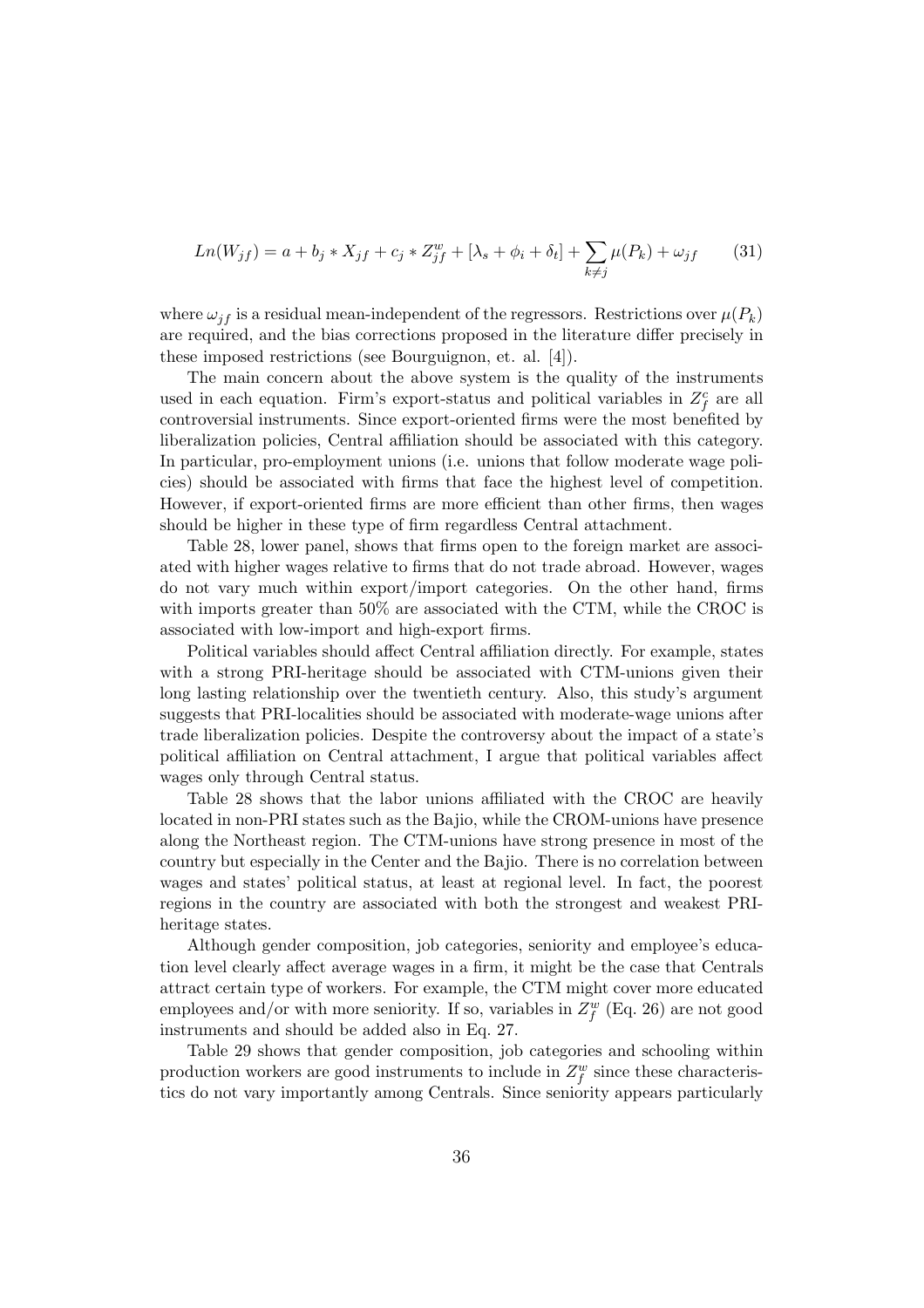low in firms with CROC-unions, the system of equation from above is estimated with and without this variable as an instrument.

Table 30 shows the estimation of the system from equations 26 and 27. As previous results, there is a positive correlation between productivity and wages in CTM-unions, while the opposite is observed in CROC-unions. Wages in CROM and Other-unions are also positive correlated to productivity but not as strong as in the CTM case.

The negative correlation between productivity and wages in firms with CROCunions is consistent with the story where the CROC appears as pro-employment type: unions facing loses in productivity are willing to affiliate to a Central that makes the wages cutting easier.

As before, bigger firms are associated with higher wages and this is true for all Centrals. Gender, job categories within production workers, seniority and schooling have the expected impact on wages and it is similar among Centrals. Firms with a high men-women ratio show higher average wages; more educated or more skilled employees also increase the average wage paid, and more seniority translates in higher wages.<sup>44</sup> The exceptions are the CROC where more educated employees are paid less and the CROM where more skilled production workers are paid less.

The first step estimation (the multinomial logit equation, not included in table 30) shows that the PRI-state variable was not significative associated with most of the Centrals but it was correlated with wages. Therefore, the PRI-state variable was not consider as an instrument but as a covariate that affects both Central status and wages. Table 30 shows that CROC and CROM-unions in states with a strong and long presence of PRI-governors are associated to low wages. The same with Other-unions although the effect is not as strong.

Table 31 shows the predicted wages for each Central based on the estimated coefficients from two econometric specifications: (1) Ordinary Least Squares (OLS) model that does not correct for the simultaneous determination of wages and Central status and (2) Selectivity Bias Correction (SBC) model defined in equations 26 and 27.

As previous results, the wage gap between Centrals is positive and statistically significant only between CTM and CROC-unions. Column (A) from table 31 include all instruments described in table 27. However, since the 1995 survey does not include some employees' information such as gender composition, job-categories, schooling and seniority, this year is excluded from the analysis in columns  $(A)$  and  $(C)$ .

In order to keep as much observations as possible, column (B) includes only instruments available in the 1995 survey, such as the export-import category. Finally, column (C) replicates estimation from column (B) without the 1995 information. Excluding data from 1995 lower the wage gap between CTM and CROC-union in around 4 p.p.

Based on the most complete specification (column A), I conclude that the wage

<sup>&</sup>lt;sup>44</sup>Including or not seniority as an instrument do not change results.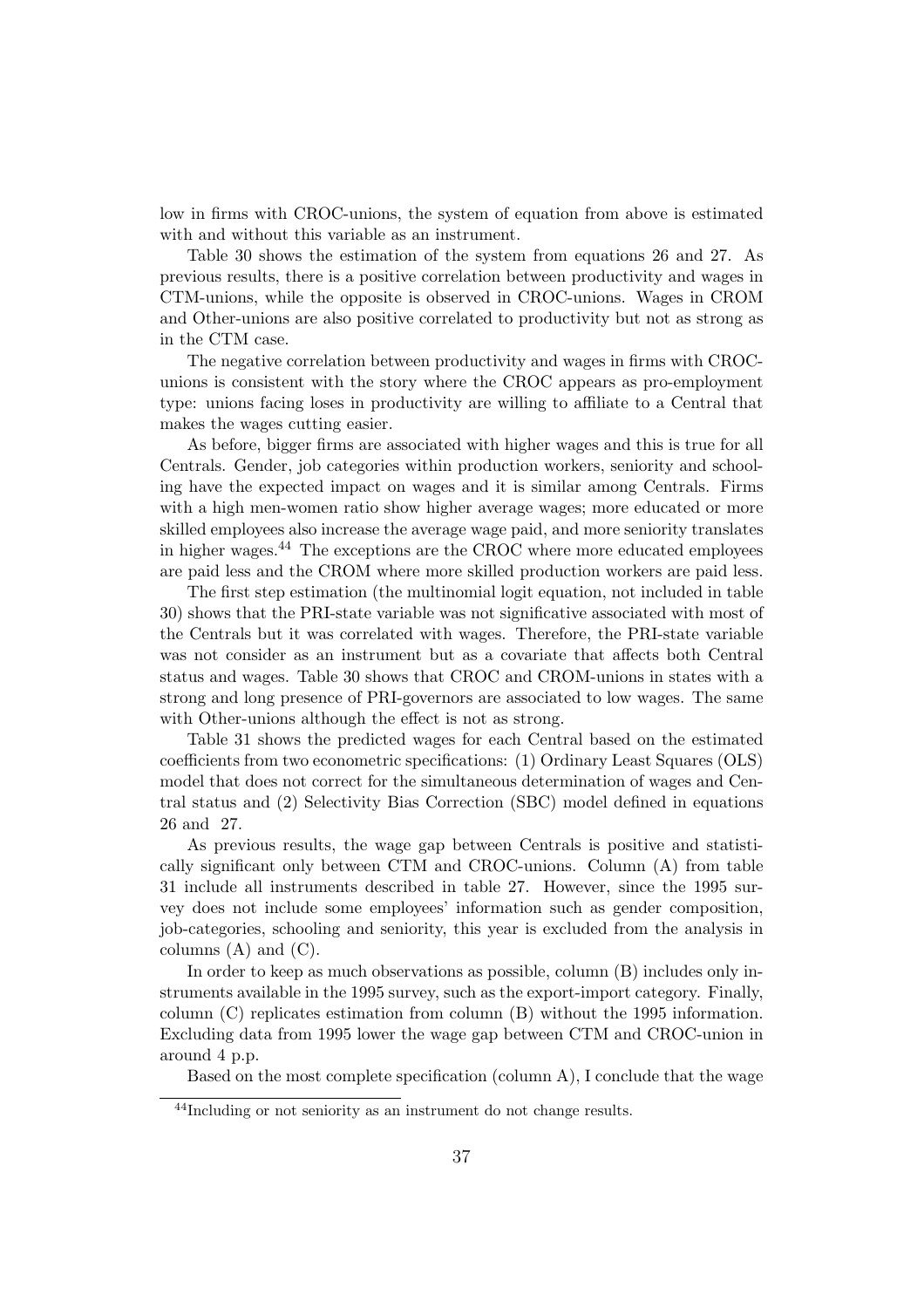gap between the CTM and the CROC is important and at least equal to 14%. The CROM and Other-unions appear as pro-wage unions only when the 1995 survey is excluded for the analysis. Otherwise, their wage demands are not much different to the CTM's.

Tables 15 (column C) and 31 (column B, OLS estimation) include same variables but in the latter case I estimate the wage equation separately for each Central. The predicted wages are similar: using estimated coefficients from table 15 (column C), the predicted wage gap between CTM and CROC-unions is equal to 19%, and between CTM-CROM and CTM-Other are -0.69% and 3.35%, respectively. All wage differences are statistically significant.

It is important to mention that wage gaps in this section are bigger than previous gaps based on the estimated coefficients on Central since calculation of predicted wages use not only the estimated constants but the estimated coefficients related to all firm's characteristics.

What should be learned from table 31 is that results from the OLS and the SBC model are almost the same. There are three possible interpretations of this result: (1) There is no selection through ability, then differences in wage demands reflect different Central types, (2) Wage gaps are explained by ability but instruments in the SBC model are weak, and (3) Ability determines wage gaps but wage differences among Centrals are not big enough to generate selection.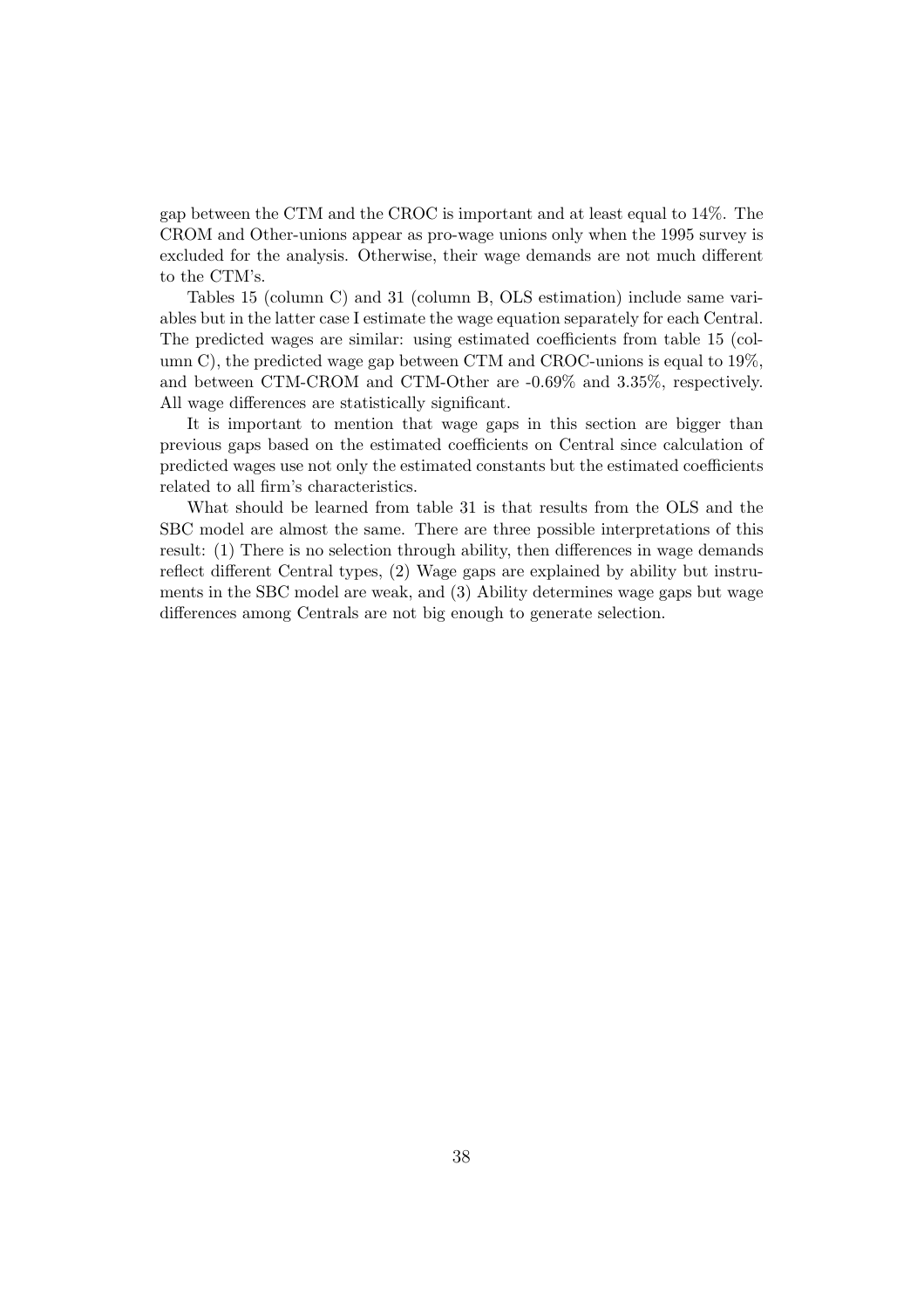# References

- [1] Aguilar, Javier, 1990. "Historia de la CTM: 1936-1990." Instituto de Investigaciones Sociales. Facultad de Economía y Ciencias Políticas y Sociales, UNAM.
- [2] Aidt, Toke and Tzannatos, Zafiris, 2002. "Unions and Collective Bargaining: Economic Effects in a Global Enviroment." The World Bank.
- [3] Besley, Timothy and Burgess, Robin, 2002. "Can Labour Regulation Hinder Economic Performance? Evidence from India." The Suntory Centre. London School of Economics and Political Science. February, 2002.
- [4] Bourguignon, François, Fournier, Martin and Gurgand, Marc, 2004. "Selection Bias Corrections Based on the Multinommial Logit Model: Monte-Carlo Comparisons." mimeo Delta. September, 2004. (download from http\\: www.delta.ensfr\gurgand.selmlog12.htm)
- [5] Camacho, Manuel, 1980. "La Clase Obrera en la Historia de México: El Futuro Inmediato" Instituto de Investigaciones Sociales, UNAM.
- [6] Carrillo, Jorge, 1985. "Conflictos Laborales en la Industria Maquiladora." Centro de Estudios Fronterizos del Norte de Mxico.
- [7] Carrillo, Jorge (coord.), 1993. "Condiciones de Empleo y Capacitación en las Maquiladoras de Exportacin en México." Secretaria del Trabajo y Previsión Social y El Colegio de la Frontera Norte.
- [8] Cassoni, Adriana, Allen, Steve and Labadie, Gaston, 2000. "The Effect of Unions on Employment: Evidence from an Unnatural Experiment in Uruguay." Working Paper 7501, National Bureau of Economic Research. January, 2000.
- [9] Cassoni, Adriana, 2002. "Unions under different bargaining regimes: their effects on wages, employment and the employment mix in Uruguay." October, 2002.
- [10] Davis, Charles and Coleman, Kenneth, 1989. "Structural Determinants of Working-Class Politization: The Role of Independent Unions in Mexico." Mexican Studies, Vol. 5, No. 1 (Winter, 1989), 89-112.
- [11] Dunlop, J.T., 1944. "Wage Determination Under Trade Unions." New York, Mc Millan.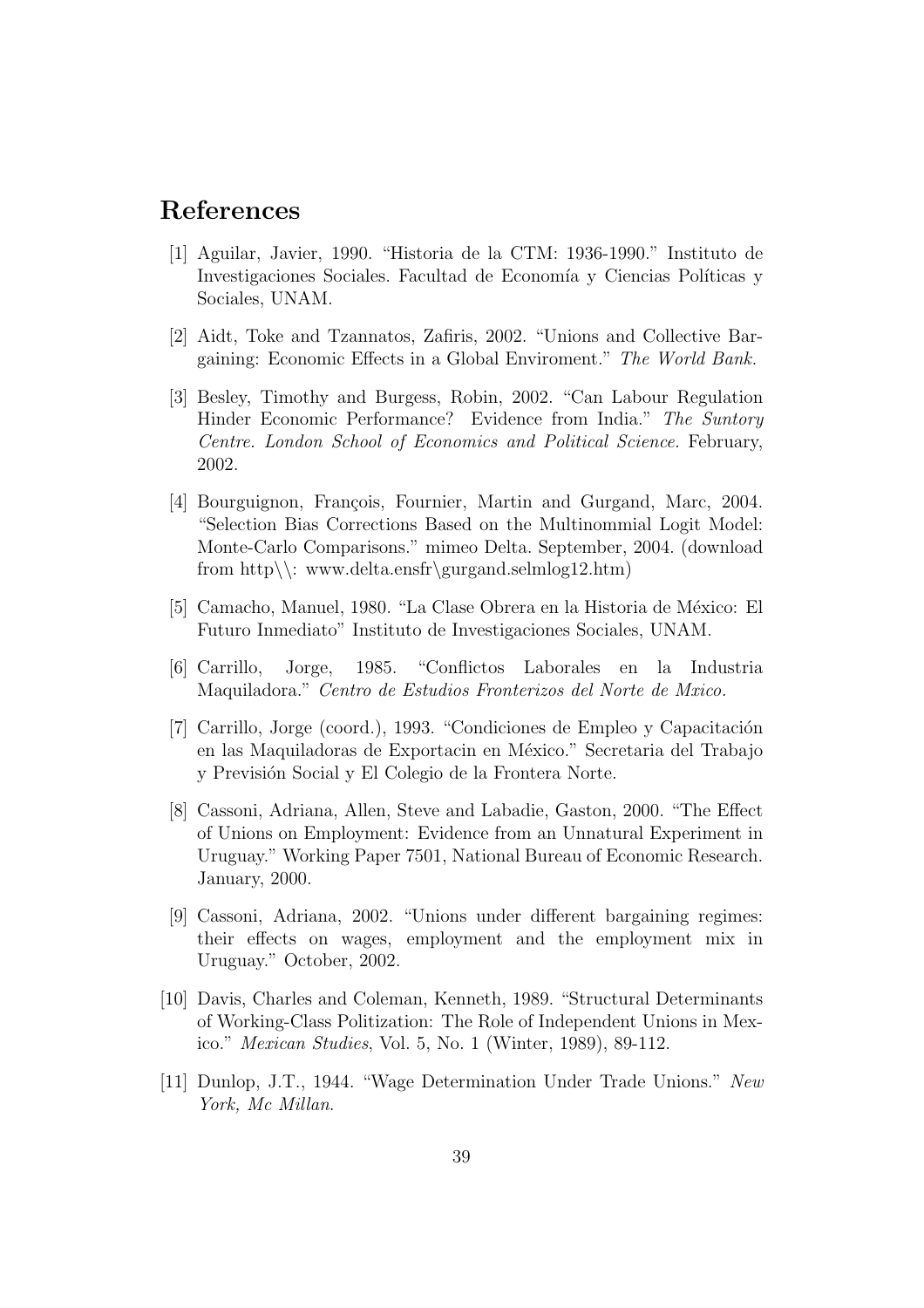- [12] De la O Mart´ınez, Maria E. y Quintero, Cirila (coord.), 2001. "Globalización, Trabajo y Maquilas: Las Nuevas y Viejas Fronteras en México." Centro de Investigación y Estudios Superiores en Antropología Social, Centro Americano para la Solidaridad Sindical Internacional, AFL-CIO, Fundación Friedrichebert, Plaza y Valdés, Editores.
- [13] Fairris, David, 2003. "Unions and Wage Inequality in Mexico." Industrial and Labor Relations Review. Vol. 56, No. 3. April, 2003.
- [14] Green, Nathaniel, 2003. "Market Liberalization, Labor Unions and Real Wages in Mexico, 1984-1998." Standford University.
- [15] Grout, Paul, 1984. "Investment and Wages in the Absence of Binding Contracts: A Nash Bargaining Approach." Econometrica, Vol. 52, No. 2 (Mar., 1984), 449-460.
- [16] Haber, Stephen, Razo, Armando and Maurer, Noel, 2003. "The Political Economy of Instability: Political Institutions and Economic Performance in Revolutionary Mexico."
- [17] Jones, Claudio and De Remes, Alain, 1995. "Coorporativismo, Sindicalismo y el Reto Laboral de México." Chapter 14 in Ruiz, Luis and Fernández, Arturo (eds.), *Mexico at the Brick of Change*. Cal y Arena, Centro de Investigación para el Desarrollo, A.C., 1995
- [18] Lancaster, Kelvin, 1973. "The Dynamic Inefficiency of Capitalism." The Journal of Political Economy. Vol. 81, No.5. Sep.-Oct., 1973, 1092-1109.
- [19] Layard, Richard and Nickell, Stephen, 1990. "Is Unemployment Lower if Unions Bargain Over Employment?." The Quartely Journal of Economics. Vol. 105, No. 3 (Aug., 1990), 773-787.
- [20] Loyola, Rafael, 1989. "La liquidación del feudo petrolero en la política moderna, México 1989." *Mexican Studies*, Vol. 6, No. 2 (Summer, 1990), 263-296.
- [21] Manning, Alan, 1987. "An Integration of Trade Union Models in a Sequential Bargaining Framework." The Economic Journal, Vol. 97, No. 385 (Mar., 1987), 121-139.
- [22] McDonald, Ian and Solow, Robert, 1981. "Wage Bargaining and Employment." The American Economic Review. Vol. 71, No. 5, (Dec., 1981), 896-908.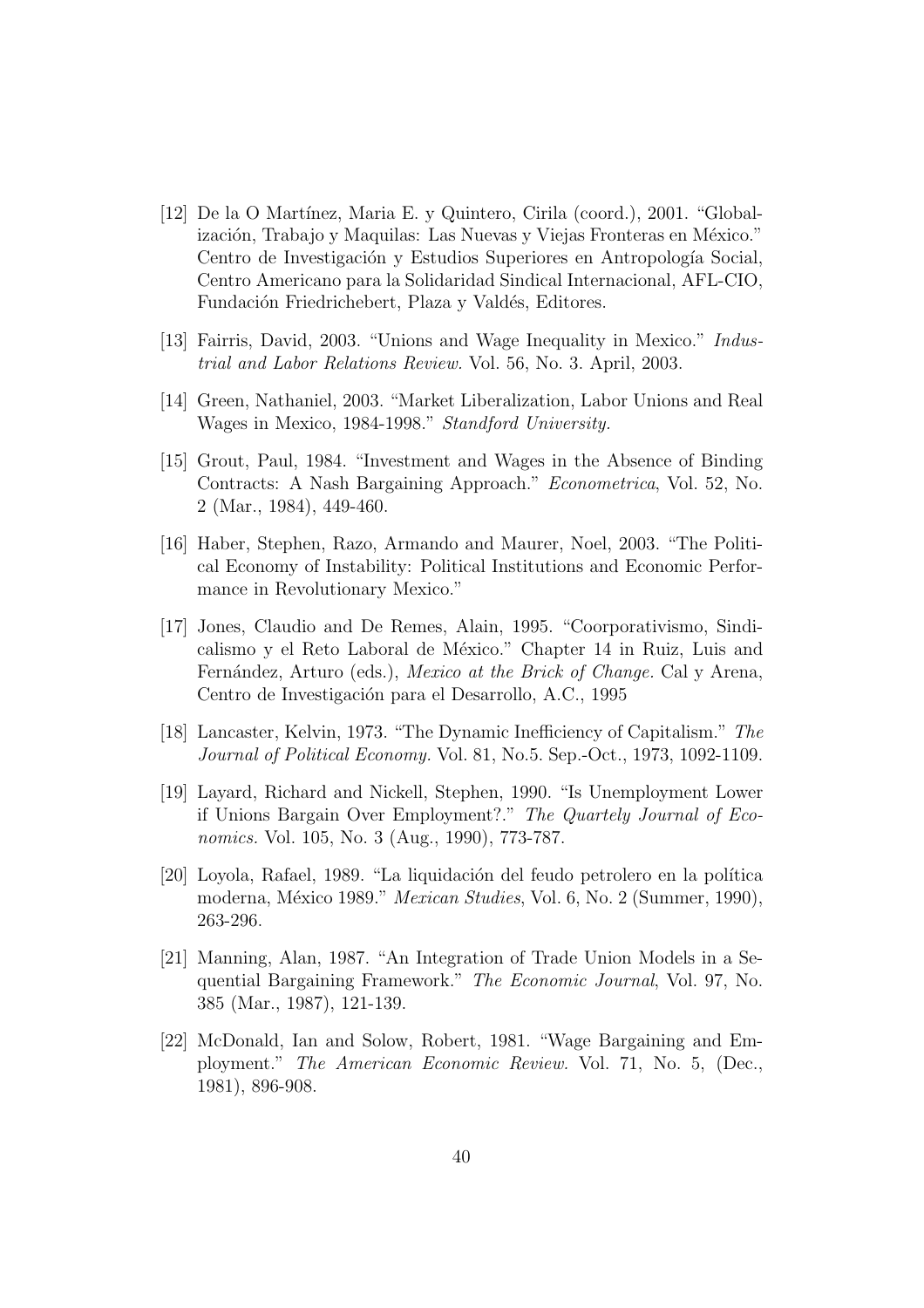- [23] McMahon, Fred, 2000. "Road to Growth: How Lagging Economies Become Prosperous." Atlantic Institute for Market Studies. Halifax, Nova Scotia.
- [24] Menezes-Filho, Naercio, 2002. "Unions and the Economic Performance of Brazilian Establishments." Inter-American Development Bank, Reserach Network Working Papers; R-464.
- [25] Middlebrook, Kevin J. (editor), 1991. "Unions, Workers, and the State in Mexico".
- [26] Morales, Josefina (coord.), 2000. "El Eslabón Industrial: Cuatro Imágenes de la Maquila en México." Editorial Nuestro Tiempo.
- [27] Oswald, Andrew, 1982. "The Microeconomic Theory of the Trade Union." The Economic Journal, Vol. 92, No. 367 (Sep., 1982), 576-595.
- [28] Quintero, Cirila, 1990. "La Sindicalización en las Maquiladoras Tijuanenses, 1970-1988." Consejo Nacional para la Cultura y las Artes.
- [29] Quintero, Cirila, 1997. "Reestructuración Sindical en la Frontera Norte: El Caso de la Industria Maquiladora." El Colegio de la Frontera Norte.
- [30] Ruiz-Verdú, Pablo, 2000. "Labor Markets Under Endogenous Union Formation." Standford Institute for Economic Policy Research. SIEPR Discussion Paper No. 00-22.
- [31] Saavedra, Jaime and Torero, Máximo, 2002. "Union Density Changes" and Union Effects on Firm Performance in Peru." Inter-American Development Bank and Latin American Research Network. Working Paper R-465. September, 2002.
- [32] Tunal, Gerardo, 2002. "La Flexibilidad Laboral en la Contratación Colectiva en México." Economía, Sociedad y Territorio. Vol. III, No. II (2002), 409-440.
- [33] Urizar, Carmen and Lée, Sigfrido, 2003. "The Effects of Unions on Productivity: Evidence from Large Coffee Producers in Guatemala." Inter-American Development Bank and Latin American Research Network. Working Paper R-473. January, 2003.
- [34] Zapata, Francisco, 1996. "Mexican Labor in a Context of Political and Economic Crisis" from the book "Changing Structure of Mexico." Political, Social and Economic Prospects, Laura Randall (Editor). M.E. Sharpe, Armonk, New York. London, England.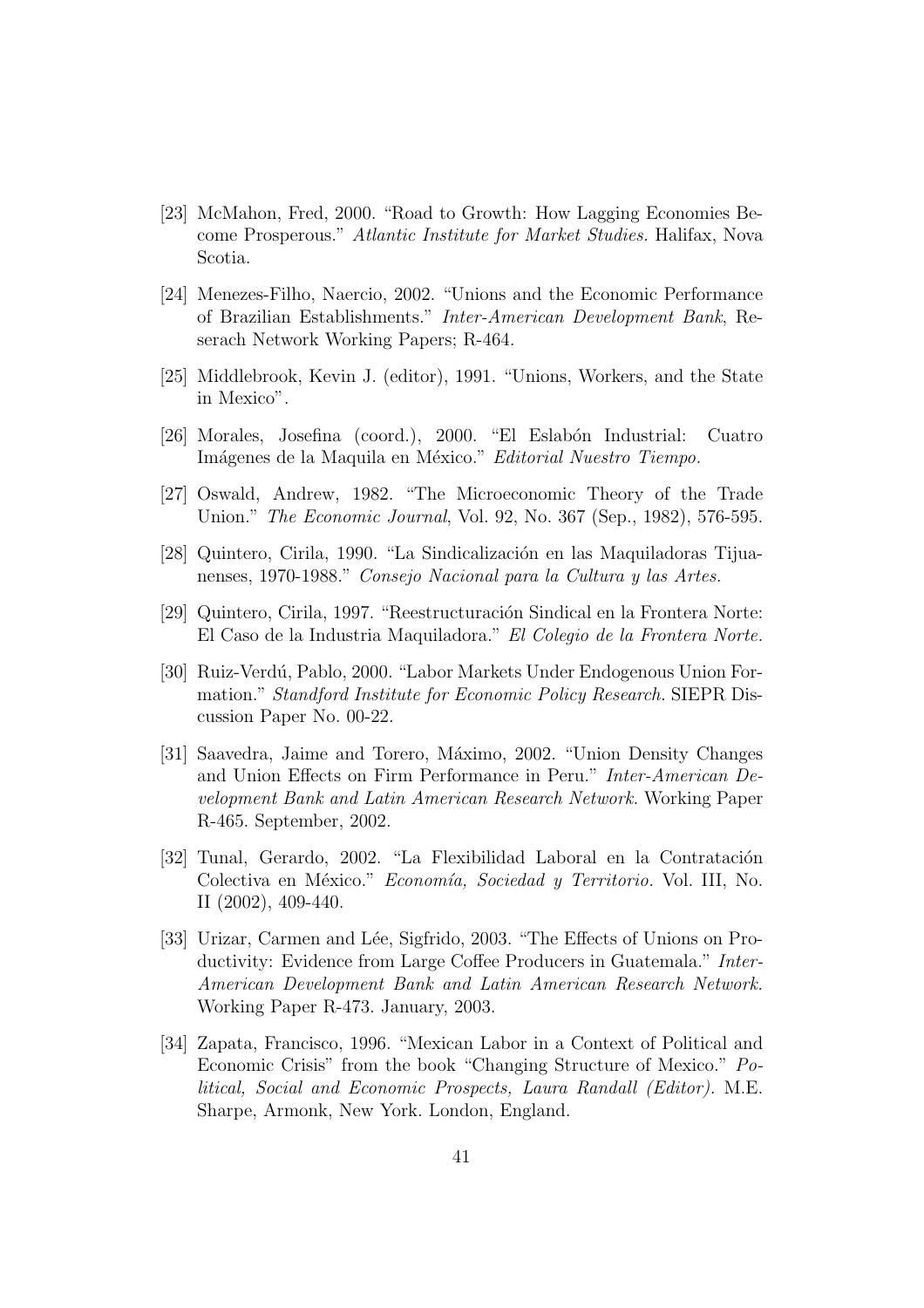- [35] Zapata, Francisco, 2000. "El Sindicalismo y la Politica Laboral en México, 1995-1998." Región y Sociedad. Vol. XII, No. 19-2000.
- [36] Zazueta, Cesar, and De la Peña, Ricardo, 1981. "Estructura Dual y Piramidal del Sindicalismo Mexicano." Mexico City: Centro Nacional de Informacion y Estadisticas del Trabajo.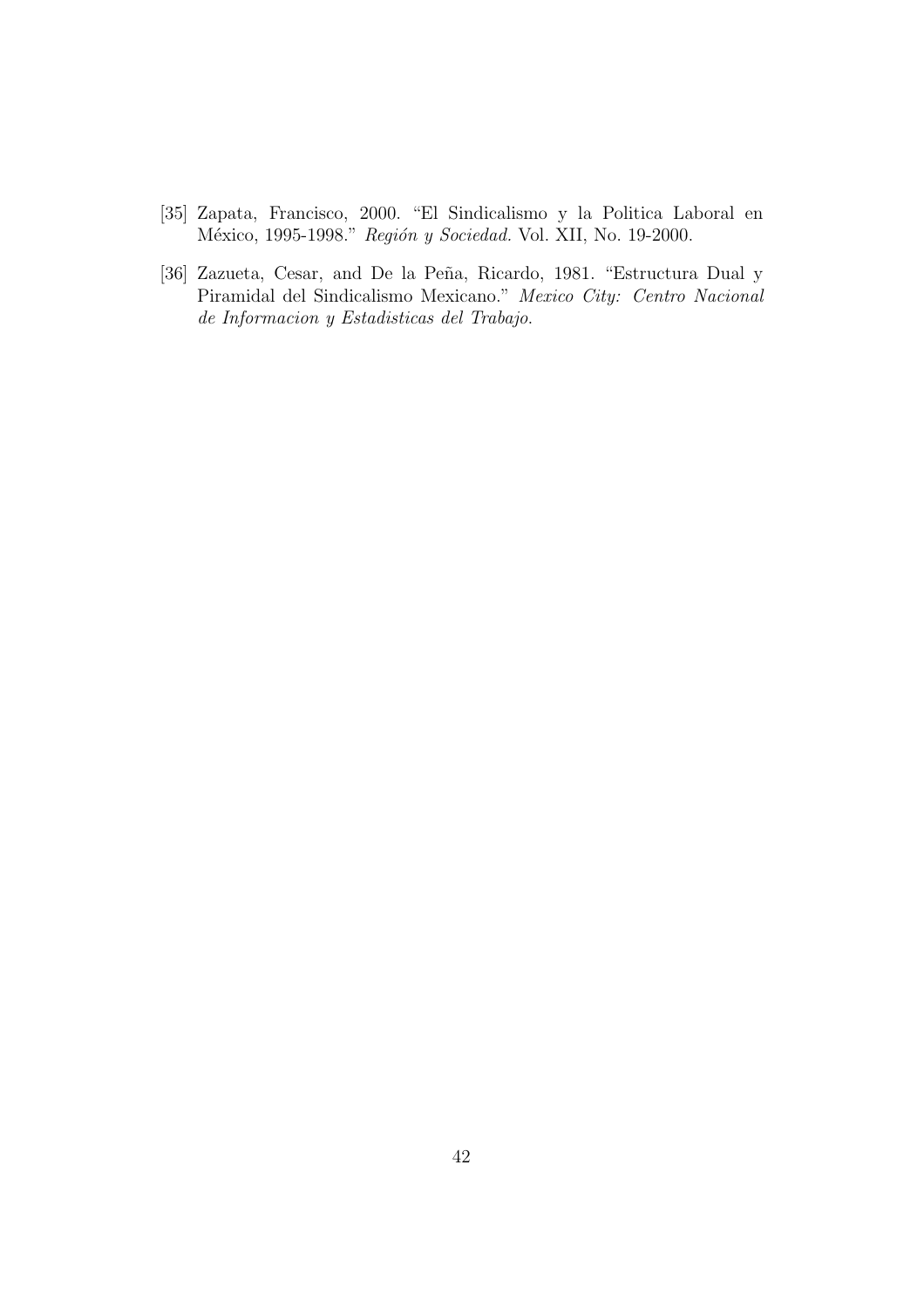# Figures



Figure 1: Labor Union's Predicted Probability of Changing Central

see

Source: ENESTYC.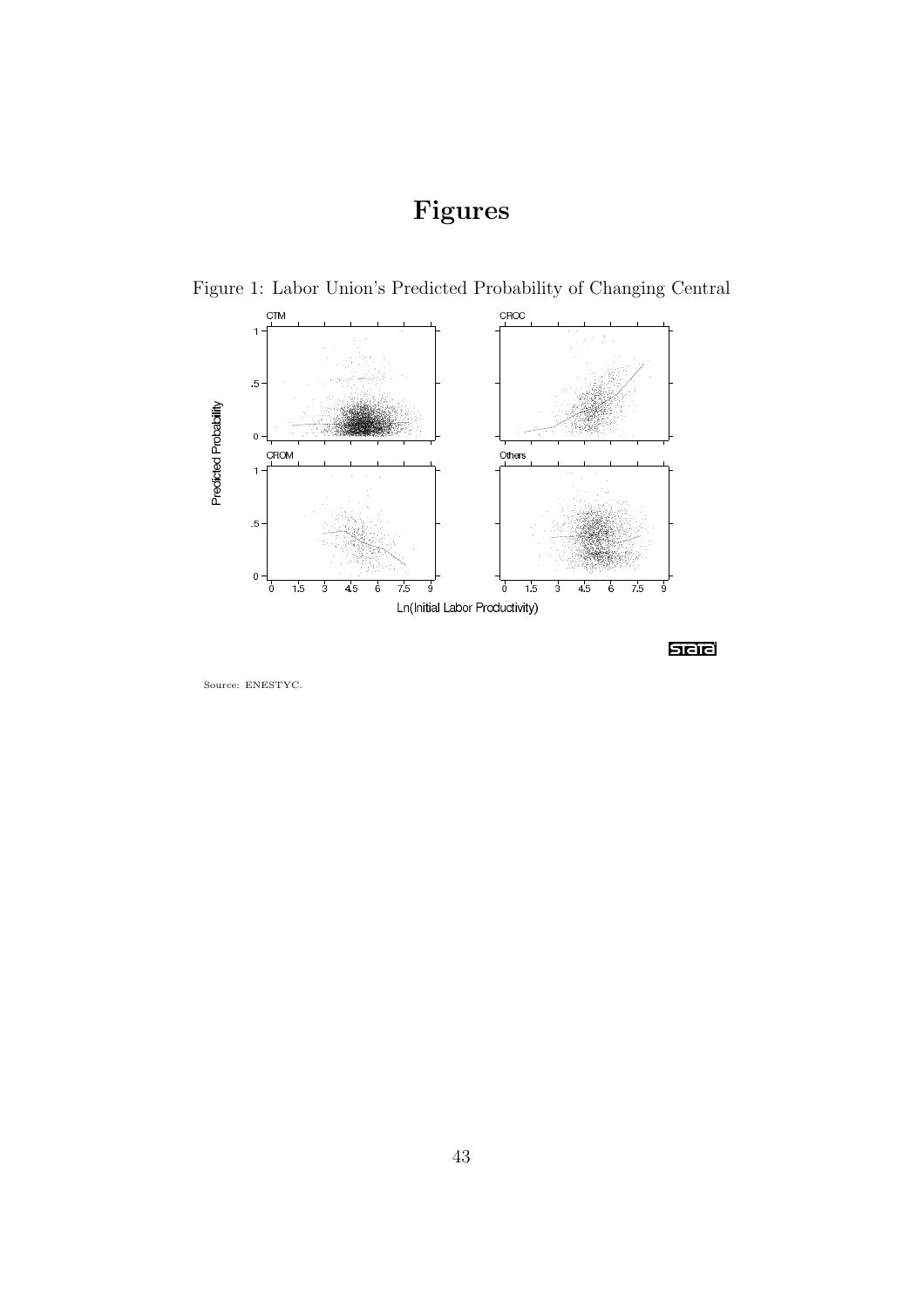# Tables

| (Real Dollars)       |      |       |      |      |       |  |  |  |  |  |
|----------------------|------|-------|------|------|-------|--|--|--|--|--|
| Central              | 1992 | 1994  | 1999 | 2001 | Obs.  |  |  |  |  |  |
| No Unionized Firms   | 836  | 771   | 220  | 206  | 2,410 |  |  |  |  |  |
| Unionized Firms      |      |       |      |      |       |  |  |  |  |  |
| CTM                  | 957  | 1,038 | 254  | 283  | 2,240 |  |  |  |  |  |
| CROC                 | 869  | 971   | 218  | 254  | 630   |  |  |  |  |  |
| Diff CTM-CROC $(\%)$ | 10.2 | 6.9   | 16.4 | 11.5 |       |  |  |  |  |  |
| <b>CROM</b>          | 984  | 938   | 281  | 274  | 220   |  |  |  |  |  |
| Others               | 884  | 1,049 | 281  | 301  | 1,062 |  |  |  |  |  |

## Table 1: Monthly Average Wage by Central

Exchange rate tripled from 3.28 to 9.09 pesos per dollar between 1994 and 1999. Calculations using weights, except for Obs.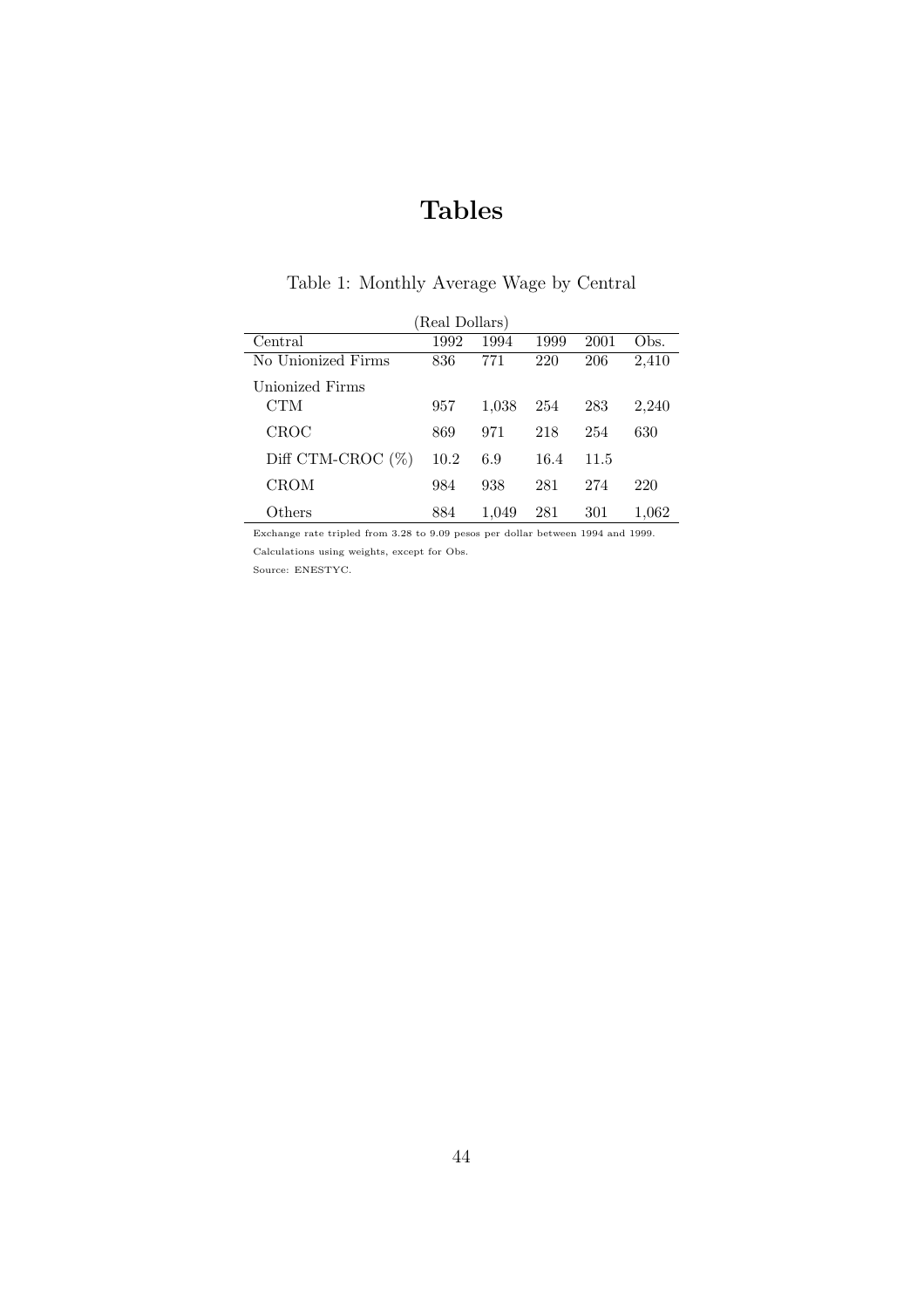| Unionized Employment |             |      |      |             |        |  |  |  |  |  |  |
|----------------------|-------------|------|------|-------------|--------|--|--|--|--|--|--|
| Year                 | No. Workers | CTM. | CROC | <b>CROM</b> | Others |  |  |  |  |  |  |
| 1992                 | 1,492,667   | 58.0 | 10.7 | 5.0         | 26.3   |  |  |  |  |  |  |
| 1999                 | 2,031,459   | 57.9 | 14.5 | 4.2         | 23.4   |  |  |  |  |  |  |
| 2001                 | 1,863,190   | 57.5 | 15.5 | 4.9         | 22.3   |  |  |  |  |  |  |

Table 2: Central's Participation in Unionized Labor Market

|      | All Firms |               |      |         |      |  |  |  |  |
|------|-----------|---------------|------|---------|------|--|--|--|--|
| Year | No. Firms |               |      |         |      |  |  |  |  |
| 1992 | 18,984    | 52.7          | 17.3 | 6.3     | 23.6 |  |  |  |  |
| 1999 | 24,054    | 45.0          | 20.0 | 4.6     | 30.5 |  |  |  |  |
| 2001 | 26,681    | 51.6          | 23.3 | 4.2     | 21.0 |  |  |  |  |
|      |           | Old $Firms^a$ |      |         |      |  |  |  |  |
| Year | No. Firms |               |      |         |      |  |  |  |  |
| 1992 | 13,350    | 50.9          | 13.5 | 7.6     | 28.0 |  |  |  |  |
| 1999 | 10,842    | 44.1          | 15.7 | 6.6     | 33.6 |  |  |  |  |
| 2001 | 8,868     | 53.0          | 20.6 | $3.2\,$ | 23.2 |  |  |  |  |
|      |           | New Firms     |      |         |      |  |  |  |  |
| Year | No. Firms |               |      |         |      |  |  |  |  |
| 1992 | 5,634     | 56.9          | 26.5 | 3.3     | 13.2 |  |  |  |  |
| 1999 | 15,212    | 45.6          | 23.0 | $3.2\,$ | 28.2 |  |  |  |  |
| 2001 | 17,813    | 50.9          | 24.6 | 4.7     | 19.8 |  |  |  |  |

# Unionized Establishments

 $^a$  Cut off to categorize old and new firms: December, 1984.

Calculations using weights and including Maquila.

The 1995 survey does not include Maquila plants.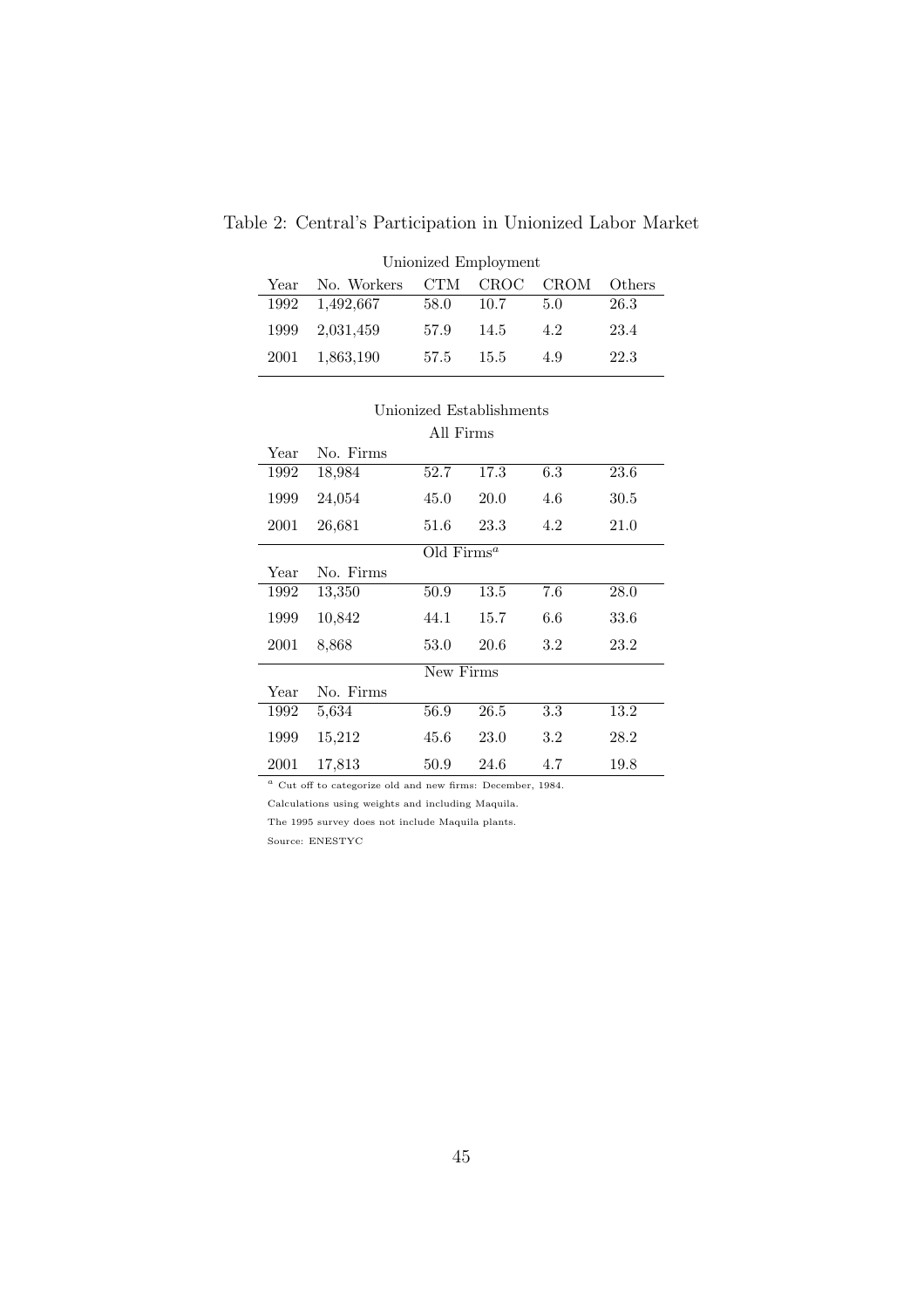|  | Table 3: Central's Participation in Labor Markets by Industry |  |  |  |
|--|---------------------------------------------------------------|--|--|--|
|  |                                                               |  |  |  |

| Unionized Employment Participation |            |      |      |                 |      |      |  |  |  |
|------------------------------------|------------|------|------|-----------------|------|------|--|--|--|
|                                    | <b>CTM</b> |      |      |                 | CROC |      |  |  |  |
| Economic Activity                  | 1992       | 1999 | 2001 | 1992            | 1999 | 2001 |  |  |  |
| Food, drinks and tobacco           | 65.3       | 63.1 | 64.3 | 9.7             | 15.6 | 15.6 |  |  |  |
| Textiles                           | 49.9       | 54.8 | 51.0 | 15.2            | 18.8 | 26.6 |  |  |  |
| Wood                               | 43.3       | 56.8 | 54.8 | 12.1            | 23.3 | 27.9 |  |  |  |
| Paper, printing and editing        | 51.3       | 42.0 | 56.1 | 8.0             | 9.2  | 9.8  |  |  |  |
| Chemicals, rubber and plastic      | 54.1       | 47.1 | 51.8 | 9.1             | 15.0 | 12.3 |  |  |  |
| Non-metallic minerals              | 48.6       | 51.5 | 48.6 | 9.3             | 13.8 | 9.2  |  |  |  |
| Basic metals                       | 36.9       | 29.8 | 52.6 | 2.4             | 2.5  | 3.4  |  |  |  |
| Metals, machinery and equipment    | 58.1       | 65.4 | 62.6 | 9.5             | 11.8 | 10.0 |  |  |  |
| Other manufacturing industries     | 46.9       | 52.9 | 66.1 | 4.4             | 11.3 | 7.6  |  |  |  |
| Total Employment Participation     |            |      |      |                 |      |      |  |  |  |
| Food, drinks and tobacco           | 44.2       | 35.6 | 33.5 | 6.8             | 8.3  | 8.2  |  |  |  |
| Textiles                           | 36.4       | 32.8 | 31.9 | 11.2            | 12.6 | 15.8 |  |  |  |
| Wood.                              | 179        | 210  | 10 Q | $\overline{AB}$ | 71   | 0 G  |  |  |  |

| fotal Employment Participation  |      |      |      |      |      |      |  |  |  |  |
|---------------------------------|------|------|------|------|------|------|--|--|--|--|
| Food, drinks and tobacco        | 44.2 | 35.6 | 33.5 | 6.8  | 8.3  | 8.2  |  |  |  |  |
| <b>Textiles</b>                 | 36.4 | 32.8 | 31.9 | 11.2 | 12.6 | 15.8 |  |  |  |  |
| Wood                            | 17.2 | 21.0 | 19.9 | 4.8  | 7.1  | 9.6  |  |  |  |  |
| Paper, printing and editing     | 31.2 | 19.7 | 28.0 | 4.5  | 4.2  | 4.9  |  |  |  |  |
| Chemicals, rubber and plastic   | 47.1 | 38.6 | 41.5 | 7.4  | 11.3 | 9.9  |  |  |  |  |
| Non-metallic minerals           | 33.1 | 28.8 | 24.0 | 6.5  | 6.5  | 4.5  |  |  |  |  |
| Basic metals                    | 35.9 | 31.3 | 52.1 | 2.3  | 2.4  | 3.1  |  |  |  |  |
| Metals, machinery and equipment | 41.1 | 40.0 | 37.7 | 7.0  | 8.0  | 6.1  |  |  |  |  |
| Other manufacturing industries  | 37.9 | 28.7 | 37.4 | 4.0  | 6.6  | 3.1  |  |  |  |  |

Calculations using weights and including Maquila

The 1995 survey does not include Maquila plants.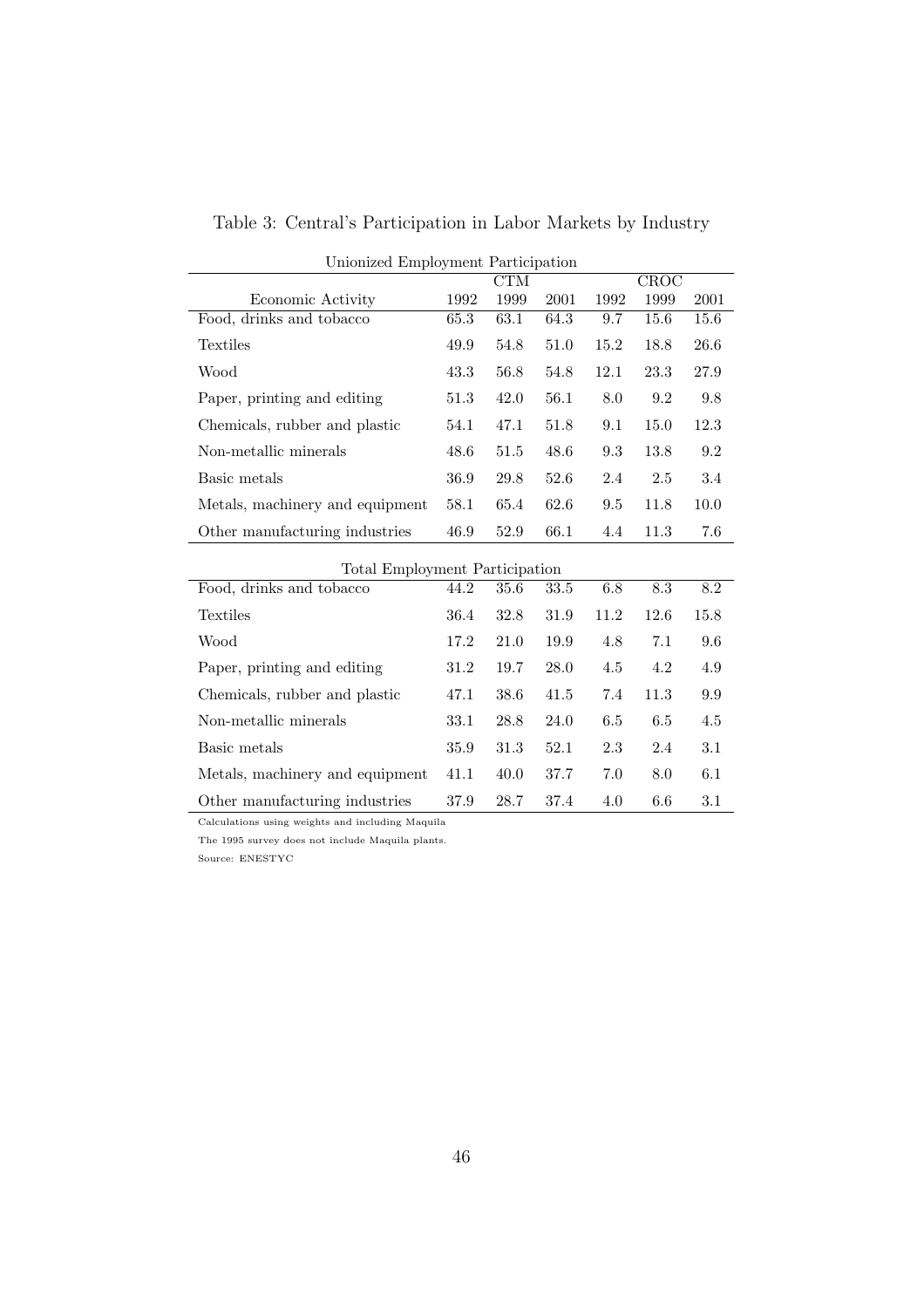| Survey       | 1984 | 1989 | 1992 | 1994 | 1996 | 1998/99 | 2000/01 | 2002 | 2004 |
|--------------|------|------|------|------|------|---------|---------|------|------|
| <b>ENIGH</b> | 18.8 | 19.9 | 13.7 | 12.8 |      |         |         | 6.11 | 12.6 |
| ENESTYC      |      |      | 52.4 | 42.3 |      | 45.7    | 44.4    |      |      |

ENIGH: Household survey which includes individuals who work in any economic sector.

Years available in the ENIGH: 1984, 1989, 1992, 1994, 1996, 1998, 2000, 2002 and 2004.

ENESTYC: Firm survey which includes firms from the manufacturing sector only.

Years available in the ENESTYC: 1992, 1994, 1999 and 2001.

Calculations using weights.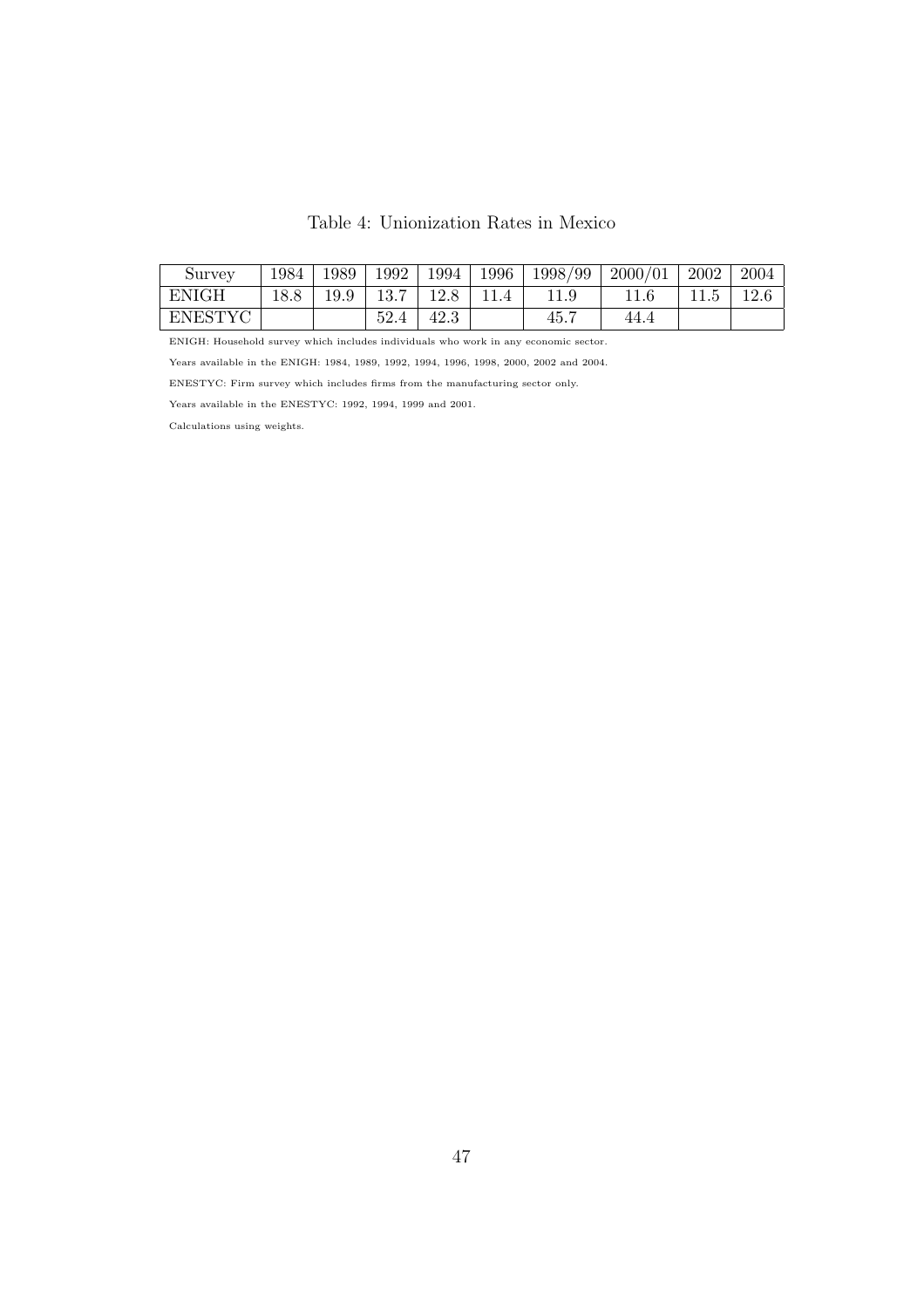| Industry and Region               | 1992 | 1999 | 2001 |
|-----------------------------------|------|------|------|
| Total                             | 52.4 | 44.9 | 44.5 |
| Manufacturing Sector <sup>a</sup> |      |      |      |
| Food, drinks and tobacco          | 52.7 | 40.7 | 38.6 |
| Textiles and apparel              | 60.9 | 49.0 | 45.1 |
| Lumber and wood                   | 31.5 | 28.4 | 26.6 |
| Paper, printing and editing       | 41.8 | 33.0 | 35.1 |
| Chemicals, rubber and plastic     | 54.6 | 50.4 | 55.0 |
| Non-metallic minerals             | 54.0 | 42.7 | 40.1 |
| Primary metals                    | 66.0 | 66.5 | 66.8 |
| Metals, machinery and equipment   | 51.8 | 46.9 | 52.5 |
| Other manufacturing industries    | 61.2 | 46.2 | 35.3 |
| Region                            |      |      |      |
| Bajio                             | 47.8 | 35.5 | 39.6 |
| Center                            | 55.9 | 50.3 | 48.2 |
| Northeast                         | 58.2 | 60.5 | 58.8 |
| Northwest                         | 33.9 | 27.4 | 30.1 |
| South                             | 48.2 | 40.4 | 35.4 |

Table 5: Unionization Rates by Industry and Region

<sup>a</sup> The ENESTYC does not include firms in petroleum refining and related industries.

Calculations using weights and including Maquila.

The 1995 survey does not include Maquila plants.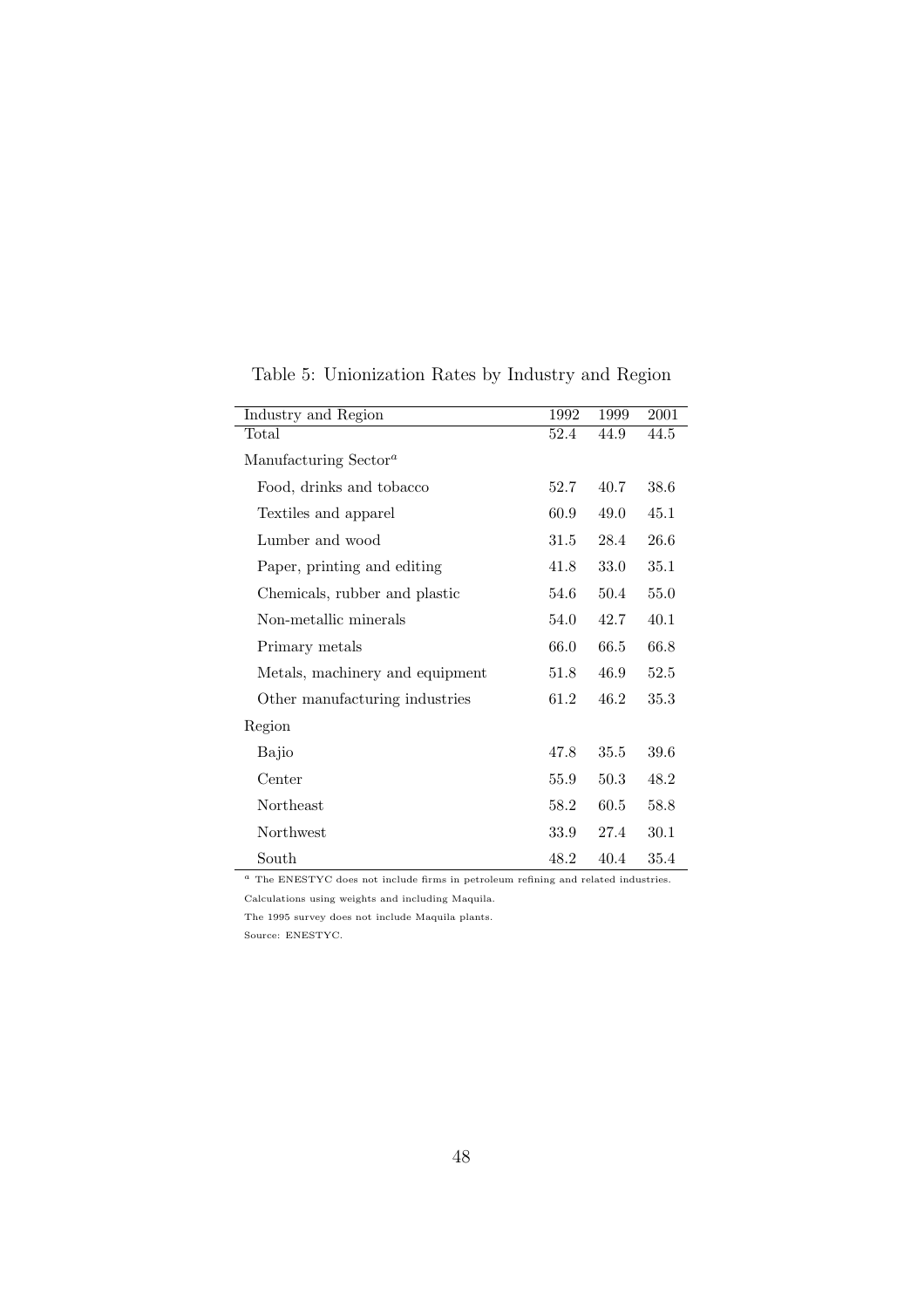## Table 6: ENESTYC Characteristics

|      |                | No. Plants                  |                                  |                             |                      |                |
|------|----------------|-----------------------------|----------------------------------|-----------------------------|----------------------|----------------|
| Year | <b>ENESTYC</b> |                             | Maquila                          |                             | Firms Inc. $100\%^a$ |                |
|      | Obs.           | Weights                     | Census                           | Included                    | No-Maquila           | Maquila        |
| 1992 | 5,071          | 138,774                     |                                  | Yes                         | 1,2                  |                |
| 1995 | 5,242          | 222,222                     |                                  | N <sub>o</sub>              | 1,2                  |                |
| 1999 | 7,429          | 310,703                     | 344,118                          | <b>Yes</b>                  | 1,2                  | 1              |
| 2001 | 8,856          | 336,695                     | 337,462                          | Yes.                        | 1,2                  | 1              |
|      |                |                             |                                  |                             |                      |                |
|      |                |                             |                                  | Reference Date <sup>b</sup> |                      | No. Industries |
|      |                | Survey was taken:           |                                  | Monthly                     | Yearly               | Included       |
| 1992 |                | From April to October, 1992 |                                  | March, 1992                 | 89,90,91             | 52             |
| 1995 |                |                             | From August, 1995 to March, 1996 | March, 1994                 | 93.94                | 52             |
| 1999 |                |                             | From August to November, 1999    | June, 1999                  | 97,98,99             | 52             |
| 2001 |                |                             | From August to November, 2001    | June, 2001                  | 99,01                | 54             |

 $\footnotesize^{a}$  ENESTYC is a stratified survey that included some firms with 100% certainty:

 $^{\rm b}$  Firms from the ENESTYC are asked about monthly/yearly information in specific dates.

Big firms with more than 251 employees (1) and Medium firms, between 102 and 250 employees (2). Source: ENESTYC.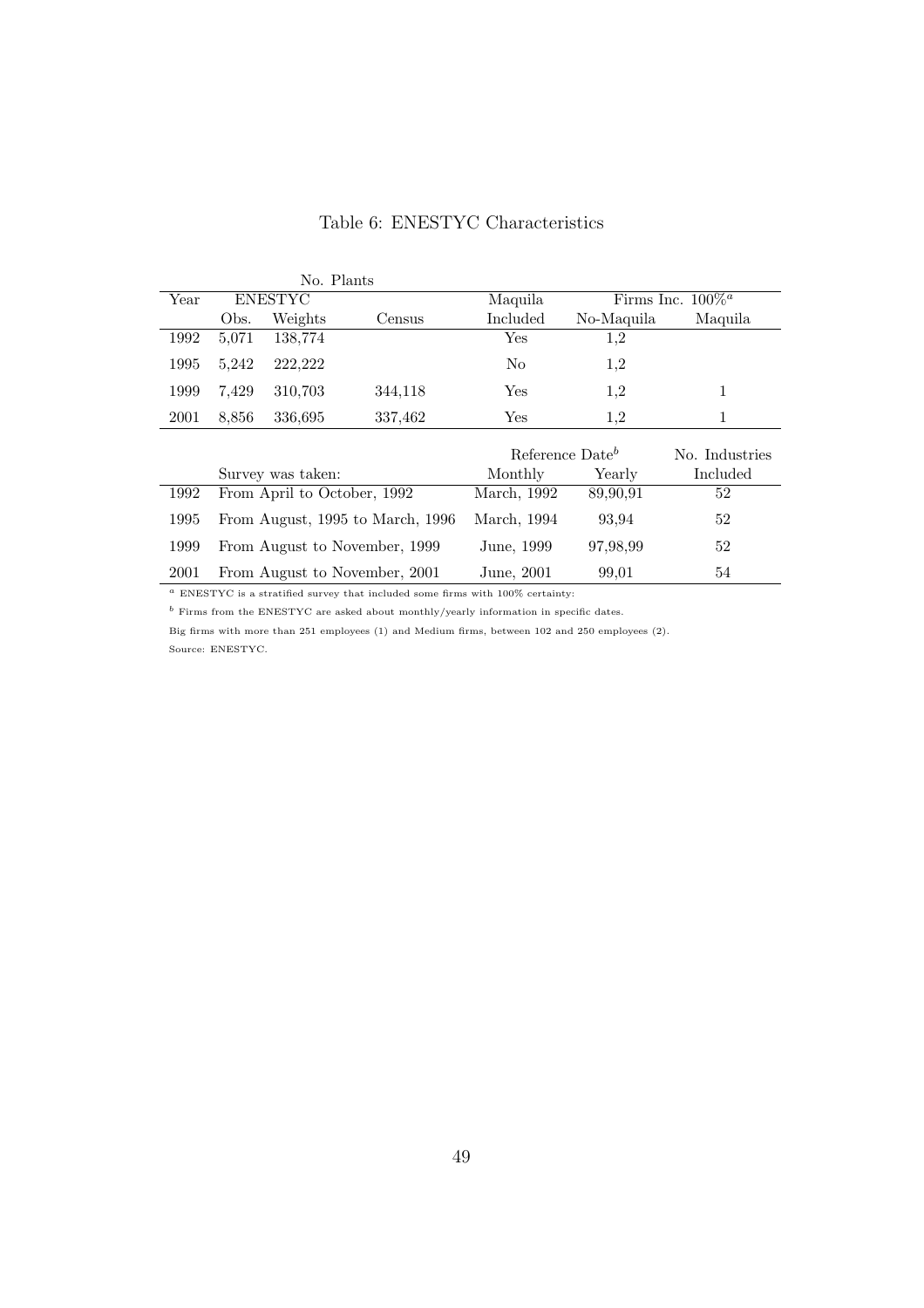|                         | <u> Iable 7: Variables' Definitions</u>                                                                                                                                                                                                                                                                                                                                                                                                                                                                                                |
|-------------------------|----------------------------------------------------------------------------------------------------------------------------------------------------------------------------------------------------------------------------------------------------------------------------------------------------------------------------------------------------------------------------------------------------------------------------------------------------------------------------------------------------------------------------------------|
| Variable                | Definition                                                                                                                                                                                                                                                                                                                                                                                                                                                                                                                             |
| Labor Central           | Distinguishes between firms with unions affiliated with the<br>CTM, the CROC, the CROM or Others. The category of<br>reference is the CTM.                                                                                                                                                                                                                                                                                                                                                                                             |
| Firm Age                | It refers to the firm's number of operating years.                                                                                                                                                                                                                                                                                                                                                                                                                                                                                     |
| Firm Size               | Distinguishes between big-size firms (more than 250 em-<br>ployees), medium-size (between 101 and 250 employees),<br>small-size (between 16 and 100 employees) and micro-size<br>(below 16 employees). The category of reference is big size<br>firms.                                                                                                                                                                                                                                                                                 |
| PRI-state               | Dummy variable equal to one if a state had had only PRI<br>governors over the period of 1970 to 1992, and if these gov-<br>ernors had won with wide margin (i.e., with more than $70\%$<br>of the votes).                                                                                                                                                                                                                                                                                                                              |
| Region                  | Distinguishes among different regions in Mexico:<br>Ba-<br>jio (Aguascalientes, Colima, Jalisco, Michoacán and Na-<br>yarit), Center (DF, Guanajuato, Hidalgo, México, More-<br>los, Pueblo, Querétaro and Tlaxcala), Northeast (Coahuila,<br>Nuevo León, San Luis Potosí, Tamaulipas and Zacatecas),<br>Northwest (Baja California Norte and South, Chihuahua,<br>Durango, Sinaloa and Sonora) and South (Campeche, Chi-<br>apas, Guerrero, Oaxaca, Quintana Roo, Tabasco, Veracruz<br>and Yucatán). The reference category is Bajio. |
| Industry                | Distinguishes between nine manufacturing sectors: Food,<br>beverage and tobacco; Textiles, clothes and leather indus-<br>try; Wood industry; Paper, printing and editing; Chemi-<br>cals, rubber and plastic; No metallic minerals; Basic metals,<br>Metals and machinery; and Other manufactures.                                                                                                                                                                                                                                     |
| State                   | Distinguishes among the 31 states in Mexico and the capi-<br>tal.                                                                                                                                                                                                                                                                                                                                                                                                                                                                      |
| Year                    | Distinguishes between four years: 1992, 1995, 1999 and<br>2001. The year of reference is 1992.                                                                                                                                                                                                                                                                                                                                                                                                                                         |
| Unionization Rate       | The percentage of unionized employees with respect to the<br>total workers.                                                                                                                                                                                                                                                                                                                                                                                                                                                            |
| Labor Productivity      | Measured as the ratio of real output and total hours worked.                                                                                                                                                                                                                                                                                                                                                                                                                                                                           |
| <b>Total Employment</b> | Total number of employees (unionized and non-unionized)<br>in the firm.                                                                                                                                                                                                                                                                                                                                                                                                                                                                |

Table 7: Variables' Definitions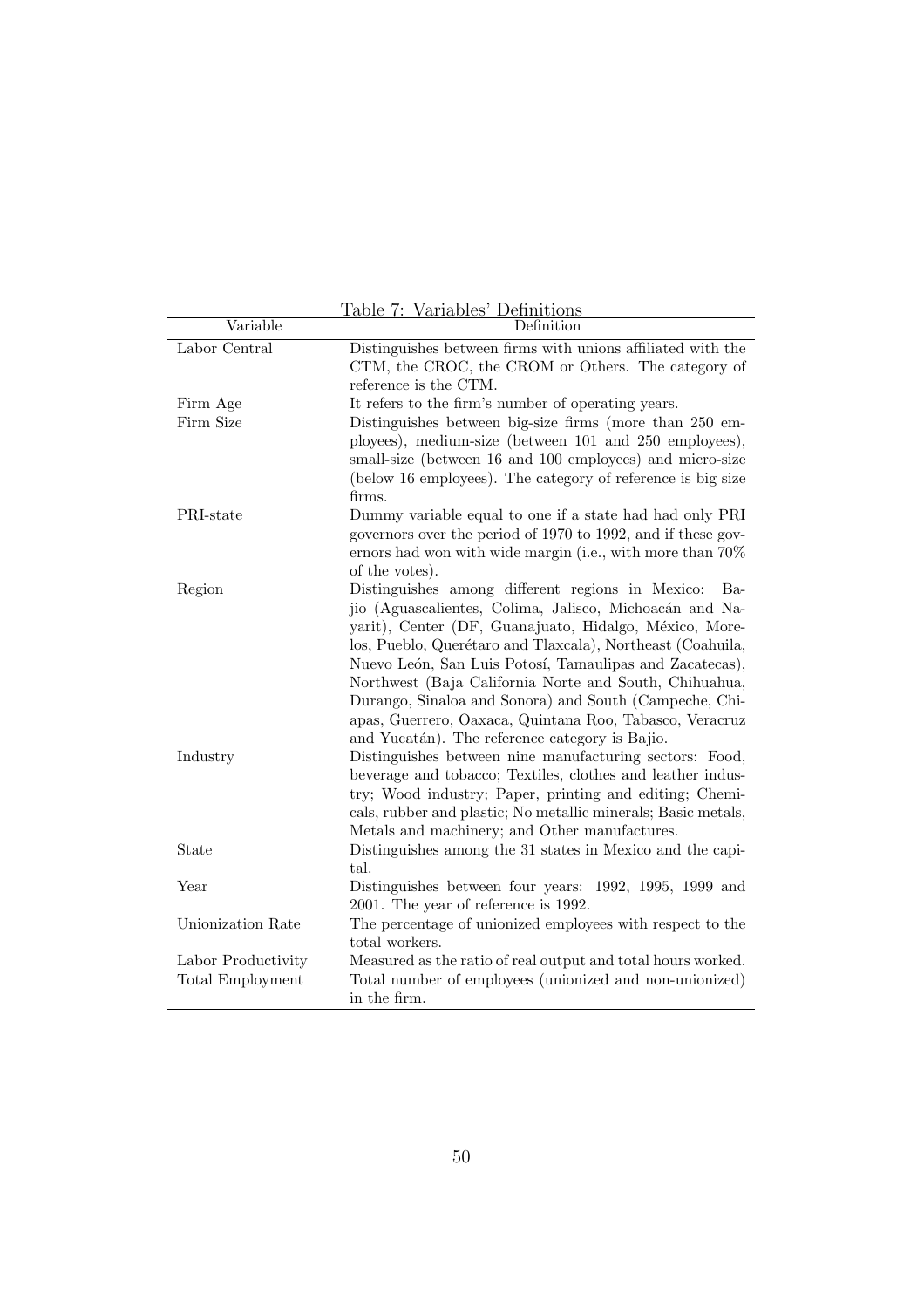| Variables     | (A)                 | (B)                 | $\overline{C}$      | (D)        | $\rm(E)$            | $(\mathrm{F})$ | $\overline{\mathrm{(G)}}$ |
|---------------|---------------------|---------------------|---------------------|------------|---------------------|----------------|---------------------------|
| Cons.         | $\overline{0.97^a}$ | $\overline{0.87^a}$ | $\overline{0.90^a}$ | $1.06^a$   | $\overline{1.01^a}$ | $0.77^a$       | $\overline{1.03^a}$       |
| Central       |                     |                     |                     |            |                     |                |                           |
| CROC          | $-0.15^a$           | $-0.13^a$           | $-0.09^a$           | $-0.08^a$  | $-0.09^a$           | $-0.082^a$     | $-0.087^a$                |
| <b>CROM</b>   | $0.02^b$            | $0.03^a$            | $-0.0004$           | 0.01       | 0.008               | 0.007          | $0.002\,$                 |
| Others        | $-0.05^a$           | $-0.06^a$           | $0.03^a$            | $0.0.03^a$ | $0.02^a$            | $0.03^a$       | $0.02^a$                  |
| Firm Age      |                     |                     |                     | $0.002^a$  | $0.002^a$           | $0.002^a$      | $0.002^a$                 |
| Firm Size     |                     |                     |                     |            |                     |                |                           |
| Medium        |                     |                     |                     | $-0.09^a$  | $-0.09^a$           | $-0.09^a$      | $-0.09^a$                 |
| Small         |                     |                     |                     | $-0.20^a$  | $-0.20^a$           | $-0.20^{a}$    | $\text{-}0.20^a$          |
| Micro         |                     |                     |                     | $-0.24^a$  | $-0.24^a$           | $-0.24^a$      | $-0.24^a$                 |
| PRI-State     |                     |                     |                     |            | $0.06^a$            | $0.29^{b}$     | $0.07^a$                  |
| Region        |                     |                     |                     |            |                     |                |                           |
| Center        |                     | $0.15^a$            |                     |            |                     |                |                           |
| Northeast     |                     | $0.11^a$            |                     |            |                     |                |                           |
| Northwest     |                     | $0.10^a$            |                     |            |                     |                |                           |
| South         |                     | $-0.10^a$           |                     |            |                     |                |                           |
| Industry      | No                  | Yes                 | Yes                 | Yes        | Yes                 | Yes            | Yes                       |
| State         | $\rm No$            | No                  | Yes                 | Yes        | Yes                 | Yes            | Yes                       |
| Year          | No                  | Yes                 | Yes                 | Yes        | Yes                 | Yes            | Yes                       |
| State*Year    | No                  | No                  | No                  | No         | No                  | Yes            | $\rm No$                  |
| Industry*Year | $\rm No$            | No                  | $\rm No$            | $\rm No$   | $\rm No$            | $\rm No$       | Yes                       |
| $\mathbf N$   | 97,336              | 97,336              | 97,336              | 97,303     | 97,302              | 97,303         | 97,303                    |
| $\bar{R}^2$   | 0.02                | 0.04                | 0.21                | 0.24       | 0.24                | 0.27           | 0.25                      |

Table 8: Cross-Section Specification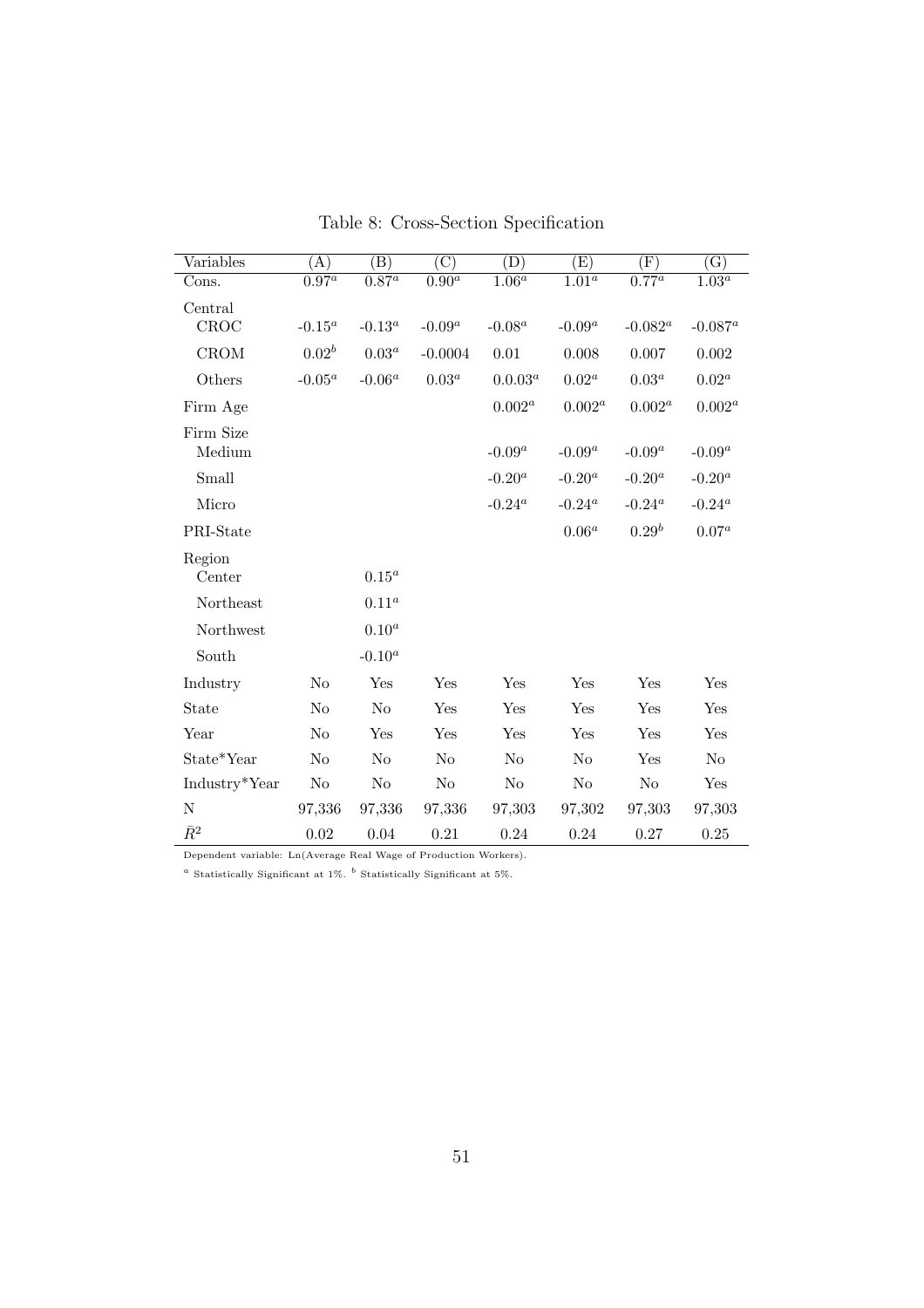|            | 1992  | 1995  | 1999             | 2001        | Obs.  |
|------------|-------|-------|------------------|-------------|-------|
| Total Obs. | 5,071 | 5,242 | 7,429            | 8,856       |       |
|            |       |       | No Maquila Firms |             |       |
|            | X     | X     | X                | X           | 906   |
|            | X     | X     |                  |             | 3,037 |
| Panel      |       |       | X                | $\mathbf X$ | 3,067 |
|            |       | X     | X                |             | 1,682 |
|            |       | X     |                  | X           | 1,439 |
|            | X     |       |                  | $\mathbf X$ | 1,531 |
|            | X     |       | $\mathbf X$      |             | 1,068 |
|            |       |       | Maquila Firms    |             |       |
|            |       |       | X                | X           | 350   |

#### Table 9: PANELS<sup>a</sup>

 $\alpha$  The numbers in this table do not consider weights.

Matching firms over four surveys reduces observations to 906 firms.

On the contrary, matching firms over two surveys reduces

observations to about 2,300 firms per panel.

Source: ENESTYC.

| Panel (Two years)                                                                                                                                                                                                                                                                                                                                                                                                                                                              |         |         |         |         |         |         |  |  |  |
|--------------------------------------------------------------------------------------------------------------------------------------------------------------------------------------------------------------------------------------------------------------------------------------------------------------------------------------------------------------------------------------------------------------------------------------------------------------------------------|---------|---------|---------|---------|---------|---------|--|--|--|
| Obs:                                                                                                                                                                                                                                                                                                                                                                                                                                                                           | 1992-95 | 1995-99 | 1999-01 | 1995-01 | 1992-99 | 1992-01 |  |  |  |
| Total Firms                                                                                                                                                                                                                                                                                                                                                                                                                                                                    | 3,037   | 1.682   | 3.067   | 1,439   | 1,068   | 1,531   |  |  |  |
| Unionized Firms <sup>b</sup>                                                                                                                                                                                                                                                                                                                                                                                                                                                   | 2,150   | 1.424   | 2.528   | 1.177   | 918     | 1,290   |  |  |  |
| Change Central                                                                                                                                                                                                                                                                                                                                                                                                                                                                 | 361     | 326     | 572     | 219     | 229     | 289     |  |  |  |
| $% \mathcal{A}^{\prime }= \mathcal{A}^{\prime }= \mathcal{A}^{\prime }= \mathcal{A}^{\prime }= \mathcal{A}^{\prime }= \mathcal{A}^{\prime }= \mathcal{A}^{\prime }= \mathcal{A}^{\prime }= \mathcal{A}^{\prime }= \mathcal{A}^{\prime }= \mathcal{A}^{\prime }= \mathcal{A}^{\prime }= \mathcal{A}^{\prime }= \mathcal{A}^{\prime }= \mathcal{A}^{\prime }= \mathcal{A}^{\prime }= \mathcal{A}^{\prime }= \mathcal{A}^{\prime }= \mathcal{A}^{\prime }= \mathcal{A}^{\prime }$ | 17      | 23      | 23      | 19      | 25      | 22      |  |  |  |

### Table 10: Changes in Central Affiliation<sup>a</sup>

 $a$  The numbers in this table do not consider weights.

 $\sp{b}$ Unionized firms include plants that provided the name of their Central.

Only around 1% of unionized firms did not provide their union Central name. Source: ENESTYC.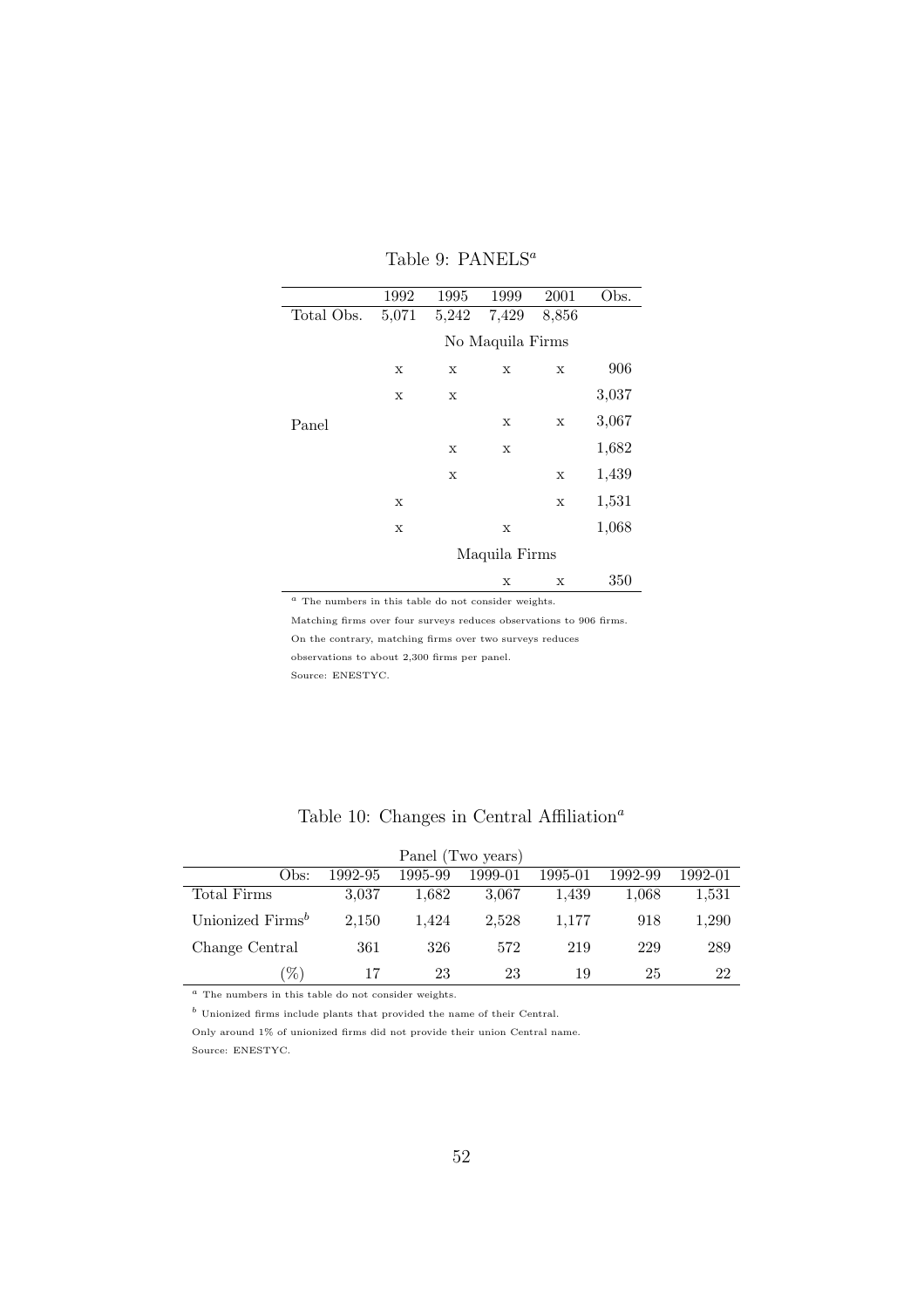| Panel (Two years)                                                                                                 |         |         |         |         |         |         |  |  |  |
|-------------------------------------------------------------------------------------------------------------------|---------|---------|---------|---------|---------|---------|--|--|--|
| Obs:                                                                                                              | 1992-95 | 1995-99 | 1999-01 | 1995-01 | 1992-99 | 1992-01 |  |  |  |
| Total Firms                                                                                                       | 3,037   | 1,682   | 3,067   | 1,439   | 1,068   | 1,531   |  |  |  |
| Change Union-status                                                                                               | 228     | 100     | 185     | 102     | 62      | 120     |  |  |  |
| Union to No-union                                                                                                 | 115     | 48      | 109     | 57      | 29      | 64      |  |  |  |
| $CTM-(\%)$                                                                                                        | 53(45)  | 62(69)  | 57(62)  | 71(67)  | 56(60)  | 55(71)  |  |  |  |
| No-union to Union                                                                                                 | 113     | 52      | 76      | 45      | 33      | 56      |  |  |  |
| $CTM-(\%)$                                                                                                        | 51(70)  | 52(68)  | 49(30)  | 58(45)  | 58(62)  | 48(55)  |  |  |  |
| $a$ The numbers in this table do not consider weights. The numbers in parenthesis are the exception. For example, |         |         |         |         |         |         |  |  |  |

## Table 11: Changes in Unionization<sup>a</sup>

53% (without weights)/45% (with weights) of the firms changing union status were affiliated with the CTM Source: ENESTYC.

| Panel (All years)            |                    |           |                     |                    |         |  |  |  |  |
|------------------------------|--------------------|-----------|---------------------|--------------------|---------|--|--|--|--|
| Obs:                         | 1992-2001          | 1992-95   | 1995-99             | 1999-01            |         |  |  |  |  |
| <b>Total Firms</b>           | 906                | 906       | 906                 | 906                |         |  |  |  |  |
| Unionized Firms <sup>b</sup> | 684                | 684       | 684                 | 684                |         |  |  |  |  |
| Change Central               | 255                | 98        | 148                 | 160                |         |  |  |  |  |
| $(\%)$                       | $\left( 37\right)$ | (14)      | $\left( 22\right)$  | $\left( 23\right)$ |         |  |  |  |  |
|                              |                    | 1992-2001 |                     |                    |         |  |  |  |  |
| Change Central:              |                    |           | Change Central and: |                    |         |  |  |  |  |
| Never                        | 429(63)            |           | Switch Back         |                    | 95(37)  |  |  |  |  |
| Once                         | 118(17)            |           | Never Switch Back   |                    | 146(57) |  |  |  |  |
| Twice                        | 123(18)            |           | Other               |                    | 14(5)   |  |  |  |  |
| Three times                  | 14(2)              |           |                     |                    |         |  |  |  |  |

#### Table 12: Changes in Central Affiliation<sup> $a$ </sup>

 $a$  The numbers in this table do not consider weights.

Panel (All years): Include firms that were found in all four surveys.

 $<sup>b</sup>$  Unionized firms include plants that provided the name of their Central.</sup>

Only around 1% of unionized firms do not provide their Central name. Source: ENESTYC.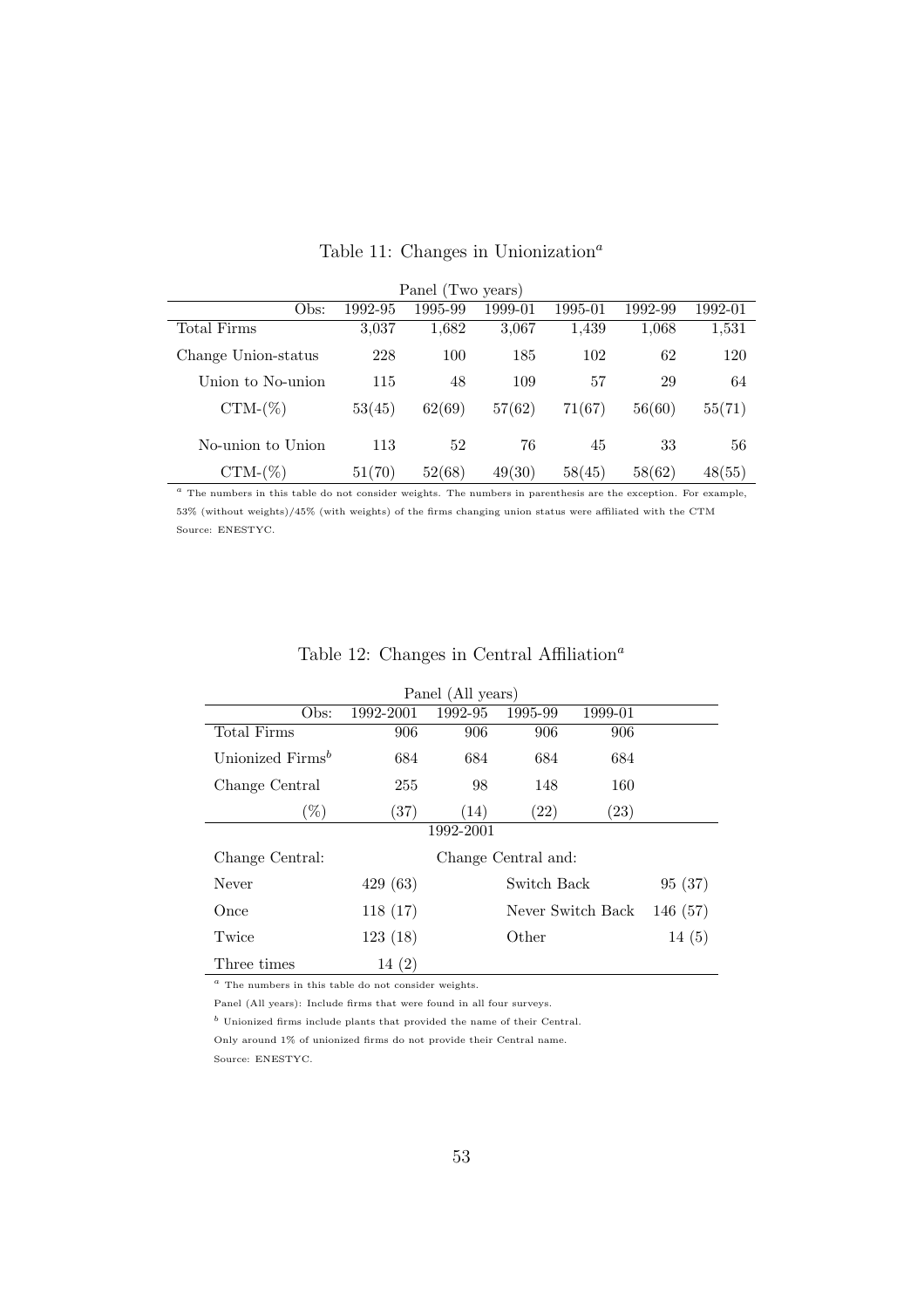| Panel (Two years)  |          |          |         |                             |         |         |  |  |  |
|--------------------|----------|----------|---------|-----------------------------|---------|---------|--|--|--|
|                    | 1992-95  | 1995-99  | 1999-01 | 1995-01                     | 1992-99 | 1992-01 |  |  |  |
|                    |          |          |         | Switching Patterns $(\%)^b$ |         |         |  |  |  |
|                    |          |          |         | A                           |         |         |  |  |  |
| CTM to -           | 27.4     | 45.1     | 35.0    | 45.7                        | 37.6    | 35.6    |  |  |  |
| CROC to -          | 12.5     | 22.1     | 14.5    | 16.4                        | 18.8    | 16.6    |  |  |  |
| CROM to -          | $10.0\,$ | $\,9.5$  | 8.4     | 14.2                        | 7.4     | 11.4    |  |  |  |
| Other to -         | 50.1     | 23.3     | 42.1    | 23.7                        | 36.2    | 36.3    |  |  |  |
|                    |          |          |         | B                           |         |         |  |  |  |
| $\mbox{-}$ to CTM  | 43.2     | 27.9     | 40.0    | 24.2                        | 34.1    | 37.7    |  |  |  |
| $\mbox{-}$ to CROC | 26.3     | 13.2     | 21.3    | 20.6                        | 17.0    | 21.8    |  |  |  |
| $\mbox{-}$ to CROM | $10.5\,$ | 8.0      | 7.9     | 8.2                         | 7.9     | 6.6     |  |  |  |
| - to Other         | 19.9     | $50.9\,$ | 30.8    | 47.0                        | 41.1    | 33.9    |  |  |  |
|                    |          |          |         | Losers and Winners $(B-A)$  |         |         |  |  |  |
| CTM                | 15.8     | $-17.2$  | 5.1     | $-21.5$                     | $-3.5$  | 2.1     |  |  |  |
| CROC               | 13.9     | $-8.9$   | 6.8     | 4.1                         | $-1.8$  | 5.2     |  |  |  |
| CROM               | 0.6      | $-1.5$   | $-0.5$  | $-5.9$                      | 0.4     | $-4.8$  |  |  |  |
| Other              | $-30.2$  | 27.6     | $-11.4$ | 23.3                        | 4.8     | $-2.4$  |  |  |  |

## Table 13: Changes Among Centrals<sup>a</sup>

 $a$  The numbers in this table do not consider weights.

 $^b$  Switching Patterns (%) refers to the percentage of unions changing affiliation from one Central

to another. For example, CTM to - refers to unions that leave the CTM, and

- to CTM refers to unions changing affiliation from non-CTM to the CTM. Source: ENESTYC.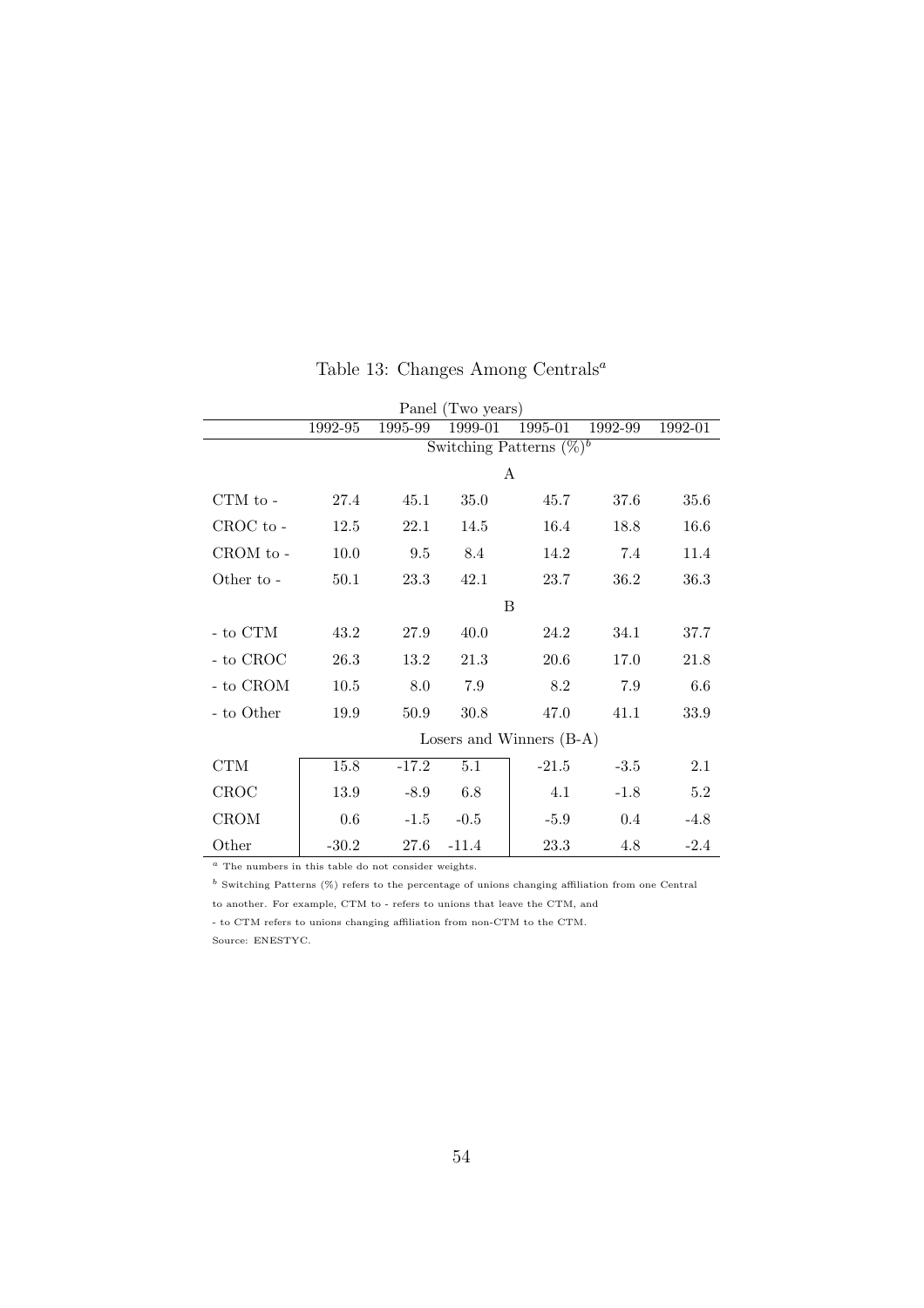| (Value of Output per hour in Real Dollars) |       |      |      |      |       |  |  |  |  |
|--------------------------------------------|-------|------|------|------|-------|--|--|--|--|
| Central                                    | 1992  | 1994 | 1999 | 2001 | Obs.  |  |  |  |  |
| No Unionized Firms                         | 19.4  | 31.9 | 4.5  | 5.1  | 2,410 |  |  |  |  |
| Unionized Firms                            |       |      |      |      |       |  |  |  |  |
| CTM                                        | 62.9  | 83.1 | 14.8 | 18.9 | 2,240 |  |  |  |  |
| CROC                                       | 47.9  | 48.4 | 10.3 | 12.7 | 630   |  |  |  |  |
| Diff CTM-CROC $(\%)$                       | 31.3  | 71.7 | 43.3 | 49.0 |       |  |  |  |  |
| CROM                                       | 199.8 | 96.4 | 12.4 | 15.9 | 220   |  |  |  |  |
| Others                                     | 141.8 | 57.1 | 13.2 | 17.8 | 1.062 |  |  |  |  |

Table 14: Labor Productivity by Central

Exchange rate tripled from 3.28 to 9.09 pesos per dollar between 1994 and 1999.

Calculations using weights, except for Obs.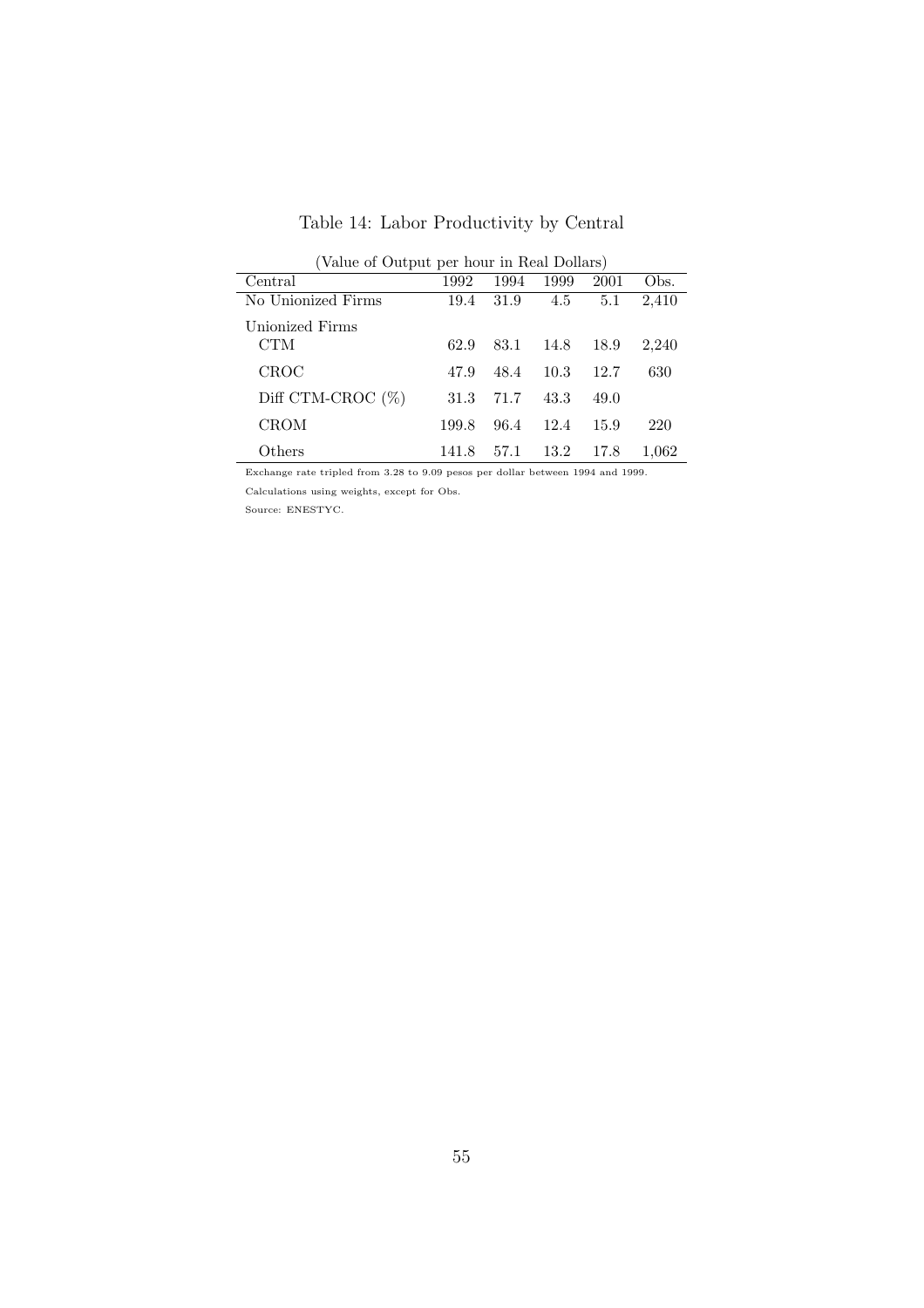| Variables                           | (A)            | $\left( \mathrm{B}\right)$ | $\rm ^{\prime} C)$  | $\left( \mathrm{D}\right)$ |
|-------------------------------------|----------------|----------------------------|---------------------|----------------------------|
| Cons.                               | $0.76^a$       | $\overline{0.63^a}$        | $0.\overline{66}^a$ | $\overline{0.52^a}$        |
| Central                             |                |                            |                     |                            |
| CROC                                | $-0.083^a$     | $-0.093^a$                 | $-0.057^a$          | $-0.085^a$                 |
| CROM                                | $-0.003$       | $-0.002$                   | $0.43^a$            | $0.41^a$                   |
| Others                              | $0.03^a$       | $0.02^a$                   | $0.34^a$            | $0.31^a$                   |
| Firm Age                            | $0.002^a$      | $0.002^a$                  | $0.002^a$           | $0.002^a$                  |
| Firm Size                           |                |                            |                     |                            |
| Medium                              | $-0.07^a$      | $-0.08^a$                  | $-0.07^a$           | $-0.08^a$                  |
| Small                               | $-0.16^a$      | $\text{-}0.16^a$           | $-0.15^a$           | $-0.16^a$                  |
| Micro                               | $-0.17^a$      | $-0.17^a$                  | $-0.17^a$           | $-0.17^a$                  |
| PRI-State                           | $-0.11$        | $0.03^a$                   | $-0.13$             | $0.03^a$                   |
| Ln(Labor Productivity)              | $0.08^a$       | $0.08^a$                   | $0.11^a$            | $0.11^a$                   |
| Ln(Labor Productivity) Interactions |                |                            |                     |                            |
| CROC*ProdL                          |                |                            | $-0.005$            | $-0.001$                   |
| CROM*ProdL                          |                |                            | $-0.09^a$           | $-0.09^a$                  |
| Others*ProdL                        |                |                            | $-0.07^a$           | $-0.07^a$                  |
| Industry                            | Yes            | Yes                        | Yes                 | Yes                        |
| State                               | Yes            | Yes                        | Yes                 | Yes                        |
| Year                                | Yes            | Yes                        | Yes                 | Yes                        |
| State*Year                          | Yes            | N <sub>o</sub>             | Yes                 | N <sub>o</sub>             |
| Industry*Year                       | N <sub>o</sub> | Yes                        | N <sub>o</sub>      | Yes                        |
| $\mathbf N$                         | 93,253         | 97,253                     | 93,253              | 97,253                     |
| $\bar{R}^2$                         | 0.29           | 0.28                       | 0.29                | 0.28                       |

Table 15: Cross-Section Specification with Labor Productivity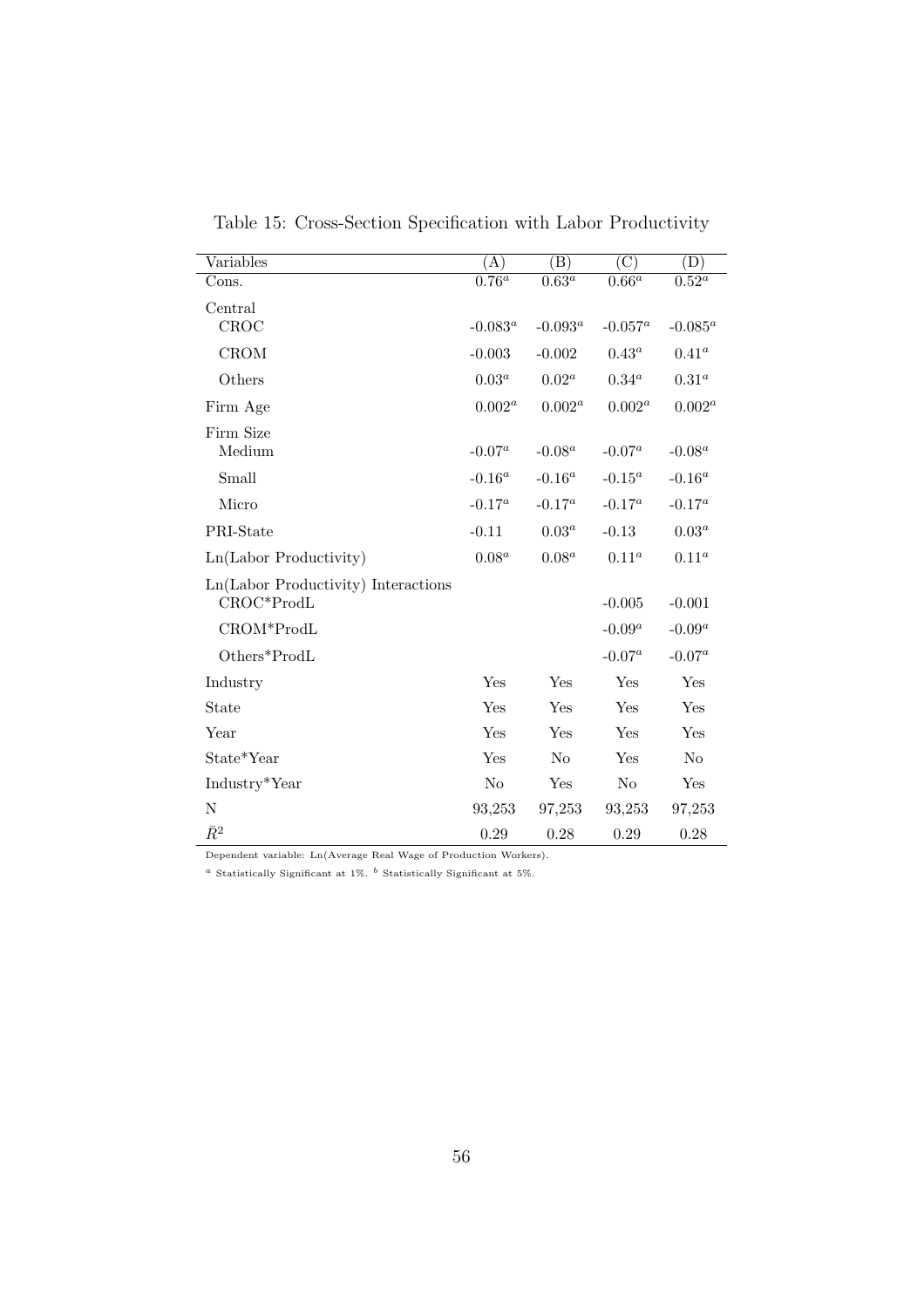| Variables                                         | (A)                 | (B)         | $\overline{\rm (C)}$  |
|---------------------------------------------------|---------------------|-------------|-----------------------|
| Cons.                                             | $\overline{0.73^a}$ | 0.30        | $0.08^{\overline{a}}$ |
| Central                                           |                     |             |                       |
| CROC                                              | $-0.091^a$          | -0.085 $^a$ | 0.24                  |
| <b>CROM</b>                                       | $0.062^a$           | $0.091^a$   | 0.31                  |
| Others                                            | $0.046^a$           | $0.057^a$   | $0.57^a$              |
| Firm Age                                          | $0.002^a$           | $0.002^a$   | $0.002^a$             |
| Firm Size                                         |                     |             |                       |
| Medium                                            | $-0.07^a$           | $-0.08^a$   | $-0.07^a$             |
| Small                                             | $-0.16^a$           | $-0.16^a$   | $-0.15^a$             |
| Micro                                             | $-0.17^a$           | $-0.17^a$   | $-0.17^a$             |
| PRI-State                                         | $-0.11$             | $0.03^a$    | $-0.13$               |
| Ln(Labor Productivity)                            |                     | $0.10^{a}$  | $0.16^a$              |
| Ln(Labor Productivity) Interactions<br>CROC*ProdL |                     |             | $-0.08^a$             |
| CROM*ProdL                                        |                     |             | $-0.06^a$             |
| Others*ProdL                                      |                     |             | $-0.13^a$             |
| Industry                                          | Yes                 | Yes         | Yes                   |
| State                                             | Yes                 | Yes         | Yes                   |
| Year                                              | Yes                 | Yes         | Yes                   |
| State*Year                                        | Yes                 | Yes         | Yes                   |
| N                                                 | 50,421              | 50,421      | 50,421                |
| $\bar{R}^2$                                       | 0.32                | 0.34        | 0.34                  |

Table 16: Censored Cross-Section Specification with Labor Productivity

 $^a$  Statistically Significant at 1%.  $^b$  Statistically Significant at 5%.

The censored sample include only firms with one standard deviation

far from the average labor productivity.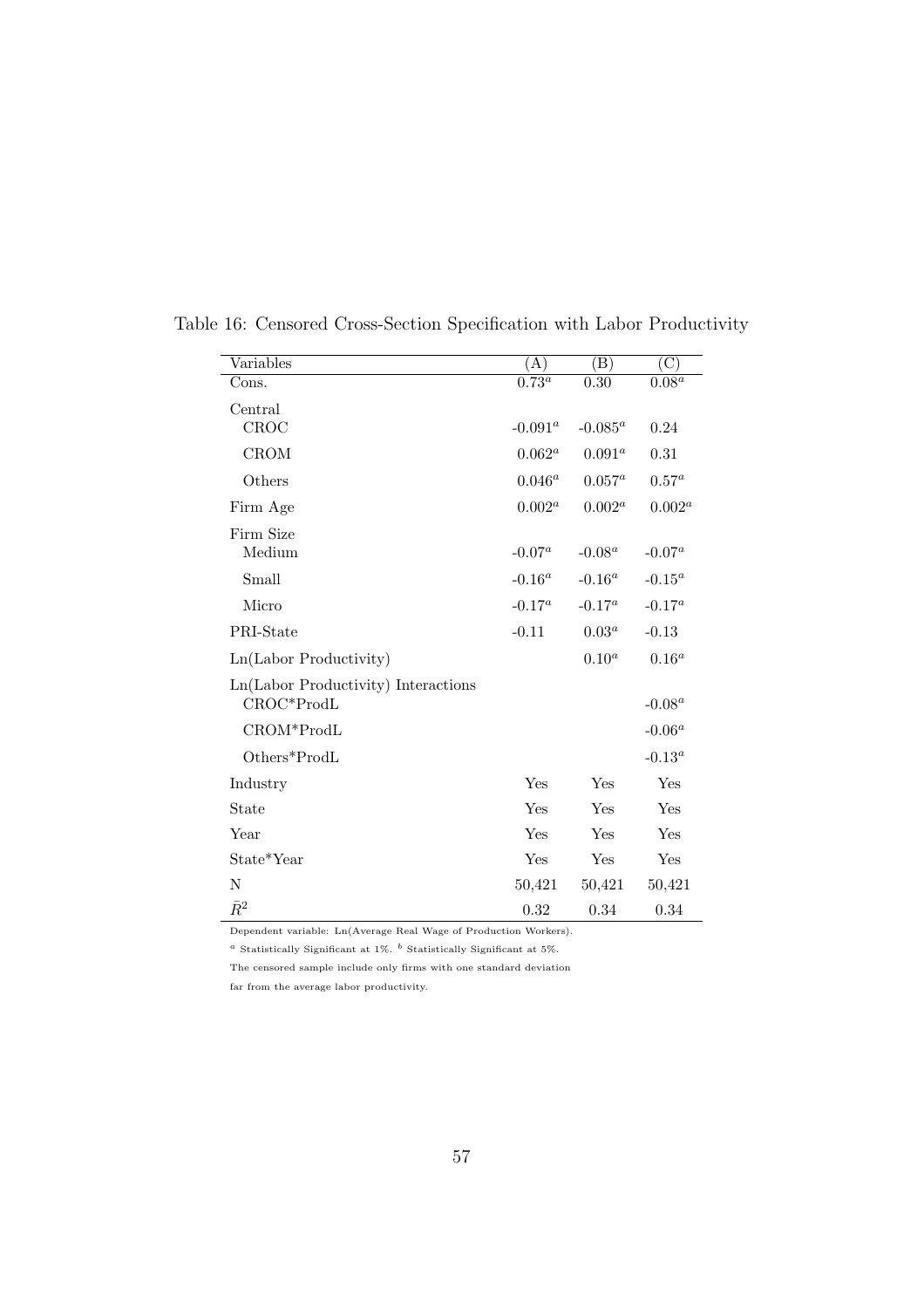| Variables                                  | CROC           | <b>CROM</b> | Other          |  |  |  |  |  |  |
|--------------------------------------------|----------------|-------------|----------------|--|--|--|--|--|--|
| Multinomial Logit                          |                |             |                |  |  |  |  |  |  |
| Cons.                                      | $-1.33$        | $-25.83^a$  | $-1.22$        |  |  |  |  |  |  |
| Ln(Labor Productivity)                     | $-0.16^a$      | $0.08^a$    | $-0.03^a$      |  |  |  |  |  |  |
| Firm Age                                   | $-0.003^a$     | $-0.001$    | $0.002^b$      |  |  |  |  |  |  |
| Firm Size                                  |                |             |                |  |  |  |  |  |  |
| Medium                                     | $0.42^a$       | $0.37^a$    | $0.21^{\circ}$ |  |  |  |  |  |  |
| Small                                      | $0.23^a$       | $0.45^a$    | $0.19^a$       |  |  |  |  |  |  |
| Micro                                      | $0.21^{\rm a}$ | $0.62^a$    | $-0.37^a$      |  |  |  |  |  |  |
| PRI-State                                  | $-3.15$        | $-3.47c$    | $-2.06c$       |  |  |  |  |  |  |
| Marginal effects of Ln(Labor productivity) |                |             |                |  |  |  |  |  |  |
| Dependent Var.                             | dy/dx          |             | Sd. Dev.       |  |  |  |  |  |  |
| CTM                                        | 0.013          |             | 484.76         |  |  |  |  |  |  |
| CROC                                       | $-0.011$       |             | 898.83         |  |  |  |  |  |  |
| <b>CROM</b>                                | 0.000          |             | 1.30           |  |  |  |  |  |  |
| $\rm Other$                                | 0.002          |             | 417.48         |  |  |  |  |  |  |

Table 17: Effect of Labor Productivity on Central Affiliation

 $N=98,733. R^2=0.19.$ 

Industry and State\*Year fixed effect are included.

The dependent variable (Central affiliation) takes 4 values:

CTM (category of reference), CROC, CROM and Other.

Source: ENESTYC

## Table 18: Central Affiliation Dynamics

| Panel 1992-1995 <sup><i>a</i></sup> |            |             |             |               |  |  |  |  |  |
|-------------------------------------|------------|-------------|-------------|---------------|--|--|--|--|--|
|                                     | $CTM_{92}$ | $CROC_{92}$ | $CROM_{92}$ | $Others_{92}$ |  |  |  |  |  |
| $CTM_{95}$                          | 95.7       | 4.3         | 3.0         | 10.9          |  |  |  |  |  |
| $CROC_{95}$                         | 1.3        | 92.0        | 7.3         | 4.0           |  |  |  |  |  |
| $CROM_{95}$                         | 0.7        | 1.8         | 86.3        | 1.0           |  |  |  |  |  |
| $Others_{95}$                       | 2.2        | 2.0         | 3.4         | 84.2          |  |  |  |  |  |

 $a$  Same results are obtained when using the other five panels. Source: ENESTYC.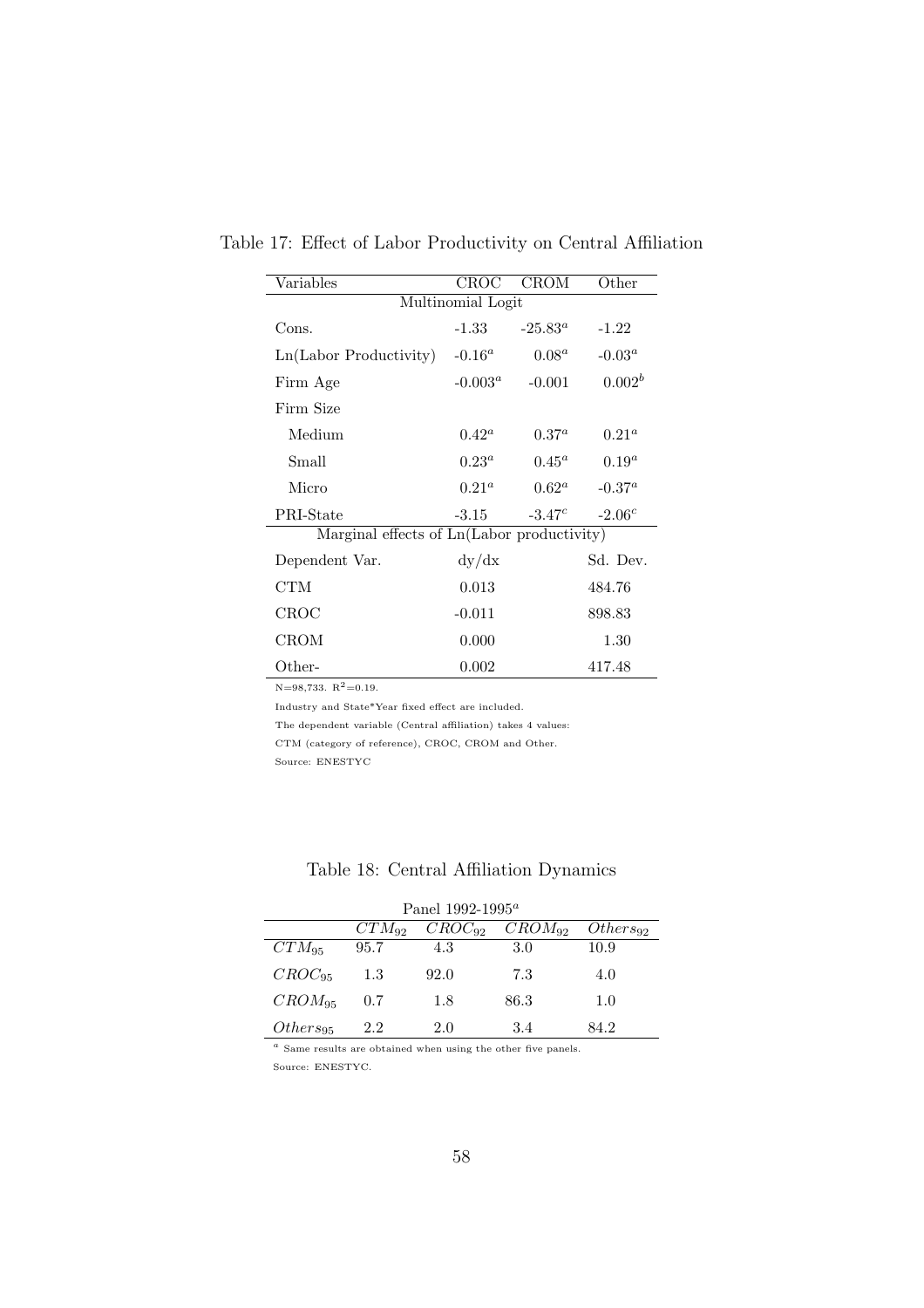| Variables                           | (A)                 | (B)                 | $\overline{C}$      | (D)                 | (E)                 |
|-------------------------------------|---------------------|---------------------|---------------------|---------------------|---------------------|
| Cons.                               | $\overline{0.63^a}$ | $\overline{0.31^a}$ | $\overline{0.65^a}$ | $\overline{0.38^a}$ | $\overline{0.36^a}$ |
| Current and Initial Central*        |                     | CC                  |                     | ${\rm IC}$          |                     |
| CROC                                | $\text{-}0.10^a$    | $-0.13^a$           | $-0.09^a$           | $-0.07^a$           | $-0.29^a$           |
| <b>CROM</b>                         | $-0.10^a$           | $0.35^a$            | $-0.08^a$           | $-0.07^a$           | $0.48^a$            |
| Others                              | $-0.07^a$           | $-0.05$             | $-0.03^a$           | $-0.03^a$           | $-0.04$             |
| Firm Age                            | $0.002^a$           | $0.002^a$           | $0.002^a$           | $0.002^a$           | $0.002^a$           |
| Firm Size                           |                     |                     |                     |                     |                     |
| Medium                              | $-0.06^a$           | $-0.07^a$           | $-0.06^a$           | $-0.07^a$           | $-0.07^a$           |
| Small                               | $\text{-}0.11^a$    | $-0.10^a$           | $-0.11^a$           | $-0.10^a$           | $-0.10^a$           |
| Micro                               | $-0.11^a$           | $-0.11^a$           | $-0.10^a$           | $-0.11^a$           | $-0.10^a$           |
| PRI-State                           | $-0.04^b$           | $-0.05^a$           | $-0.05^a$           | $-0.05$             | $-0.05$             |
| Ln(Labor Productivity)              | $0.11^a$            | $0.12^a$            | $0.11^a$            | $0.11^a$            | $0.12^a$            |
| Ln(Labor Productivity) Interactions |                     |                     |                     |                     |                     |
| CROCini*ProdL                       |                     | 0.001               |                     |                     | $0.04^a$            |
| CROMini*ProdL                       |                     | $-0.08^a$           |                     |                     | $-0.10^a$           |
| Othersini*ProdL                     |                     | $-0.002$            |                     |                     | $-0.003$            |
| Industry                            | Yes                 | Yes                 | Yes                 | Yes                 | Yes                 |
| Panel                               | Yes                 | Yes                 | Yes                 | Yes                 | Yes                 |
| State                               | Yes                 | Yes                 | Yes                 | Yes                 | Yes                 |
| Panel*State                         | N <sub>o</sub>      | Yes                 | $\rm No$            | Yes                 | Yes                 |
| N                                   | 22,122              | 22,122              | 22,122              | 22,122              | 22,122              |
| $\bar{R}^2$                         | 0.19                | 0.25                | 0.19                | 0.24                | 0.25                |

Table 19: Cross-Section Specification: IV Approach

CC: Current Central and IC: Initial Central affiliation.

<sup>∗</sup>The first two columns include Current Central (CC) as covariate, while columns C, D and E include Initial Central (IC) as covariate. Productivity in all specifications refers to current productivity.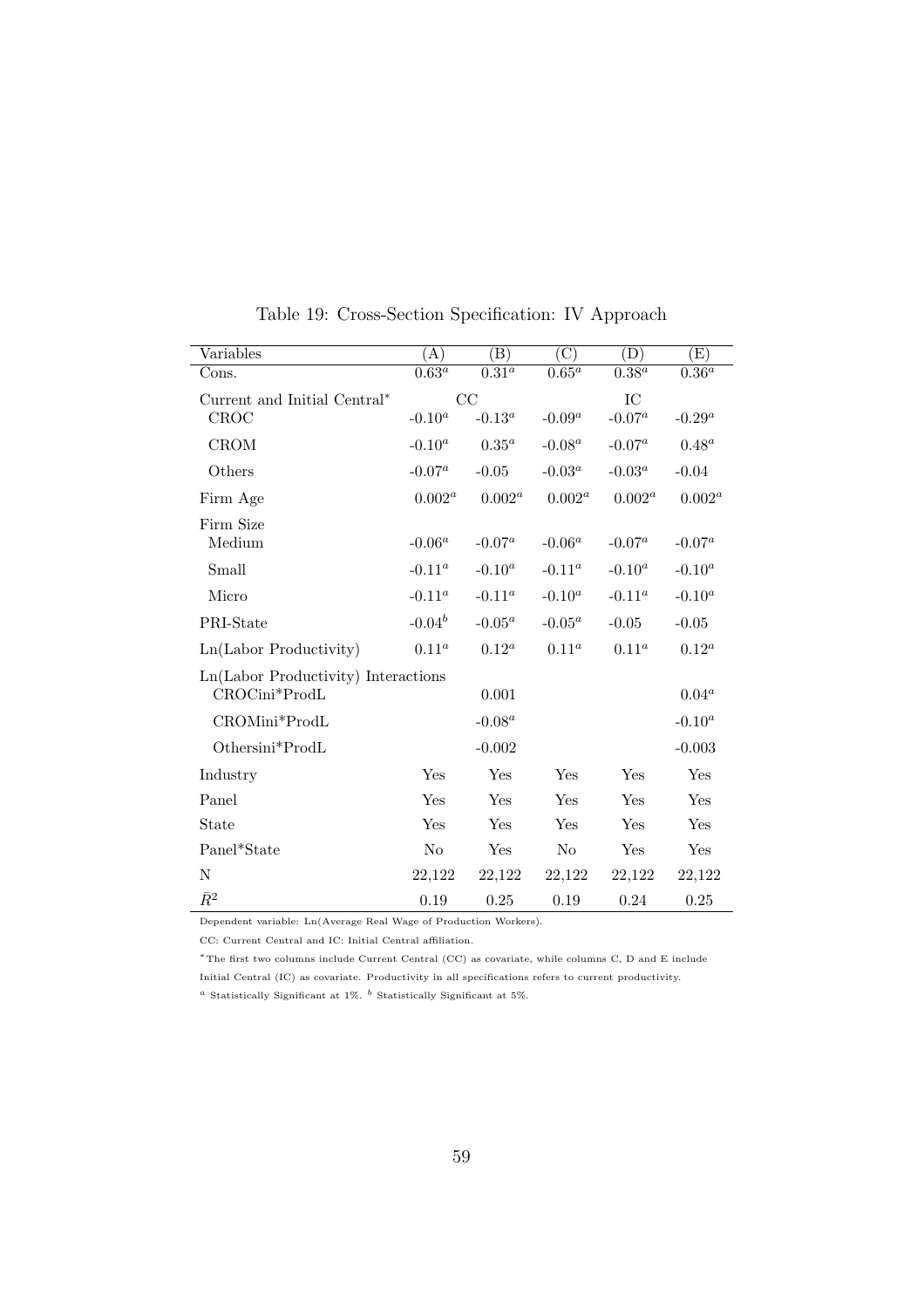| Initial     | Initial productivity of firms that |      |             |      |                                                      |      | $\%$                |      |
|-------------|------------------------------------|------|-------------|------|------------------------------------------------------|------|---------------------|------|
| Central     |                                    |      |             |      | Change Central No Change Central                     |      | Change <sup>a</sup> |      |
| <b>CTM</b>  |                                    |      | 273.4       |      | 271.6                                                |      | 11.7                |      |
| <b>CROC</b> |                                    |      | 206.1       |      | 178.7                                                |      | 32.2                |      |
| <b>CROM</b> |                                    |      | 232.1       |      | 411.2                                                |      | 20.3                |      |
| Others      |                                    |      | 263.7       |      | 280.9                                                |      | 35.0                |      |
|             |                                    |      |             |      | Initial productivity of firms that change Central to |      |                     |      |
|             | <b>CTM</b>                         | $\%$ | <b>CROC</b> | $\%$ | <b>CROM</b>                                          | $\%$ | Other               | %    |
| <b>CTM</b>  |                                    |      | 161.2       | 25.6 | 267.9                                                | 7.2  | 317.6               | 66.8 |
| <b>CROC</b> | 197.9                              | 78.5 |             |      | 284.0                                                | 8.1  | 207.3               | 13.4 |
| <b>CROM</b> | 298.8                              | 25.2 | 231.3       | 55.2 |                                                      |      | 147.5               | 19.7 |
| Others      | 259.8                              | 62.0 | 232.4       | 31.5 | 453.0                                                | 6.5  |                     |      |

Table 20: Changes in Central Status and Initial Productivity

 $^a$  % of unions that change Centrals, using the full sample of firms.

Calculations using weights.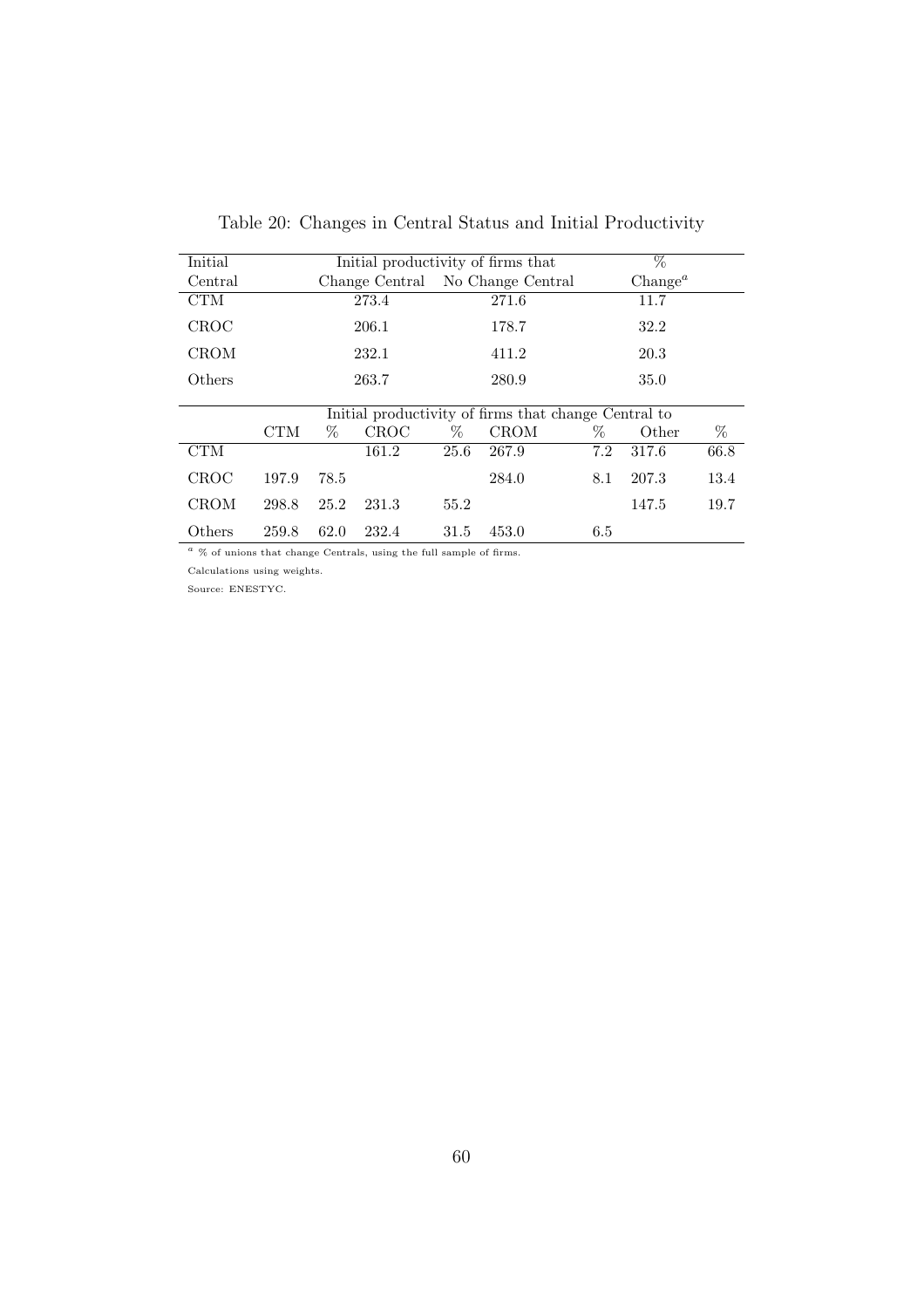| Variables                             | (A)        | (B)            | $\overline{\rm (C)}$ | (D)            | $\rm(E)$          |
|---------------------------------------|------------|----------------|----------------------|----------------|-------------------|
| Cons.                                 | $-1.65^a$  | $-1.55^a$      | $-1.48^a$            | $-1.68^a$      | $-1.52^a$         |
| Initial Central                       |            |                |                      |                |                   |
| CROC                                  | $0.44^a$   | $0.46^a$       | $-0.68^a$            | $-0.63^a$      | $-0.51^a$         |
| CROM                                  | $0.65^a$   | $0.57^a$       | $1.67^a$             | $1.92^a$       | $1.40^a$          |
| Others                                | $0.92^a$   | $0.95^a$       | $1.00^a$             | $0.94^a$       | $0.98^a$          |
| Firm Age                              | $-0.002^a$ | $-0.003^a$     | $-0.002^a$           | $-0.003^a$     | $-0.003^a$        |
| Firm Size                             |            |                |                      |                |                   |
| Medium                                | $0.13^a$   | $0.06^{b}$     | $0.12^a$             | $0.12^a$       | 0.06 <sup>c</sup> |
| Small                                 | $0.07^{b}$ | 0.02           | $0.09^a$             | $0.07^{b}$     | 0.02              |
| Micro                                 | 0.04       | 0.06           | $0.12^a$             | 0.06           | 0.07 <sup>c</sup> |
| PRI-State                             | $-1.24$    | $0.17^{b}$     | 0.07                 | $-1.21$        | $0.16^{b}$        |
| Ln(Initial Productivity)              | $0.02^b$   | $0.02^c$       | $0.03^{b}$           | 0.02           | 0.12              |
| Ln(Initial Productivity) Interactions |            |                |                      |                |                   |
| CROC*ProdL                            |            |                | $0.23^a$             | $0.21^a$       | $0.20^a$          |
| CROM*ProdL                            |            |                | $-0.20^a$            | $-0.24^a$      | $-0.16^a$         |
| Others*ProdL                          |            |                | $-0.01$              | 0.003          | $-0.005$          |
| Industry                              | Yes        | Yes            | Yes                  | Yes            | Yes               |
| Panel                                 | Yes        | Yes            | Yes                  | Yes            | Yes               |
| State                                 | Yes        | Yes            | Yes                  | Yes            | Yes               |
| Panel*State                           | Yes        | N <sub>o</sub> | N <sub>o</sub>       | Yes            | N <sub>o</sub>    |
| Panel*Industry                        | No         | Yes            | N <sub>o</sub>       | N <sub>o</sub> | Yes               |
| N                                     | 22,549     | 22,897         | 22,904               | 25,549         | 22,897            |
| $\bar{R}^2$                           | 0.18       | 0.18           | 0.16                 | 0.19           | 0.18              |

Table 21: Union's Probability of Change Central

Dependent variable is Current Central affiliation:

Firms can be associated with the CTM, CROC, CROM or with Others.

 $^a$  Statistically Significant at 1%.  $^b$  Statistically Significant at 10%.  $^c$  Statistically Significant at 10%.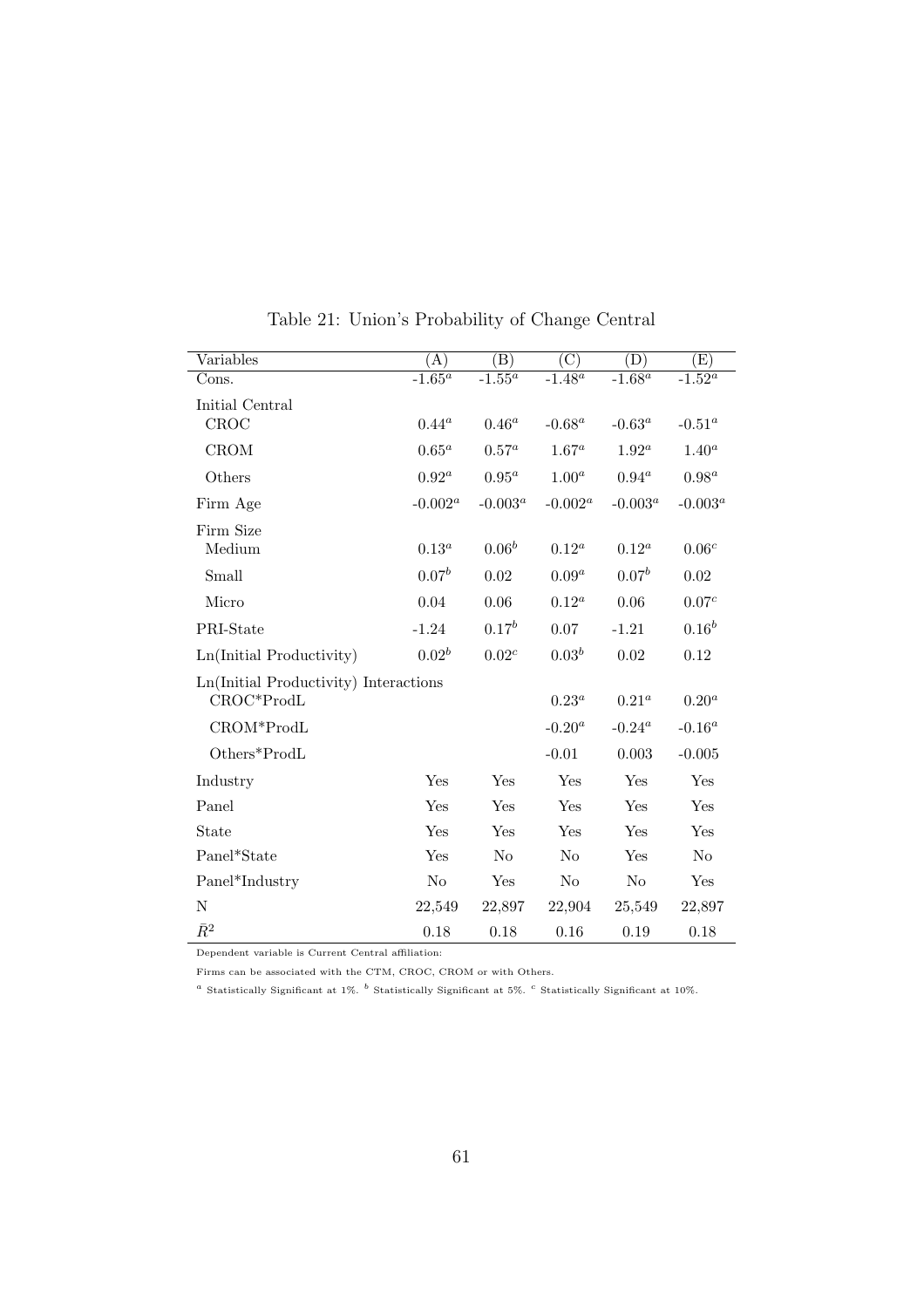| All firms                                                        |                     |                    |                |             |
|------------------------------------------------------------------|---------------------|--------------------|----------------|-------------|
| Variables                                                        | (A)                 | (B)                | (C)            | (D)         |
| Cons.                                                            | $\overline{0.37^a}$ | $0.\overline{002}$ | $0.36^a$       | 0.004       |
| Initial Central                                                  |                     |                    |                |             |
| CROC                                                             | $-0.03b$            | -0.03 $^a$         | $-0.02^c$      | $-0.03^a$   |
| <b>CROM</b>                                                      | $0.11^a$            | $0.04^{b}$         | $0.11^a$       | $0.05^a$    |
| Others                                                           | $0.07^a$            | $0.06^a$           | $0.05^a$       | $0.06^a$    |
| Firm Age                                                         | 0.0004              | $-0.0001$          | 0.0004         | 0.000       |
| Firm Size                                                        |                     |                    |                |             |
| Medium                                                           | $-0.09$             | $-0.03^a$          | $-0.01$        | $-0.03^a$   |
| Small                                                            | $-0.01$             | $-0.02^b$          | 0.01           | $-0.21^{b}$ |
| Micro                                                            | $-0.09^a$           | $-0.13^a$          | $-0.08^a$      | $-0.13^a$   |
| PRI-State                                                        | $-0.12^a$           | 0.28               | $-0.08^a$      | 0.29        |
| Productivity Changes                                             | $0.008^b$           | $0.009^b$          | 0.001          | $-0.01^a$   |
| Productivity Changes Interactions<br>$CROCini^* \triangle ProdL$ |                     |                    |                | $0.03^a$    |
| CROMini <sup>*</sup> ∆ProdL                                      |                     |                    |                | $-0.02^a$   |
| Othersini <sup>*</sup> ∆ProdL                                    |                     |                    |                | $0.09^a$    |
| Industry                                                         | Yes                 | Yes                | Yes            | Yes         |
| State                                                            | Yes                 | Yes                | Yes            | Yes         |
| Panel                                                            | Yes                 | Yes                | Yes            | Yes         |
| State*Panel                                                      | N <sub>o</sub>      | Yes                | N <sub>o</sub> | Yes         |
| Industry*Panel                                                   | N <sub>o</sub>      | No                 | Yes            | No          |
| N                                                                | 25,935              | 25,935             | 25,935         | 25,935      |
| $\bar{R}^2$                                                      | 0.27                | 0.31               | 0.30           | 0.31        |

Table 22: Panel Specification: IV Approach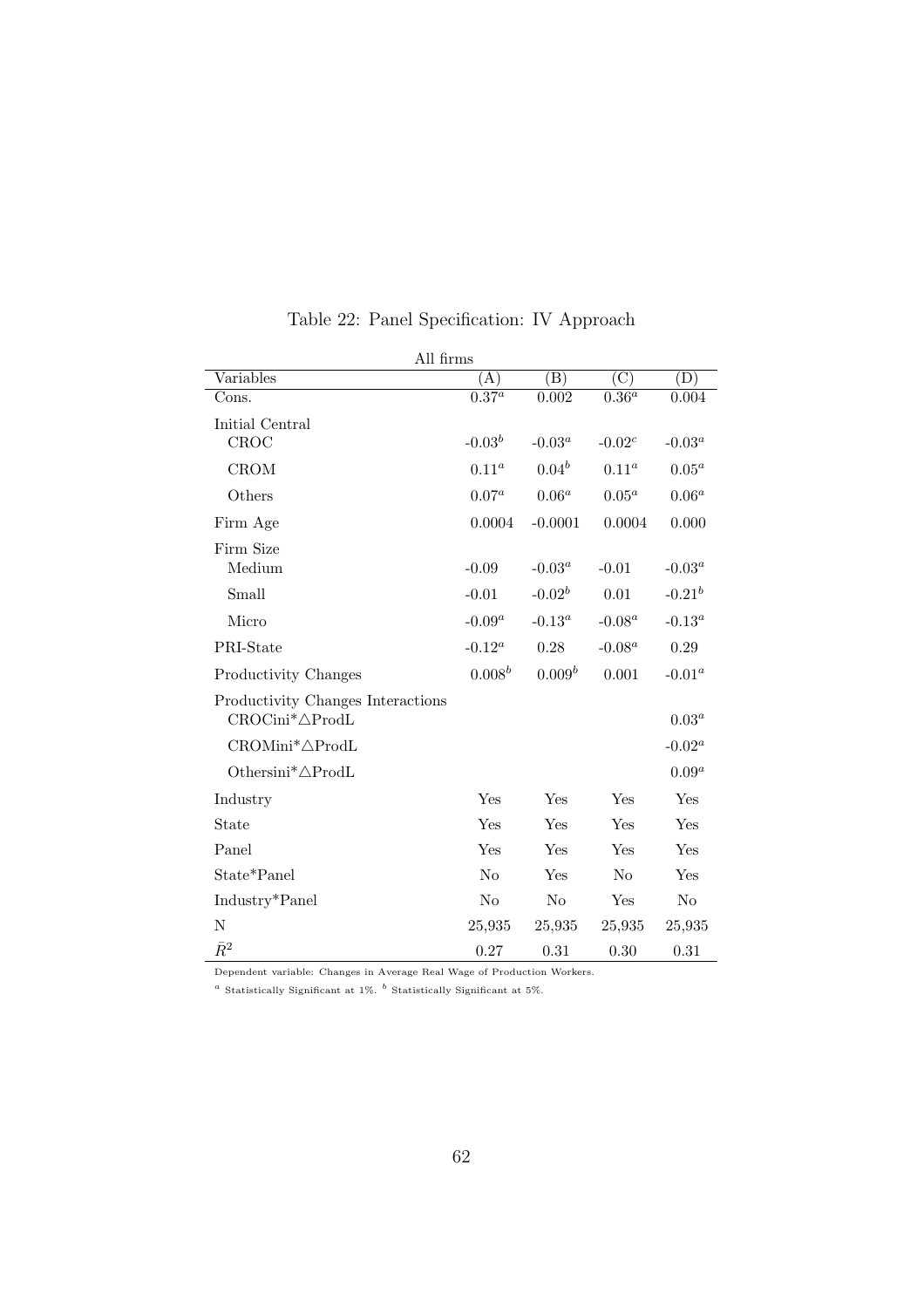| Firms with unions that do not change Central affiliation         |                |                |                     |            |  |  |  |
|------------------------------------------------------------------|----------------|----------------|---------------------|------------|--|--|--|
| Variables                                                        | (A)            | (B)            | C)                  | (D)        |  |  |  |
| Cons.                                                            | $0.48^a$       | 0.12           | $\overline{0.38^a}$ | 0.12       |  |  |  |
| Initial Central                                                  |                |                |                     |            |  |  |  |
| CROC                                                             | $-0.09^a$      | $-0.08^a$      | $-0.09^a$           | $-0.08^a$  |  |  |  |
| <b>CROM</b>                                                      | $0.07^{a}$     | 0.11           | $0.04^{b}$          | 0.03       |  |  |  |
| Others                                                           | $-0.09^a$      | $-0.08^a$      | $-0.08^a$           | $-0.09^a$  |  |  |  |
| Firm Age                                                         | -0.0009 $^a$   | $0.0007^a$     | $0.0008^a$          | $0.0008^a$ |  |  |  |
| Firm Size                                                        |                |                |                     |            |  |  |  |
| Medium                                                           | 0.02           | 0.005          | 0.001               | 0.007      |  |  |  |
| Small                                                            | $0.04^a$       | $0.04^a$       | $0.03^a$            | $0.04^a$   |  |  |  |
| Micro                                                            | $-0.01$        | $-0.05^a$      | $-0.004$            | $-0.05^a$  |  |  |  |
| PRI-State                                                        | $-0.10^a$      | $-0.32$        | $-0.07^a$           | $-0.32$    |  |  |  |
| Productivity Changes                                             | $0.02^a$       | $0.03^a$       | $0.03^a$            | $0.03^a$   |  |  |  |
| Productivity Changes Interactions<br>$CROCini^* \triangle ProdL$ |                |                |                     | $0.03^{b}$ |  |  |  |
| $CROMini^* \triangle \text{Prod}$ L                              |                |                |                     | $-0.09^a$  |  |  |  |
| Othersini* $\triangle$ ProdL                                     |                |                |                     | $-0.04^a$  |  |  |  |
| Industry                                                         | Yes            | Yes            | Yes                 | Yes        |  |  |  |
| State                                                            | Yes            | Yes            | Yes                 | Yes        |  |  |  |
| Panel                                                            | Yes            | Yes            | Yes                 | Yes        |  |  |  |
| State*Panel                                                      | N <sub>o</sub> | Yes            | N <sub>o</sub>      | Yes        |  |  |  |
| Industry*Panel                                                   | No             | N <sub>o</sub> | Yes                 | No         |  |  |  |
| ${\rm N}$                                                        | 17,181         | 17,181         | 17,181              | 17,181     |  |  |  |
| $\bar{R}^2$                                                      | 0.20           | 0.26           | 0.23                | 0.26       |  |  |  |

Table 23: Panel Specification: IV Approach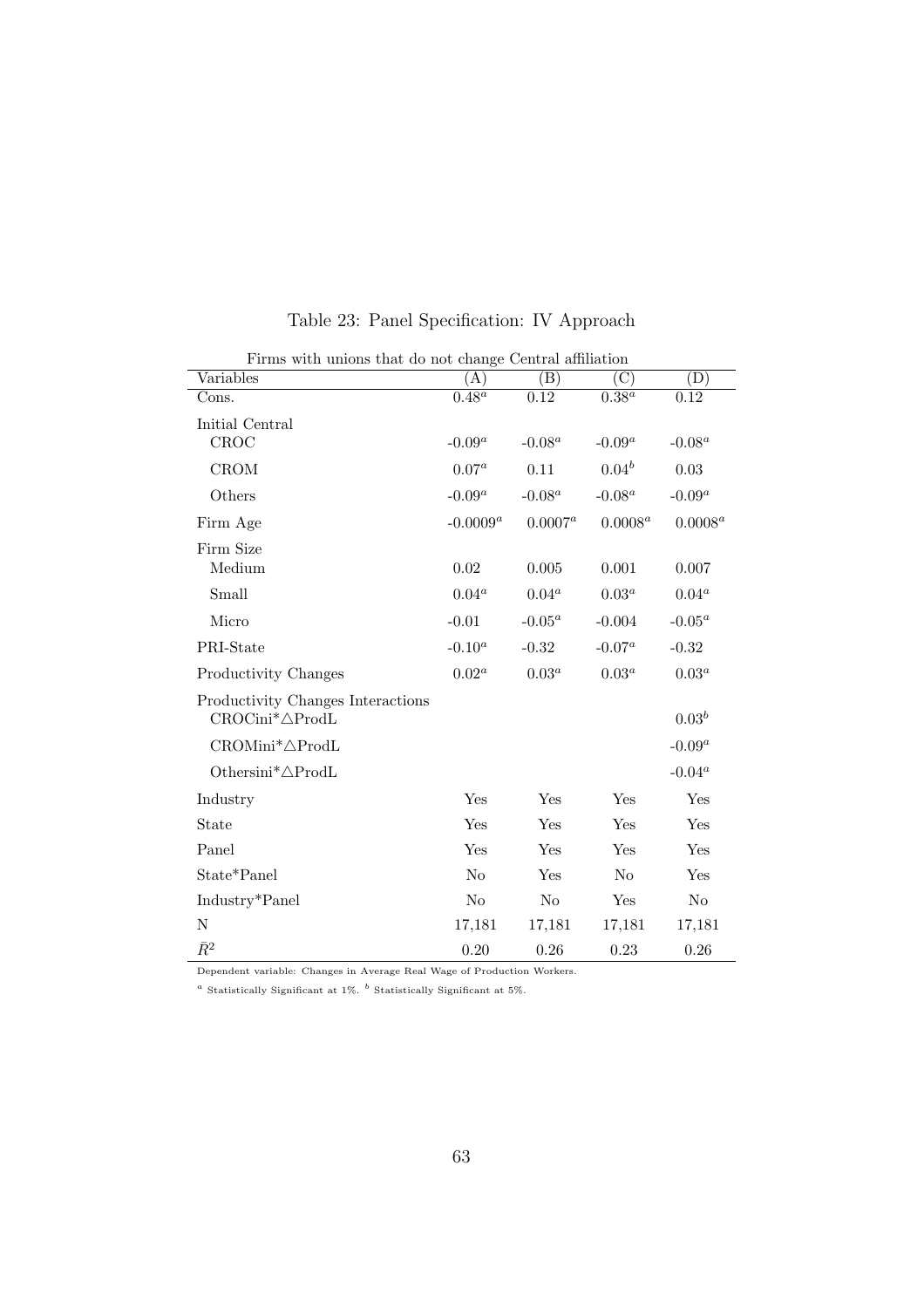|                                                               | Firms with unions that change Central affiliation |                            |                |                            |  |  |  |  |
|---------------------------------------------------------------|---------------------------------------------------|----------------------------|----------------|----------------------------|--|--|--|--|
| Variables                                                     | (A)                                               | $\left( \mathrm{B}\right)$ | $\rm (C)$      | $\left( \mathrm{D}\right)$ |  |  |  |  |
| Cons.                                                         | $0.22^{b}$                                        | $-0.33$                    | $-0.33$        | $-0.34$                    |  |  |  |  |
| Central<br>CROC                                               | $-0.10^a$                                         | $-0.09^a$                  | $-0.09^a$      | $-0.09^a$                  |  |  |  |  |
| <b>CROM</b>                                                   | $-0.10^a$                                         | $-0.11^a$                  | $-0.11^a$      | $-0.11^a$                  |  |  |  |  |
| Others                                                        | $-0.16^a$                                         | $-0.12^a$                  | $-0.12^a$      | $-0.13^a$                  |  |  |  |  |
| Firm Age                                                      | $-0.002^a$                                        | $-0.001^a$                 | $-0.001^a$     | $-0.001^b$                 |  |  |  |  |
| Firm Size<br>Medium                                           | $-0.01$                                           | $-0.002$                   | $-0.002$       | $-0.003$                   |  |  |  |  |
| Small                                                         | $-0.05^b$                                         | $-0.02$                    | $-0.02$        | $-0.03^a$                  |  |  |  |  |
| Micro                                                         | $-0.21^a$                                         | $-0.18^a$                  | $-0.18^a$      | $-0.19^a$                  |  |  |  |  |
| PRI-State                                                     | $-0.54^a$                                         | $-0.13$                    | $-0.13$        | $-0.11$                    |  |  |  |  |
| Productivity Changes                                          | $0.08^a$                                          | $0.07^a$                   | $0.07^{a}$     | $0.06^a$                   |  |  |  |  |
| Productivity Changes Interactions<br>$CROC^* \triangle ProdL$ |                                                   |                            |                | $-0.13^a$                  |  |  |  |  |
| $\text{CROM*}\triangle \text{Prod}$ L                         |                                                   |                            |                | $-0.007$                   |  |  |  |  |
| Others* $\triangle$ ProdL                                     |                                                   |                            |                | $0.10^a$                   |  |  |  |  |
| Industry                                                      | Yes                                               | Yes                        | Yes            | Yes                        |  |  |  |  |
| State                                                         | Yes                                               | Yes                        | Yes            | Yes                        |  |  |  |  |
| Panel                                                         | Yes                                               | Yes                        | Yes            | Yes                        |  |  |  |  |
| State*Panel                                                   | No                                                | Yes                        | N <sub>o</sub> | Yes                        |  |  |  |  |
| Industry*Panel                                                | N <sub>o</sub>                                    | No                         | Yes            | No                         |  |  |  |  |
| N                                                             | 4,649                                             | 4,649                      | 4,649          | 4,649                      |  |  |  |  |
| $\bar{R}^2$                                                   | 0.21                                              | 0.29                       | 0.29           | 0.30                       |  |  |  |  |

Table 24: Panel Specification: IV Approach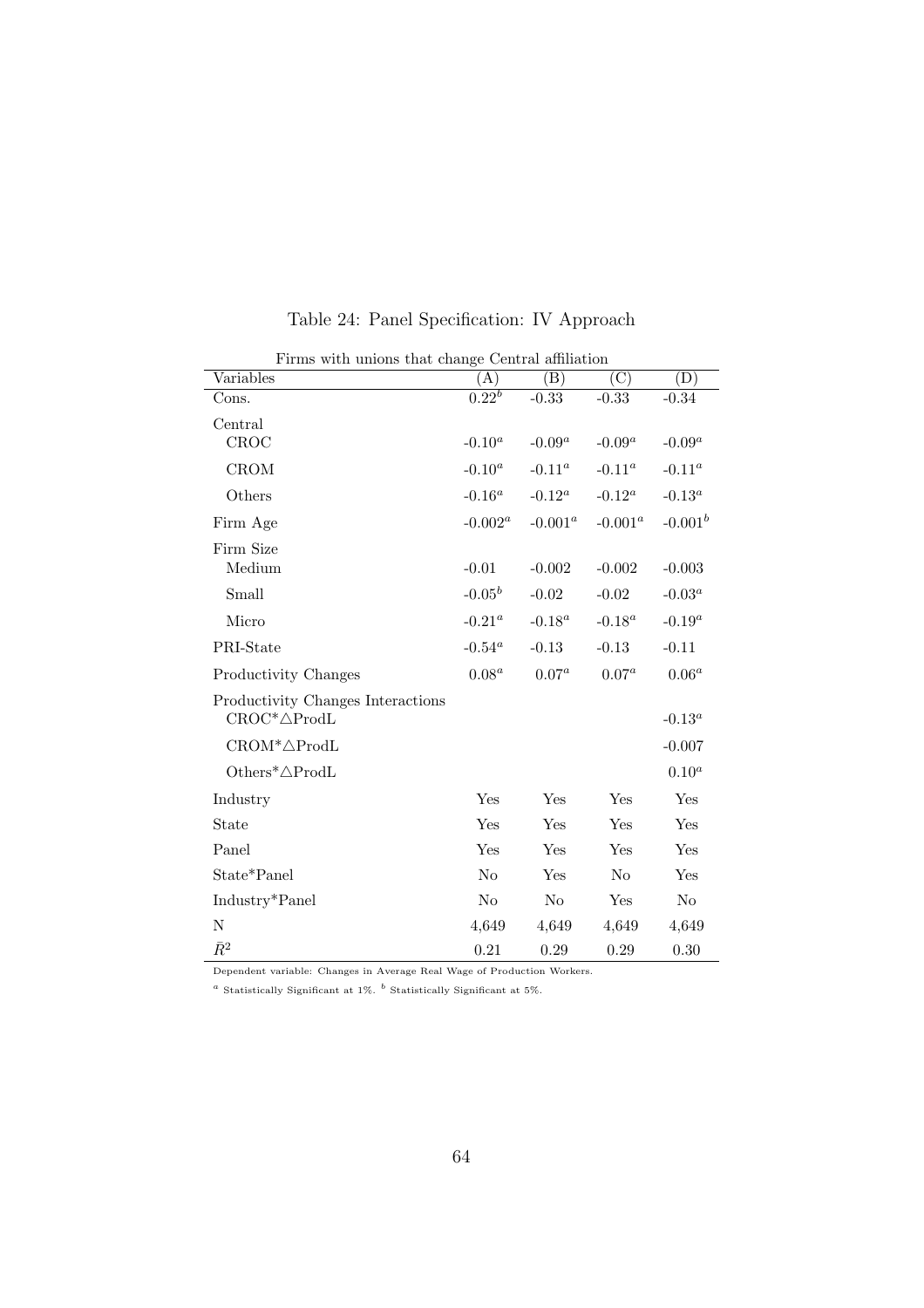| Variables                                    | (A)               | $\left( \mathrm{B}\right)$ | $\left( \mathrm{C}\right)$ | (D)        | $\left( \mathrm{E}\right)$ |
|----------------------------------------------|-------------------|----------------------------|----------------------------|------------|----------------------------|
| Cons.                                        | 0.02 <sup>b</sup> | $0.\overline{02^b}$        | 0.04                       | 0.08       | 0.12                       |
| Initial Central                              |                   |                            |                            |            |                            |
| CROCini                                      | $-0.18^a$         | $-0.18^a$                  | $-0.18^a$                  | $-0.11^a$  | $-0.11^a$                  |
| CROMini                                      | $0.17^a$          | $0.17^a$                   | $-0.08^a$                  | $-0.02$    | 0.01                       |
| Othersini                                    | $-0.05^a$         | $-0.05^a$                  | $-0.05^a$                  | $-0.06^a$  | $-0.07^a$                  |
| $\triangle C$                                | $-0.12^a$         | $-0.12^a$                  | $-0.09^a$                  | $-0.06^a$  | $-0.06^a$                  |
| Change and Initial Central Interactions      |                   |                            |                            |            |                            |
| $\triangle C^*CROCini$                       | $0.23^a$          | $0.24^a$                   | $0.18^a$                   | $0.22^a$   | $0.19^a$                   |
| $\triangle C^*CROMini$                       | $-0.09^a$         | $-0.10^a$                  | $-0.07b$                   | $0.07^{b}$ | 0.03                       |
| $\triangle C^*$ Othersini                    | $0.08^a$          | $0.09^a$                   | $0.10^{a}$                 | $0.09^a$   | $0.10^{a}$                 |
| $\triangle Prod$                             | $0.04^a$          | $0.02^a$                   | $0.02^a$                   | $0.03^a$   | $0.03^a$                   |
| Change Central and Productivity Interactions |                   |                            |                            |            |                            |
| $\triangle C^* \triangle Prod$               |                   |                            | $0.07^{a}$                 | $0.06^a$   | $0.05^a$                   |
| $\Delta L$                                   | $-0.14^a$         | $-0.14^a$                  | $-0.14^a$                  | $-0.08^a$  | $-0.08^a$                  |
| Change Central and Employment Interactions   |                   |                            |                            |            |                            |
| $\triangle C^*\triangle L$                   |                   |                            | 0.01 <sup>a</sup>          | $-0.06^a$  | $-0.03b$                   |
| Panel                                        | Yes               | Yes                        | Yes                        | Yes        | Yes                        |
| State*Panel                                  | N <sub>o</sub>    | N <sub>0</sub>             | $\rm No$                   | Yes        | Yes                        |
| Industry*Panel                               | N <sub>o</sub>    | N <sub>0</sub>             | Yes                        | No         | Yes                        |
| N                                            | 20,799            | 20,799                     | 20,799                     | 20,799     | 20,799                     |
| $\bar{R}^2$                                  | 0.12              | 0.12                       | 0.22                       | 0.22       | 0.25                       |

Table 25: Panel Specification: FE Approach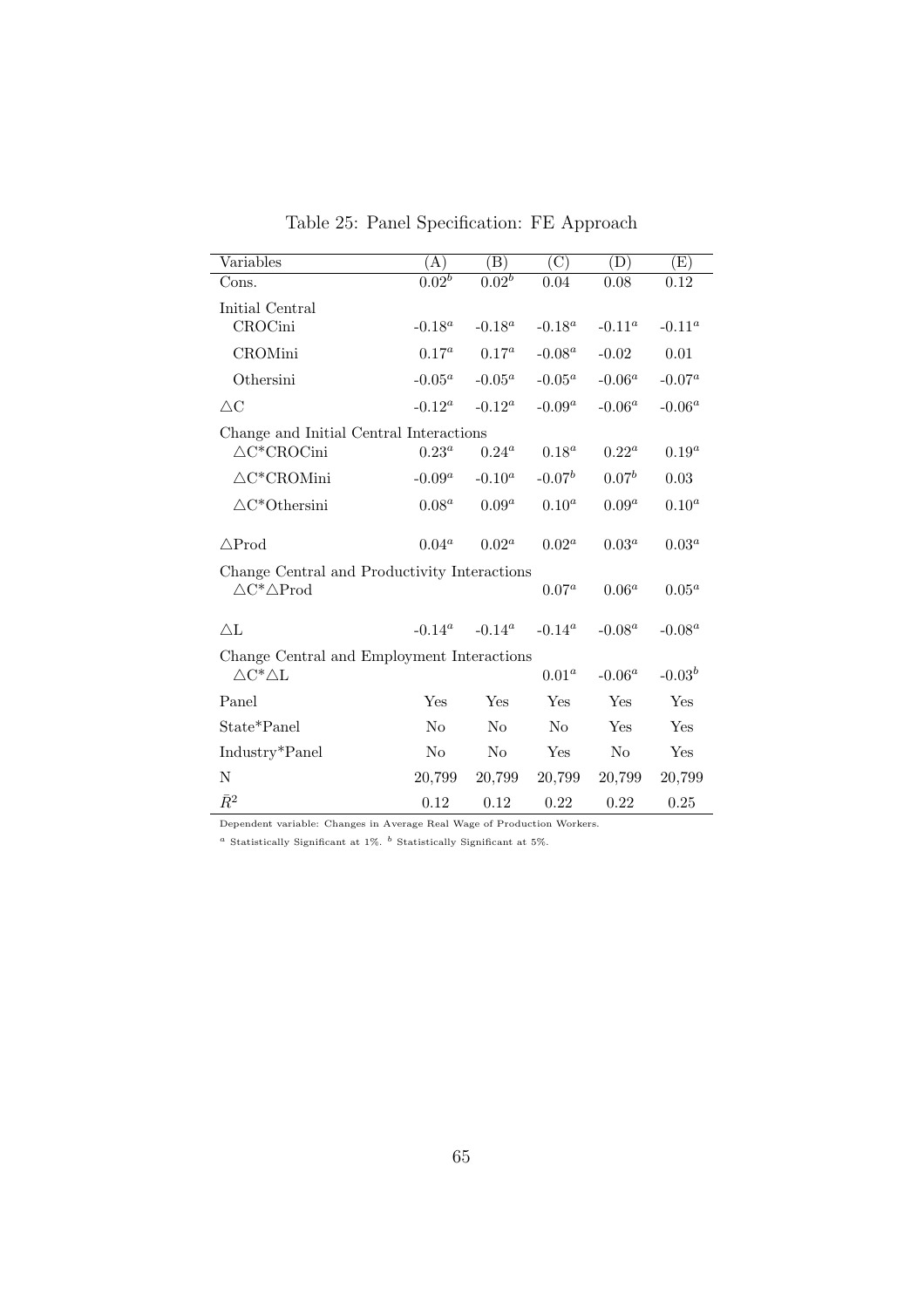| Variables                                                                         | (A)       | (B)         | $\overline{\text{(C)}}$ | (D)        |
|-----------------------------------------------------------------------------------|-----------|-------------|-------------------------|------------|
| Cons.                                                                             | 0.12      | 0.11        | 0.11                    | 0.11       |
| CROCini                                                                           | $-0.11^a$ | $-0.10^{a}$ | $-0.10^a$               | $-0.10^a$  |
| <b>CROMini</b>                                                                    | 0.01      | 0.009       | 0.009                   | 0.009      |
| Othersini                                                                         | $-0.07^a$ | $-0.07^a$   | $-0.07^a$               | $-0.07^a$  |
| $\triangle \text{C}$                                                              | $-0.09^a$ | $-0.09^a$   | $\text{-}0.09^a$        | $-0.12^a$  |
| Change and Initial Central Interactions<br>$\triangle C^*CROCini$                 | $0.08^a$  | $0.06^{b}$  | $0.06^{b}$              | $0.06^{b}$ |
| $\triangle C^*CROMini$                                                            | $-0.04$   | $-0.03$     | $-0.02$                 | $-0.05$    |
| $\triangle C^*$ Othersini                                                         | $-0.02$   | $-0.04c$    | $-0.04$                 | $-0.04c$   |
| Change to CTM                                                                     | $0.20^a$  | $0.22^a$    | $0.21^a$                | $0.25^a$   |
| Change to CROC                                                                    | $0.08^a$  | $0.07^a$    | $0.07^{b}$              | $0.13^a$   |
| Change to CROM                                                                    |           |             |                         |            |
| Change to Others                                                                  | 0.01      | 0.006       | 0.007                   | 0.04       |
| $\triangle Prod$                                                                  | $0.03^a$  | $0.03^a$    | $0.03^a$                | $0.03^a$   |
| Change to Central and Productivity Interactions<br>$\triangle C^* \triangle Prod$ | $0.05^a$  |             |                         |            |
| Change to $CTM^*\triangle Prod$                                                   |           | 0.02        | 0.02                    | 0.02       |
| Change to $CROC^* \triangle Prod$                                                 |           | $-0.08^a$   | $-0.08^a$               | $-0.07^a$  |
| Change to $CROM^* \triangle Prod$                                                 |           | $-0.04$     | $-0.04$                 | $-0.06^b$  |
| Change to Others <sup>*</sup> $\triangle$ Prod                                    |           | $0.16^a$    | $0.16^a$                | $0.15^a$   |
| $\triangle$ L                                                                     | $-0.08^a$ | $-0.08^a$   | $-0.08^a$               | $-0.08^a$  |
| Change Central and Employment Interactions<br>$\triangle C^*\triangle L$          |           |             | $-0.007$                |            |
| Change to $CTM^*\triangle L$                                                      |           |             |                         | 0.001      |
| Change to $CROC^* \triangle L$                                                    |           |             |                         | $0.10^a$   |
| Change to $\mathbf{CROM^*}\triangle\mathbf{L}$                                    |           |             |                         | -0.14 $^a$ |
| Change to Others <sup>*</sup> $\triangle$ L                                       |           |             |                         | $-0.08^a$  |
| $\bar{R}^2$                                                                       | 0.25      | 0.25        | 0.25                    | 0.26       |

Table 26: Panel Specification: FE Approach

Industry and State\*Year fixed-effects are included.  $N=20,799$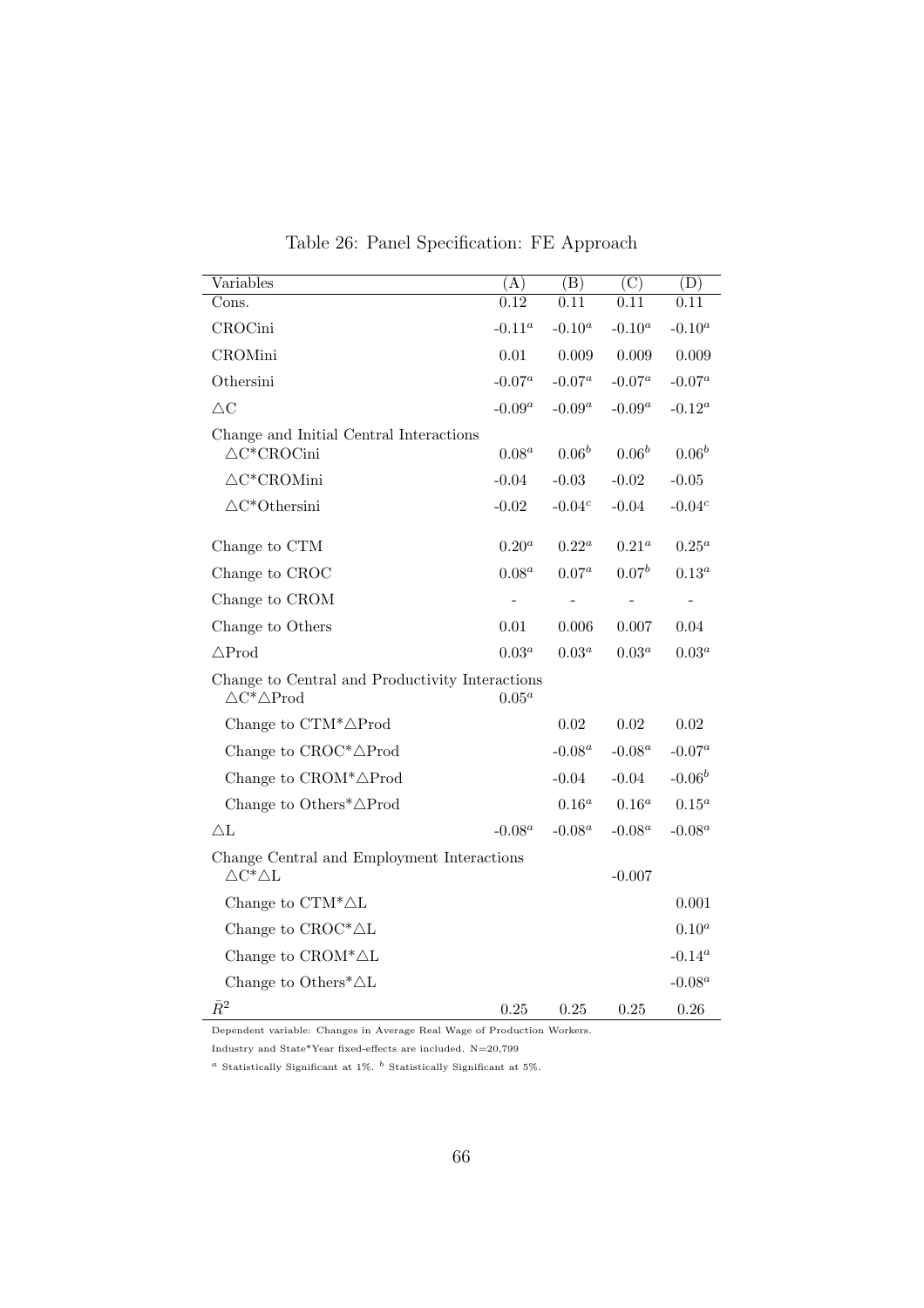# Tables: Appendix

| Table 27: Instrumental Variables' Definitions |                                                                   |  |  |  |
|-----------------------------------------------|-------------------------------------------------------------------|--|--|--|
| Variable                                      | Definition                                                        |  |  |  |
| Gender Composition                            | It refers to the proportion of men and women that work in         |  |  |  |
|                                               | a firm. Proportions are calculated for total and production       |  |  |  |
|                                               | workers.                                                          |  |  |  |
| Education                                     | It refers to the employees' average years of schooling. This      |  |  |  |
|                                               | variable is calculated for total and production workers.          |  |  |  |
| Seniority                                     | It refers to the employee's average years at work. This           |  |  |  |
|                                               | variable is calculated for total and production workers.          |  |  |  |
| Job Categories                                | It refers to the proportion of directors, employees and pro-      |  |  |  |
|                                               | duction workers employed in a firm. According to the              |  |  |  |
|                                               | ENESTYC's definitions, "Employees" include profession-            |  |  |  |
|                                               | als, technicians, supervisors and administrators. Also, pro-      |  |  |  |
|                                               | duction workers can be sub-categorized between skilled and        |  |  |  |
|                                               | unskilled workers.                                                |  |  |  |
| Initial Central Status                        | It refers to the union's Central status during the first year     |  |  |  |
|                                               | of each assembled panel. For example, in the panel 1992-          |  |  |  |
|                                               | 1995, $C_{f(t-1)}$ refers to the union's Central affiliation in   |  |  |  |
|                                               | 1992, while $C_{ft}$ refers to the union's Central affiliation in |  |  |  |
|                                               | 1995. The same for the rest of the panels                         |  |  |  |
| Political Variables                           | It refers to the political affiliation at state level.            |  |  |  |
| Export-oriented                               | Distinguishes between firms where exports are (1) greater         |  |  |  |
|                                               | than $0\%$ , $(2)$ greater than the average exports of unionized  |  |  |  |
|                                               | firms $(6.01\%)$ and $(3)$ greater than 50%.                      |  |  |  |
| Import-oriented                               | Distinguishes between firms where imports are $(1)$ greater       |  |  |  |
|                                               | than $0\%$ , $(2)$ greater than the average imports of unionized  |  |  |  |
|                                               | firms $(2.82\%)$ and $(3)$ greater than 50%.                      |  |  |  |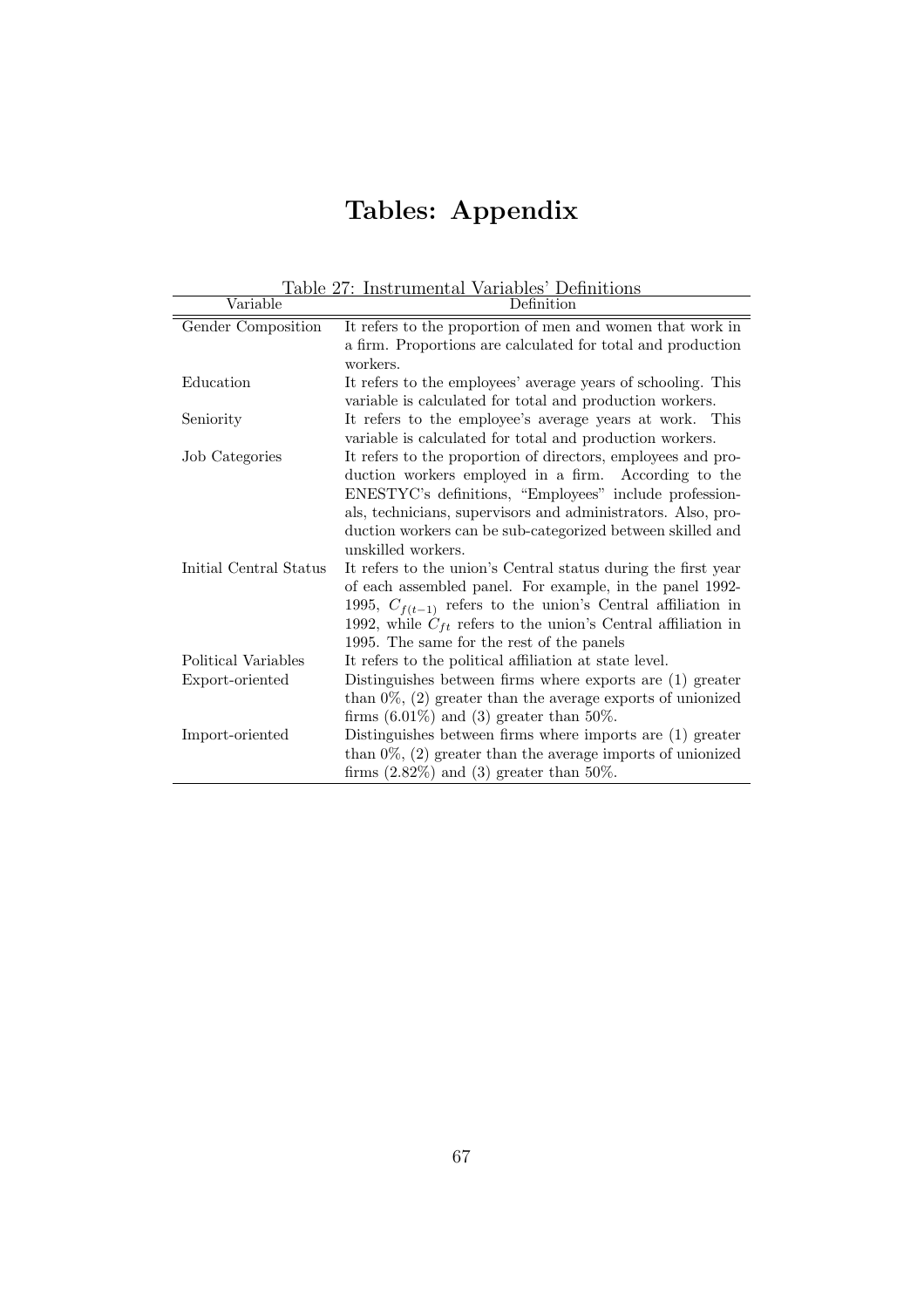| Region              | Real     | CTM  | CROC | <b>CROM</b>      | Others  |                                      | PRI-States $(\%)^b$ |
|---------------------|----------|------|------|------------------|---------|--------------------------------------|---------------------|
|                     | $Wage^a$ |      |      | %                |         | 1992                                 | 2001                |
| Bajio               | 2,552    | 59.9 | 32.7 | 4.9              | $7.5\,$ | 100.0                                | $20.0\,$            |
| Center              | 2,960    | 56.6 | 15.6 | 5.1              | 22.7    | 100.0                                | 37.5                |
| Northeast           | 2,904    | 48.9 | 11.5 | 0.9              | 38.7    | 100.0                                | 60.0                |
| Northwest           | 2,922    | 45.3 | 16.6 | 27.0             | 11.1    | 66.7                                 | 66.7                |
| South               | 2,474    | 42.3 | 12.9 | 9.3              | 35.5    | 100.0                                | 62.5                |
|                     |          |      |      |                  |         | $\%$ in Northern region <sup>c</sup> |                     |
| Exports-Imports     |          |      |      |                  |         | All firms                            | Maquila             |
| $X = 0\%$           | 2,143    | 48.9 | 21.5 | $\overline{5.1}$ | 24.5    | 17.7                                 | 56.0                |
| $X > 0\%$           | 2,931    | 51.3 | 17.2 | 4.2              | 27.3    | 19.7                                 | 57.2                |
| $X > \text{Mean}\%$ | 2,947    | 50.6 | 18.5 | 4.7              | 26.2    | 24.0                                 | 57.5                |
| $X > 50\%$          | 2,888    | 52.7 | 17.9 | 4.2              | 25.2    | 24.0                                 | 57.0                |
| $M = 0\%$           | 2,130    | 48.8 | 21.7 | 4.6              | 25.0    | 17.6                                 | 46.6                |
| $M > 0\%$           | 2,997    | 50.7 | 17.7 | 5.9              | 25.7    | 26.1                                 | 58.8                |
| $M > Mean\%$        | 3,003    | 52.7 | 17.8 | 4.7              | 24.9    | 26.0                                 | 59.2                |
| $M > 50\%$          | 2,950    | 60.2 | 12.1 | 4.3              | 23.4    | 33.1                                 | 61.8                |

Table 28: Possible Instruments  $(Z<sup>c</sup>)$ 

 $a$  Wage in real pesos. Exchange rate in 2001 is equal to 9.3 pesos per dollar.

 $^b$  PRI-States (%): Refers to the % of states in each region that had a PRI-governor in 1992 and 2001.

 $c$  % in Northern Region: Refers to the % of firms located in the Northern region of Mexico. All firms account for all firms in each category and Maquila accounts only for Maquila plants.

X: Exports, M: Imports.

Source: ENESTYC and IFE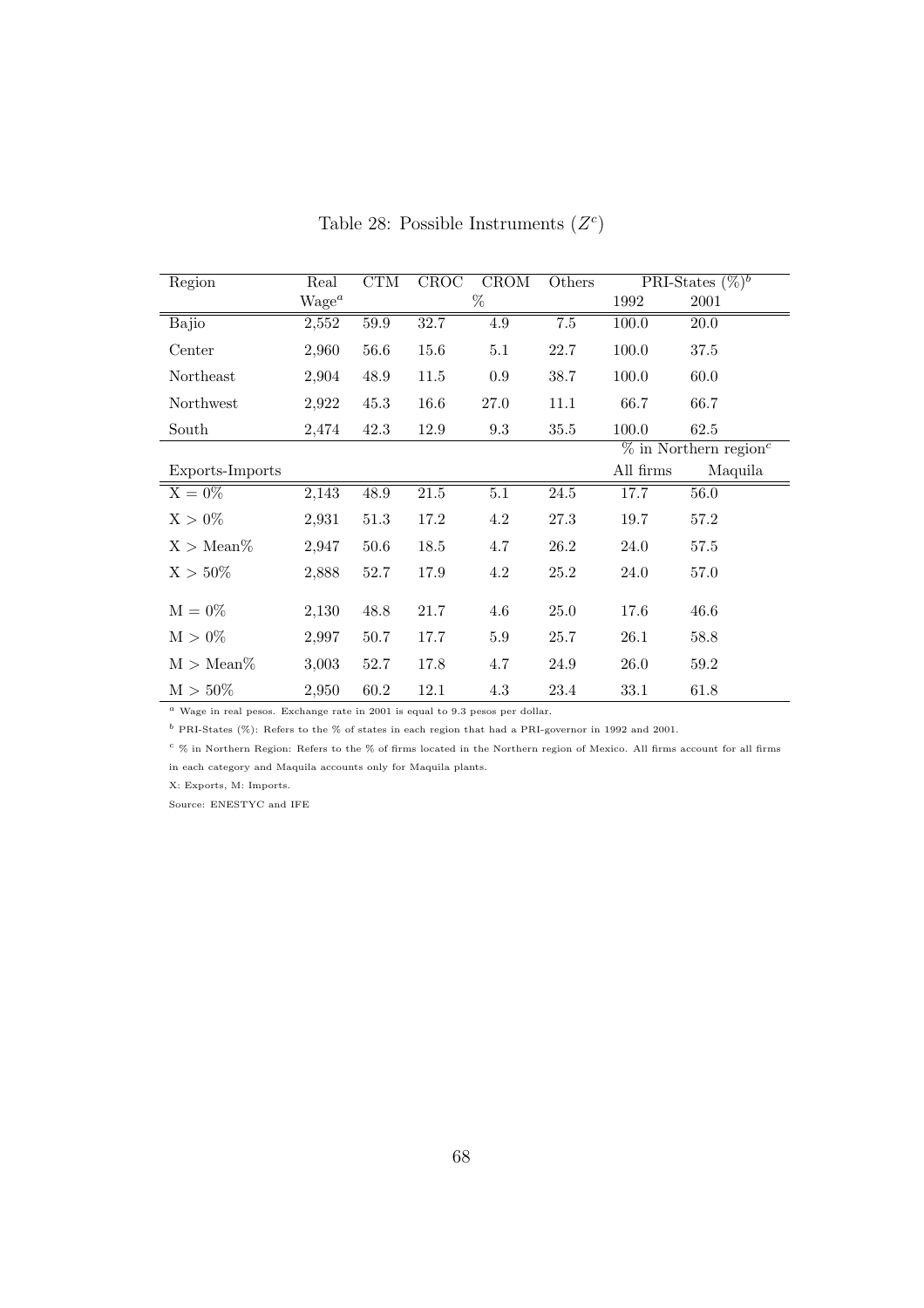|                                | Central |      |             |        |  |  |
|--------------------------------|---------|------|-------------|--------|--|--|
| Instrument                     | CTM     | CROC | <b>CROM</b> | Others |  |  |
| Job categories                 |         |      |             |        |  |  |
| % Directors                    | 7.6     | 7.5  | 9.1         | 6.6    |  |  |
| % Employees                    | 24.7    | 19.7 | 27.3        | 23.0   |  |  |
| % Prod. workers                | 67.7    | 72.8 | 63.5        | 70.4   |  |  |
| Prod. workers categories       |         |      |             |        |  |  |
| % Skilled                      | 32.1    | 31.4 | 35.6        | 37.8   |  |  |
| % Unskilled                    | 67.9    | 68.6 | 64.4        | 62.2   |  |  |
| Gender (Prod. workers)         |         |      |             |        |  |  |
| $\%$ Men                       | 73.3    | 73.7 | 73.9        | 69.3   |  |  |
| % Women                        | 26.6    | 26.3 | 26.1        | 30.7   |  |  |
| Education (Years of schooling) |         |      |             |        |  |  |
| Total                          | 9.5     | 8.5  | 9.8         | 9.7    |  |  |
| Prod. workers                  | 8.0     | 7.7  | 8.5         | 8.2    |  |  |
| Seniority (Years at work)      |         |      |             |        |  |  |
| Total                          | 5.2     | 5.0  | 5.9         | 5.5    |  |  |
| Prod. workers                  | 4.5     | 3.8  | 4.5         | 4.9    |  |  |

Table 29: Possible Instruments  $(Z^w)$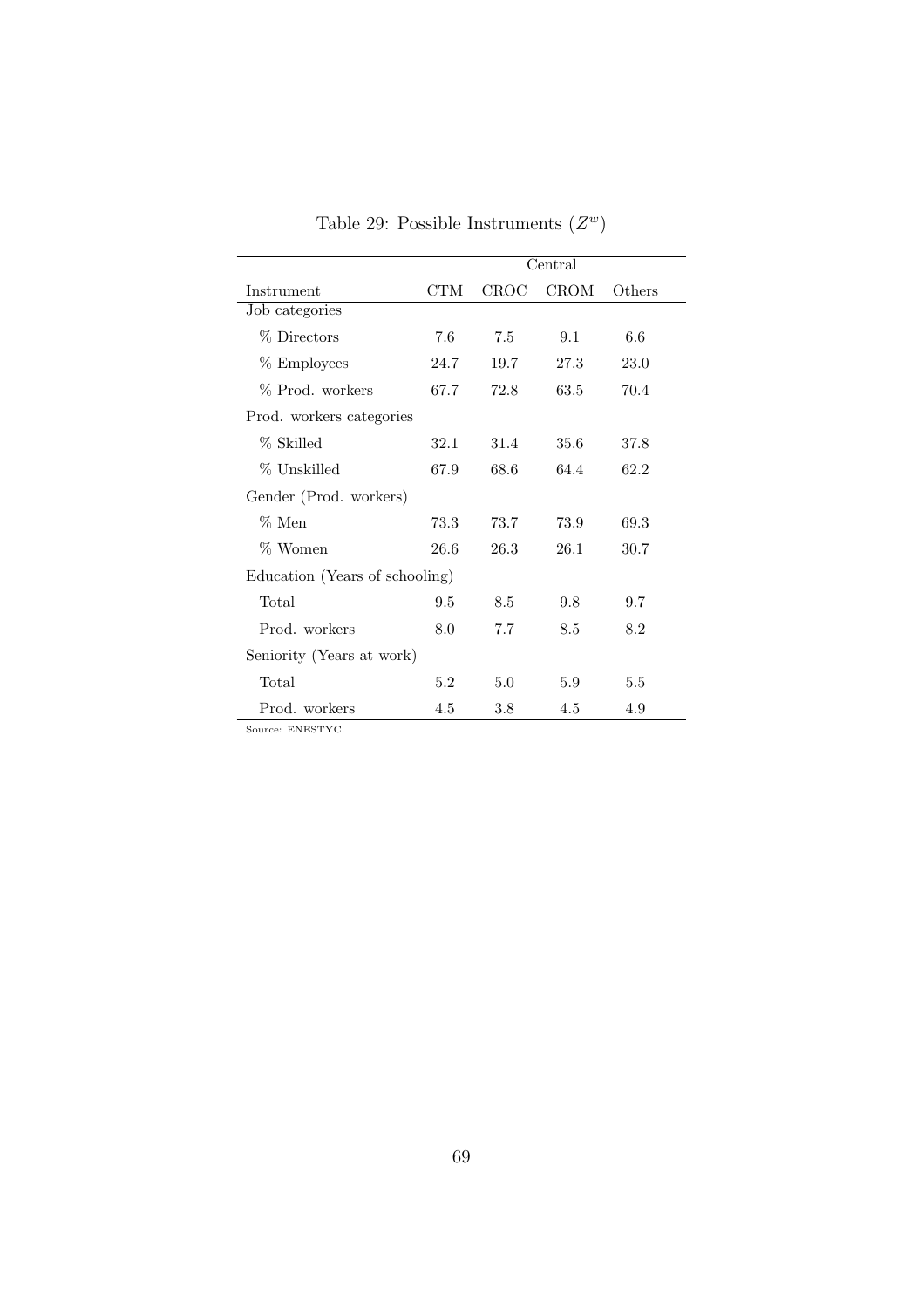| Variables              | CTM       | CROC        | CROM       | Other            |
|------------------------|-----------|-------------|------------|------------------|
| Cons.                  | $0.45^a$  | $4.14^a$    | $2.12^a$   | $-0.25$          |
| Ln(Labor Productivity) | $0.08^a$  | $-0.01^{b}$ | $0.06^a$   | $0.04^a$         |
| Firm Age               | $-0.0002$ | $-0.002^a$  | $-0.002^a$ | $-0.0007^a$      |
| Firm Size              |           |             |            |                  |
| Medium                 | $-0.08^a$ | $-0.01^a$   | $-0.18^a$  | $-0.06^a$        |
| Small                  | $-0.20^a$ | $-0.18^a$   | $-0.25^a$  | $-0.17^a$        |
| Micro                  | $-0.21^a$ | $-0.28^a$   | $0.32^a$   | $\text{-}0.10^a$ |
| PRI-State              | 0.11      | $-0.96c$    | $-1.68^a$  | $-0.03^a$        |
| Gender                 | $0.14^a$  | $0.14^a$    | $0.49^a$   | $0.15^a$         |
| Skilled Prod. Workers  | $0.29^a$  | $0.19^a$    | $-0.12^a$  | $0.36^a$         |
| Schooling              | $0.004^a$ | $-0.02^a$   | 0.006      | $0.03^a$         |
| Seniority              | $0.005^a$ | $0.009^a$   | $0.006^b$  | $0.004^a$        |
| Selectivity Bias       |           |             |            |                  |
| <b>CTM</b>             |           | $2.45^a$    | $1.38^a$   | $-0.58^a$        |
| CROC                   | $0.30^a$  |             | 0.23       | $0.24^a$         |
| CROM                   | $-0.43^a$ | $-0.25^a$   |            | $0.22^a$         |
| Other                  | $0.14^a$  | $-0.82^a$   | $-1.55^a$  |                  |
| N                      | 31,802    | 13,654      | 2,896      | 16,589           |
| $\bar{R}^2$            | $0.30\,$  | 0.39        | 0.48       | 0.37             |

Table 30: Cross-section with Selection Bias Correction

Industry and State\*Year fixed-effects are included.

The dependent variable is Ln(Average Real Wage of Production workers) by Central (CTM, CROC, CROM and Other).